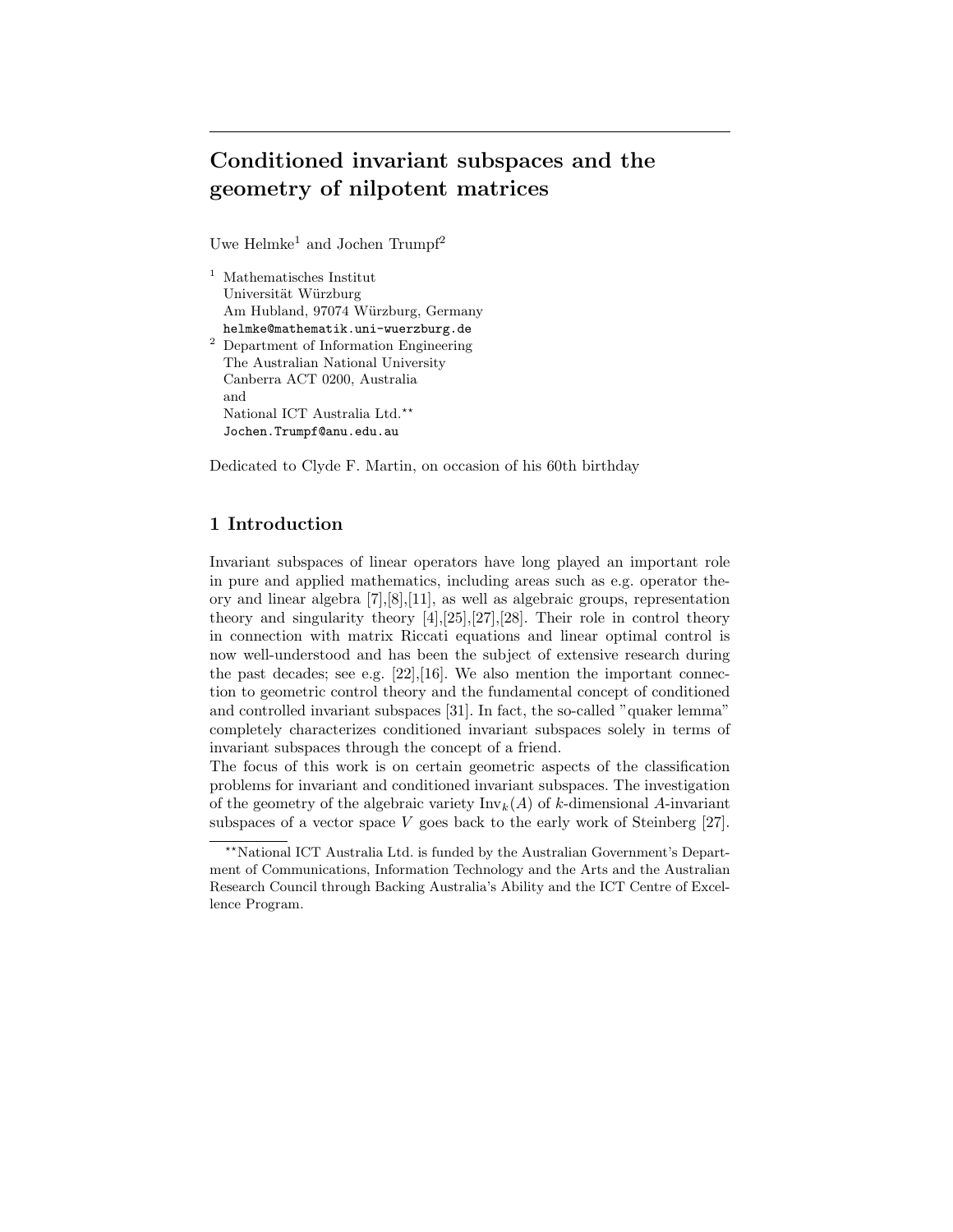Motivated by applications to singularity theory, Steinberg raised the problem of analyzing the geometry of  $\text{Inv}_k(A)$  and derived important results. He, as well as Springer [25], showed that the geometry of  $\text{Inv}_k(A)$  could be used to construct resolutions of singularities for the set of nilpotent matrices. It also led to a new geometric construction of Weyl group representations [26]. Subsequent work by Spaltenstein [24] and others established basic geometric facts about  $\text{Inv}_k(A)$ , such as the enumeration of irreducible components via Young diagrams, or the computation of topological invariants, such as Borel-Moore homology groups and intersection homologies [3],[13].

Control theory has provided a different and new entry point to this circle of ideas, as was first realized by Shayman, and Hermann and Martin [22],[16],[18]. In fact, the projective variety  $\text{Inv}_k(A)$  can be interpeted as a compactification for the solution set of the algebraic Riccati equation and this link deepened considerably the further understanding of the Riccati equation. In [21],[22], Shayman studied the geometric properties of the solution set of the algebraic Riccati equations, by connecting it to the geometry of  $\text{Inv}_k(A)$  and the Grassmann manifold. Interesting applications of the Grassmannian approach to numerical linear algebra appeared in [1] and a whole circle of ideas, centering around nilpotent matrices, representations of the symmetric group, Schubert cycles and the classification of state feedback orbits, has been masterfully presented in [12]. Already in the late 70s, the link between invariant subspaces and geometric control objects, such as conditioned invariant subspaces, was well understood. A driving force for their analysis has been their ubiquitous role in e.g. spectral factorization, linear quadratic control,  $H_{\infty}$  and game theory, as well as observer theory, filtering and estimation. However, it is only until recently, that first attempts have been made towards a better understanding of the geometry of the set of conditioned invariant subspaces  $\text{Inv}_k(C, A);$ see  $[9], [10], [19], [6], [17]$ . The recent Ph.D. thesis  $[29]$  contains a comprehensive summary. Nevertheless, it is fair to say that our current knowledge on  $\text{Inv}_k(C, A)$  remains limited, with several basic questions unsolved. For example, it is not known, whether or not  $\text{Inv}_k(C, A)$  is homotopy equivalent to  $\text{Inv}_k(A)$ , or if  $\text{Inv}_k(C, A)$  is a manifold. Generally speaking, the interactions between linear systems theory and geometry or physics, despite first steps [14],[23], have not been explored to the depth that they deserve and remain a challenging task for future research. We are convinced, that conditioned invariant subspaces are bound to play an important role here.

In this paper, we make an attempt to illustrate the interplay between geometry and control, by focussing on the connections between partial state observers, spaces of invariant and conditioned invariant subspaces, and nilpotent matrices. The two crucial players in our story are on the one hand the set of pairs  $(A, V)$  of linear operators and invariant flags, and on the other hand the set of pairs  $(J, V)$ , of friends J and conditioned invariant flags V, for a given observable pair (C,A) in dual Brunovsky form. We prove that, despite the actual and potential singularities of  $\text{Inv}_k(A)$  and  $\text{Inv}_k(C, A)$ , respectively, these sets of pairs are actually smooth manifolds, being closely related to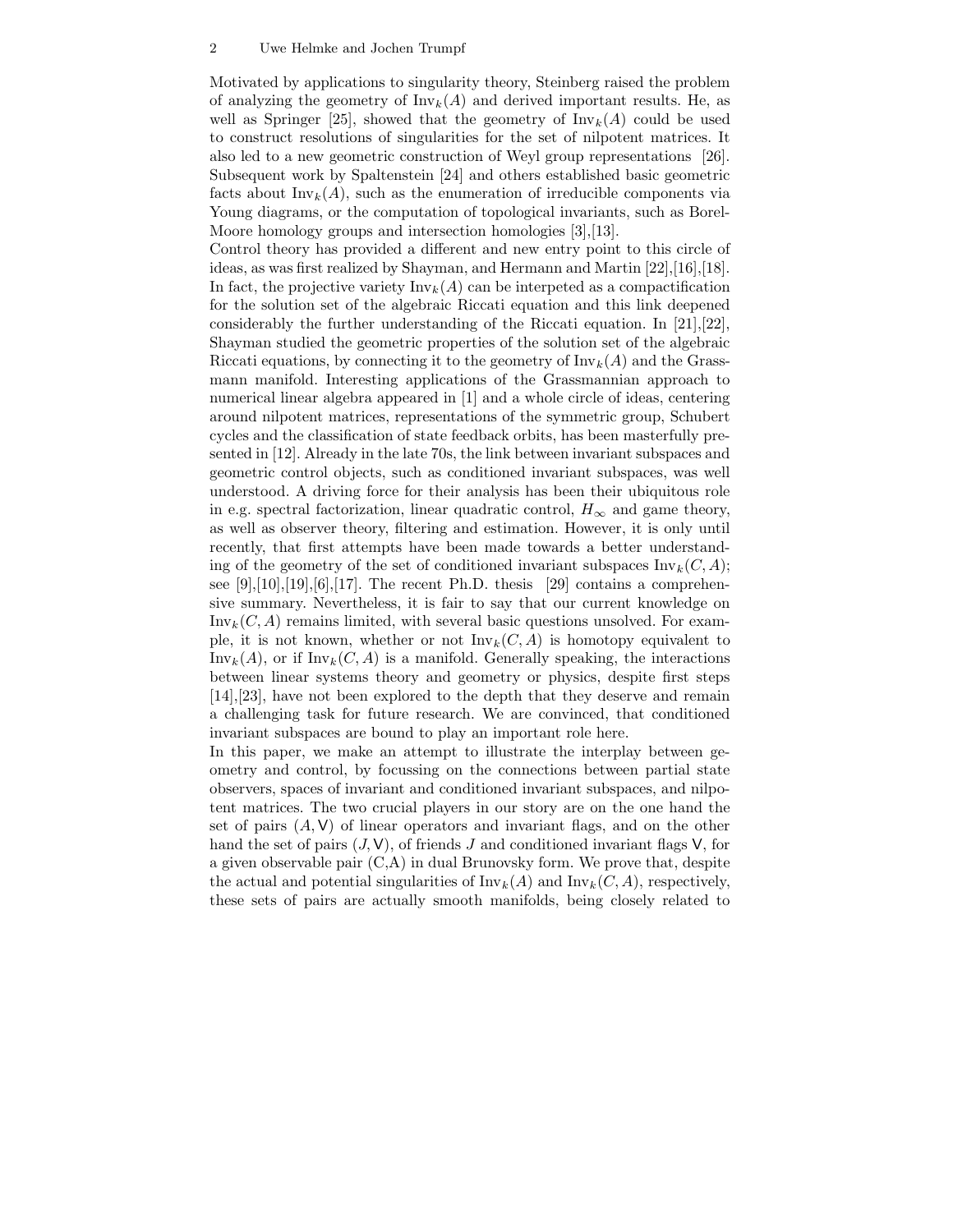classical geometric objects such as the cotangent bundle of the flag manifold. After having introduced these spaces and established their manifold property, we then consider desingularizations of the set of nilpotent matrices. Here we make contact with symplectic geometry and the moment map. State feedback transformations enable us to construct suitable transversal slices to nilpotent similarity orbits. Our construction of these Brunovsky slices extends that of Steinberg [28]. The intersections of the similarity orbits with the variety of nilpotent orbits exhibit interesting singularities, including Kleinian singularities of complex surfaces. We show, at least in a generic situation, that the proposed desingularization via conditioned invariant subspaces restricts to a simultaneous desingularization for all the intersection varieties. We regard this as one of our most surprising results, i.e., that conditioned invariant subspaces provide a natural desingularization for Kleinian singularities. Unfortunately, we cannot really give a deeper explanation of this fact, as this would require to extend the parametrization of conditioned invariant subspaces to systems defined on arbitrary semi-simple Lie groups. The link between linear systems and geometry is also visible at the proof level. In fact, in order to construct a miniversal deformation of the variety of nilpotent matrices via Brunovsky slices, we have to extend the well–known fact (commonly referred to as the Hermann-Martin Lemma) that state feedback transformations define a submersion on the state feedback group.

From what has been said above, it becomes evident that the pioneering contributions of Clyde F. Martin to systems theory had a great impact on a wide range of research areas. The influential character of his work on other researchers is also visible in this paper at crucial steps. In fact, Clyde has always been a source of inspiration, and a friend. It is a great pleasure to dedicate this paper to him.

# 2 Smoothness criteria for vector bundles

A well-known consequence of the implicit function theorem is that the fibres  $f^{-1}(y)$  of a smooth map  $f : M \longrightarrow N$  are smooth manifolds, provided the rank of the differential  $\tilde{D}f(x)$  is constant on a neighborhood of  $f^{-1}(y)$ . The situation becomes more subtle if the rank of  $Df(x)$  is assumed to be constant only on the fibre, but is allowed to vary outside of it. Then we cannot conclude that  $f^{-1}(y)$  is smooth and more refined techniques than the implicit function theorem are needed for. In fact, this is exactly the situation that arises when one tries to prove that certain families of conditioned invariant subspaces are smooth manifolds. One technique that can be applied in such a situation where the implicit function theorem fails is by realizing the space as an abstract vector bundle X over a base manifold, suitably embedded into a smooth vector bundle. Then one can try to employ group action arguments to prove that  $X$ is indeed a smooth vector bundle. This therefore requires an easily applicable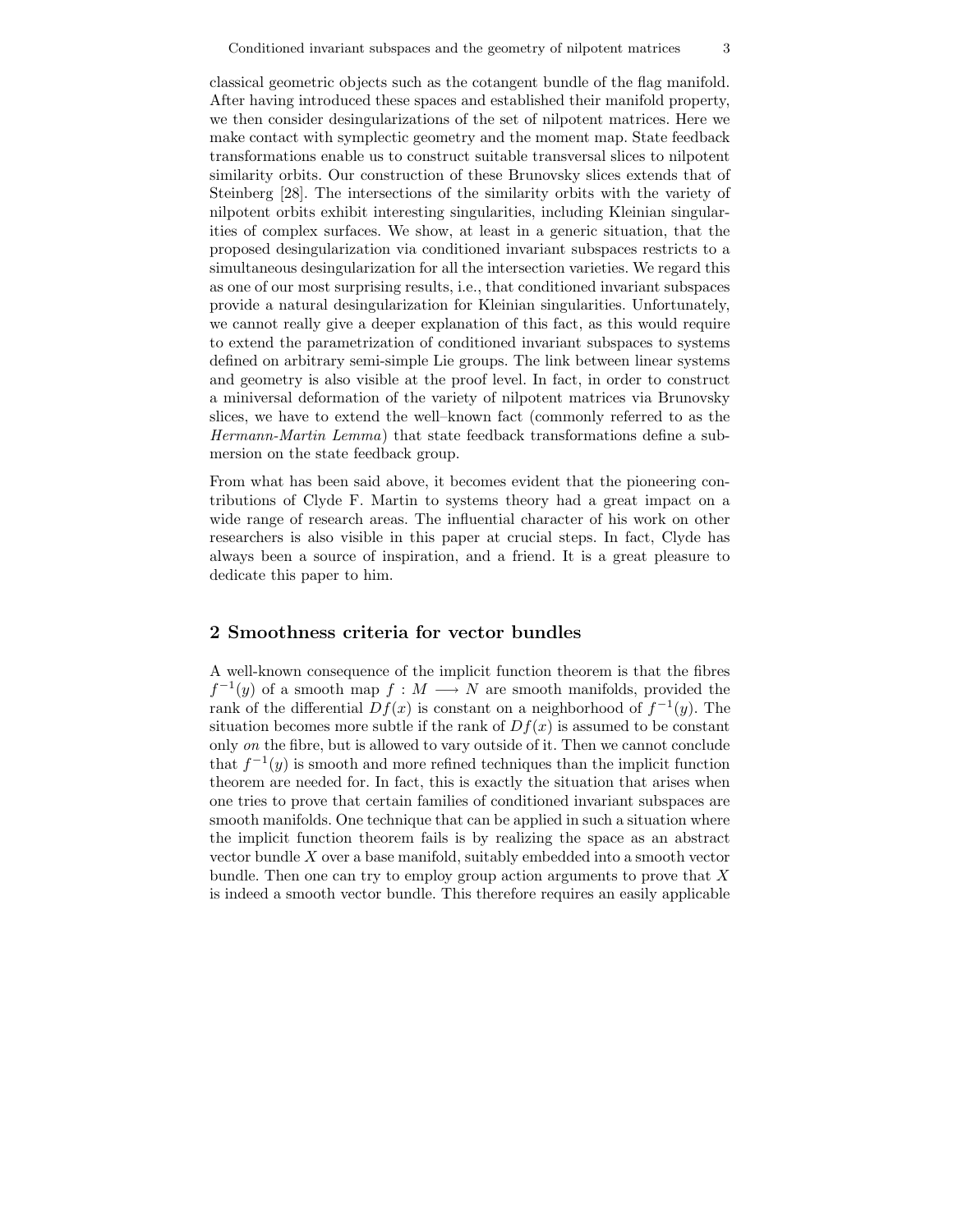criterion, when a vector subbundle qualifies as a smooth vector bundle. In this section, we will derive a sufficient condition for a (topological) vector bundle to be a smooth vector bundle. The result also provides a sufficient condition in certain situations for the pre-image of a smooth submanifold being a smooth submanifold again. Second, quotients of smooth vector bundles with respect to free and proper Lie group actions are shown to be smooth vector bundles. Finally, we give a sufficient criterion for a projection map from a subset of a product manifold onto one of the factors being a smooth vector bundle. The criterion involves a Lie group that operates on both factors.

We begin with some standard terminology and notations. Throughout the paper let  $\mathbb F$  be the field  $\mathbb R$  or  $\mathbb C$ . Recall, that a Lie group action of a Lie group  $G$  on a manifold  $M$  is a smooth map

$$
\sigma: G \times M \longrightarrow M, \ (g, x) \mapsto \sigma(g, x) = g \cdot x
$$

such that  $e \cdot x = x, g \cdot (h \cdot x) = gh \cdot x$  holds for all  $g, h \in G, x \in M$ . The orbit space of  $\sigma$  is defined as the quotient space  $M/\sim_{\sigma}$  for the associated equivalence relation on  $M$ , where

$$
m \sim_{\sigma} m'
$$
 if and only if there is  $g \in G$  with  $m' = g \cdot m$ .

Thus the points of  $M/G$  are the equivalence classes

$$
[m]_{\sim_{\sigma}} := \{m' \mid m \sim_{\sigma} m'\}.
$$

The orbit space  $M/G$  carries a canonical topology, the quotient topology, which is defined as the finest topology for which the *natural projection* 

$$
\pi: M \longrightarrow M/G, \ m \mapsto [m]_{\sim_{\sigma}}
$$

is continous. In order to study geometric properties of the orbit space  $M/G$ one has to consider the *graph* map  $\tilde{\sigma}$  of the action. This is defined as

$$
\tilde{\sigma}: G \times M \longrightarrow M \times M, \ (g, x) \mapsto (x, g \cdot x).
$$

Therefore the image of  $\tilde{\sigma}$  is nothing else but the relation  $\sim_{\sigma}$  seen as a subspace of  $M \times M$ . Under certain circumstances the orbit space  $M/G$  is a manifold again. The following necessary and sufficient condition can be found in [5, Theorem 16.10.3].

**Proposition 1.** There is a unique manifold structure on  $M/G$  such that the natural projection  $\pi$  is a submersion if and only if the image of the graph map  $\text{Im}\,\tilde{\sigma}$  is a closed submanifold of  $M \times M$ .

Recall that a group action  $\sigma$  is called *free* if the stabilizer subgroups

$$
G_x := \{ g \in G \mid g \cdot x = x \}
$$

are trivial, i.e.,  $G_x = \{e\}$  for all  $x \in M$ . Moreover, the action is called proper if the graph map is proper, i.e., the inverse image  $\tilde{\sigma}^{-1}(K)$  of any compact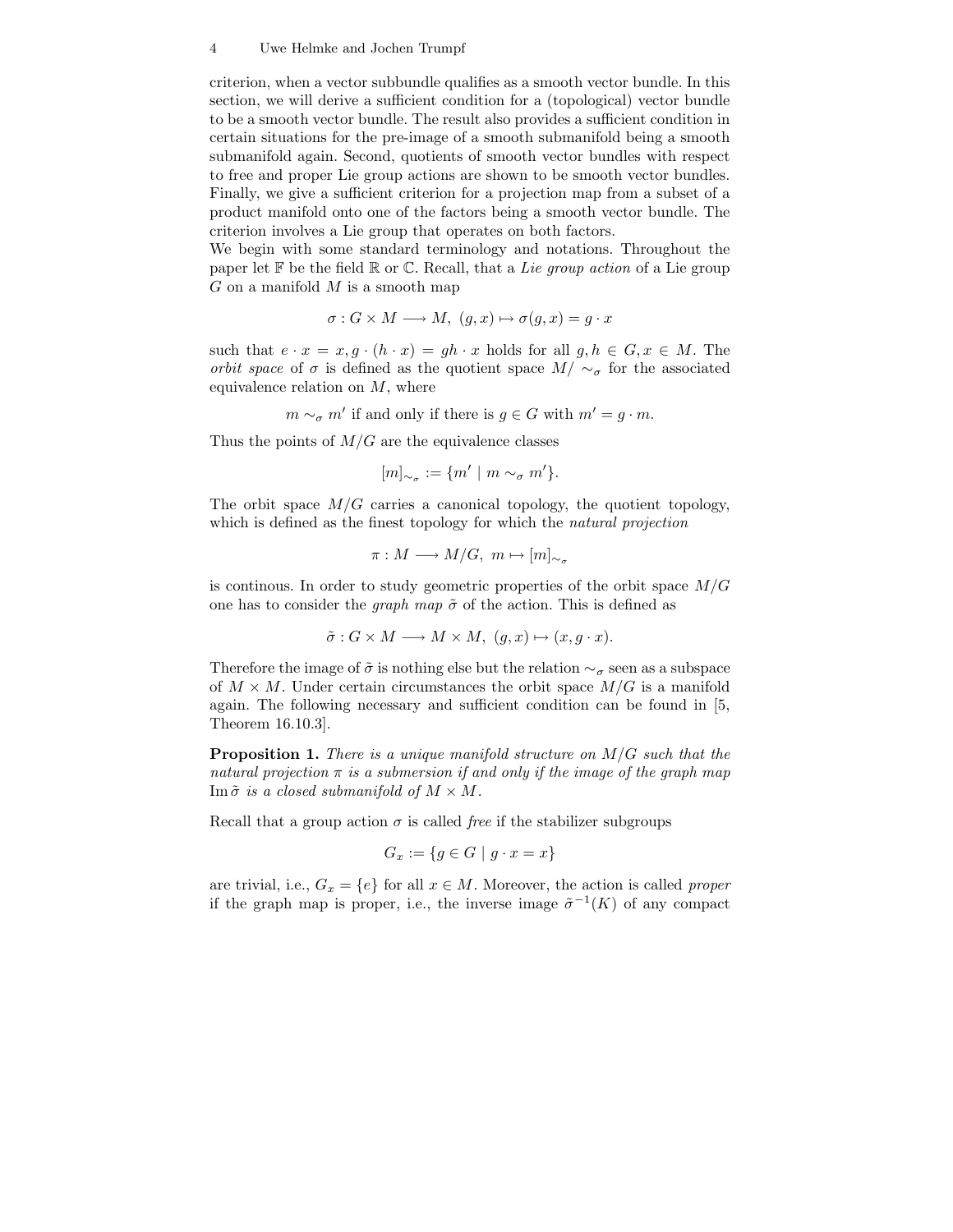subset  $K \subset M \times M$  is a compact subset of M. Suppose,  $\sigma$  is a free Lie group action of G on M. Then it is easily seen that  $\text{Im}\,\tilde{\sigma}$  is a closed submanifold of  $M \times M$  if and only if  $\tilde{\sigma}$  is a closed map, i.e., maps closed sets to closed sets. Thus using the above quotient manifold criterion we arrive at the following well-known manifold criterion for an orbit space.

**Theorem 1.** Let  $\sigma$  be a free and proper Lie group action of G on M. Then the orbit space  $M/G$  is a smooth manifold of dimension dim $M$  – dim $G$ . Moreover, the quotient map  $\pi : M \longrightarrow M/G$  is a principal fibre bundle with structure group G.

After these basic facts we turn to the discussion of vector bundles. The following definition is standard, but repeated here for convenience. Let  $X$  and B be Hausdorff spaces and let

$$
f: X \longrightarrow B
$$

be a continuous surjection. Let  $p \in \mathbb{N}$  be fixed. For each point  $x \in B$ , assume there exists an open neighborhood  $U$  and a homeomorphism

$$
\phi_U: U \times \mathbb{F}^p \longrightarrow f^{-1}(U)
$$

such that

$$
f(\phi_U(x,y)) = x
$$

holds for all  $x \in U$  and all  $y \in \mathbb{F}^p$ . Then  $\phi_U$  is called a *local trivialization* of f. For each pair  $\phi_U$  and  $\phi_V$  of local trivializations and each point  $x \in U \cap V$ suppose in addition that there exists a map  $\theta_{V,U,x} \in GL_p(\mathbb{F})$  such that

$$
\phi_V^{-1} \circ \phi_U(x, y) = (x, \theta_{V, U, x}(y))
$$

for all  $y \in \mathbb{F}^p$ , i.e., the induced change of coordinates function on  $\mathbb{F}^p$  is linear. Then f is called a topological vector bundle with fiber  $\mathbb{F}^p$ . If X and B are smooth manifolds, f is a smooth map, and each  $\phi_U$  is a diffeomorphism, then the bundle is called smooth.

The following result constitutes our proposed extension of the implicit function theorem for fibres that are given by topological vector bundles.

**Theorem 2.** Let N and M be smooth manifolds, let  $X \subset N$  be a topological subspace, let  $B \subset M$  be a q-dimensional smooth submanifold and let  $f : X \longrightarrow$ B be a topological vector bundle with fiber  $\mathbb{F}^p$  such that f is the restriction of a smooth map

$$
F: U_X \longrightarrow M
$$

on an open neighborhood  $U_X$  of  $X$  in  $N$ . Suppose, that each local trivialization  $\phi_U: U \times \mathbb{F}^p \longrightarrow f^{-1}(U)$  of f is smooth as a map into N and such that  $\phi_U^{-1}: f^{-1}(U) \longrightarrow U \times \mathbb{F}^p$  is the restriction of a smooth map

$$
\Phi_{U,\text{inv}}: U_{f^{-1}(U)} \longrightarrow M \times \mathbb{F}^p,
$$

where  $U_{f^{-1}(U)}$  is an open neighborhood of  $f^{-1}(U)$  in N. Then X is a  $(q+p)$ dimensional smooth submanifold of  $N$  and  $f$  is a smooth vector bundle.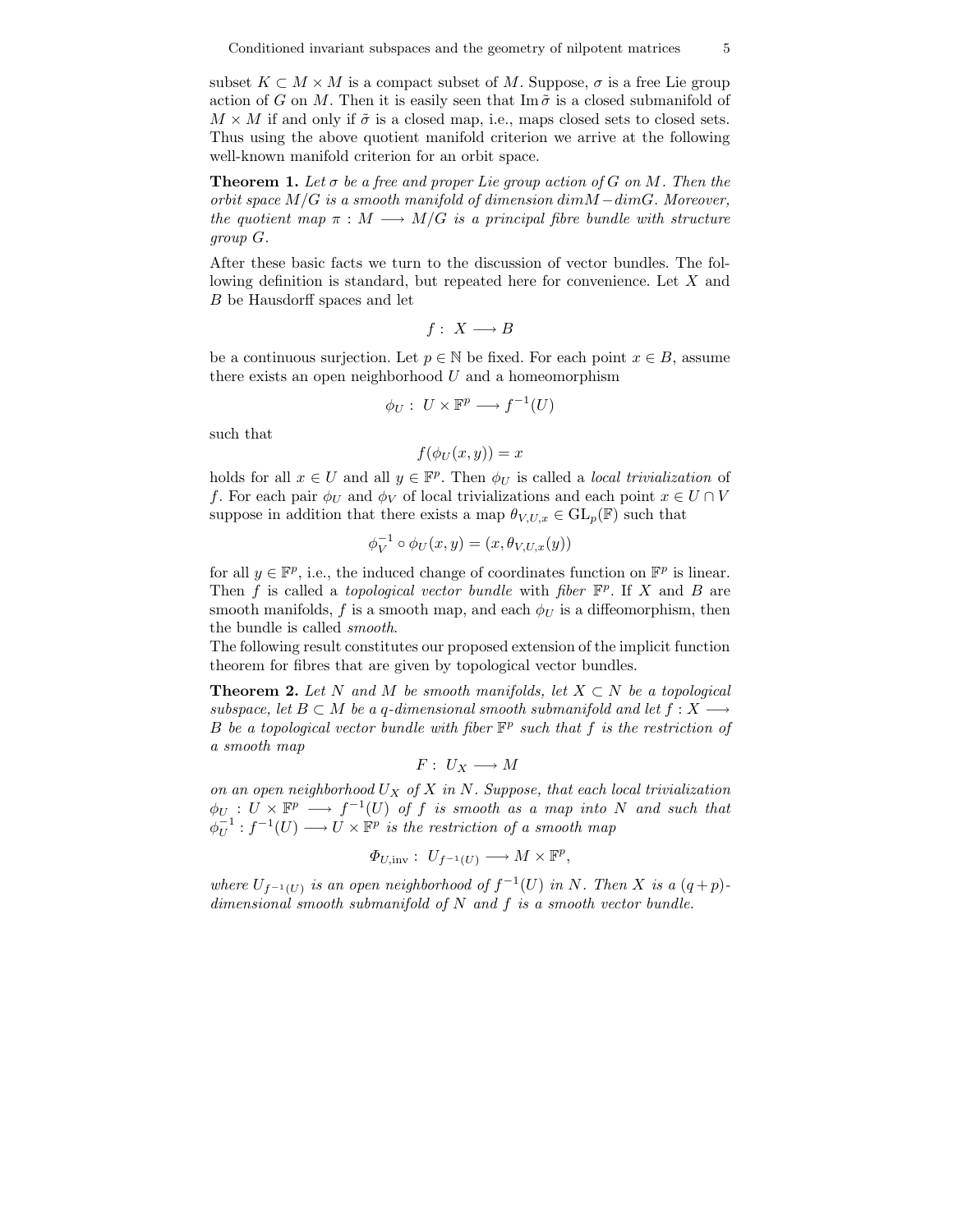*Proof.* Given  $x_0 \in X$ , there exists an open neighborhood  $U_1$  of  $f(x_0)$  in B and a local trivialization  $\phi_{U_1}: U_1 \times \mathbb{F}^p \longrightarrow f^{-1}(U_1)$  of f. Furthermore, there exists an open neighborhood  $U_2$  of  $f(x_0)$  in B and a local coordinate chart  $\varphi_{U_2}: U_2 \longrightarrow \varphi_{U_2}(U_2) \subset \mathbb{F}^q$  of B around  $f(x_0)$ . Set  $U := U_1 \cap U_2$ . Then U is open in B and  $\phi_U := \phi_{U_1}|_{U \times \mathbb{F}^p} : U \times \mathbb{F}^p \longrightarrow f^{-1}(U)$  is a local trivialization of f. Furthermore,  $\varphi_U := \varphi_{U_2}|_U : U \longrightarrow \varphi_U(U) = \varphi_{U_2}(U)$  is a local coordinate chart of B around  $f(x_0)$ . Define a local coordinate chart  $\psi_{f^{-1}(U)} : f^{-1}(U) \longrightarrow$  $\varphi_U(U) \times \mathbb{F}^p$  of X around  $x_0$  by

$$
x\mapsto (\varphi_U\circ\mathrm{pr}_1\circ\phi_U^{-1}(x),\mathrm{pr}_2\circ\phi_U^{-1}(x)).
$$

Here  $pr_1$  and  $pr_2$  denote the projections on the first and second factor of  $U \times \mathbb{F}^p$ , respectively. Note that  $f^{-1}(U)$  is open in X, since f is continuous. Note further that  $\varphi_U(U) \times \mathbb{F}^p$  is open in  $\mathbb{F}^q \times \mathbb{F}^p$ , since  $\varphi_U$  is a local coordinate chart of B. Since  $\phi_U^{-1}$  and  $\varphi_U$  are both bijective, so is  $\psi_{f^{-1}(U)}$ . Furthermore,  $\psi_{f^{-1}(U)}$  is continuous as a concatenation of continuous maps, and hence it is a homeomorphism.

Now let  $\psi_{f^{-1}(U)}$  and  $\psi_{f^{-1}(V)}$  be two such local coordinate charts of X with  $f^{-1}(U) \cap f^{-1}(V) \neq \emptyset$ . Then

$$
\psi_{f^{-1}(V)} \circ \psi_{f^{-1}(U)}^{-1} : \ \varphi_U(U \cap V) \times \mathbb{F}^p \longrightarrow \varphi_V(U \cap V) \times \mathbb{F}^p,
$$

which is given by

$$
\begin{array}{lll}(z,y)&\mapsto (\varphi_V\circ\mathrm{pr}_1\circ\phi_V^{-1}\circ\phi_U(\varphi_U^{-1}(z),y),\mathrm{pr}_2\circ\phi_V^{-1}\circ\phi_U(\varphi_U^{-1}(z),y))&=\\&(\varphi_V\circ\varphi_U^{-1}(z),\theta_{V,U,\varphi_U^{-1}(z)}(y)),\end{array}
$$

is a diffeomorphism, since  $\varphi_V \circ \varphi_U^{-1}$  is a diffeomorphism and  $\theta_{V,U,\varphi_U^{-1}(z)} \in$  $GL_p(\mathbb{F})$ . It follows that X is a  $(p+q)$ -dimensional smooth manifold. Since the local coordinate charts of X are continuous, the preimage of any open set in  $\mathbb{F}^q \times \mathbb{F}^p$  under any chart is open in X. These preimages form a basis of the topology  $\tau$  induced on X by its differentiable structure, and thus  $\tau$  coincides with the subspace topology on  $X$ , that is induced by the topology on  $N$ . Thus X is a submanifold of N.

Since f and the inverse maps  $\phi_U^{-1}$  of all local trivializations  $\phi_U$  of f are restrictions of smooth maps defined on open subsets of  $N$ , they are smooth themselves. Since each  $\phi_U$  is also smooth, it follows that f is a smooth vector bundle.  $\square$ 

The following theorem shows that quotients of smooth vector bundles with respect to free and proper Lie group actions are again smooth vector bundles provided the natural compatibility condition (1) holds.

**Theorem 3.** Let  $f: X \longrightarrow B$  be a smooth vector bundle with fiber  $\mathbb{F}^p$  and let

$$
\sigma_X: G \times X \longrightarrow X
$$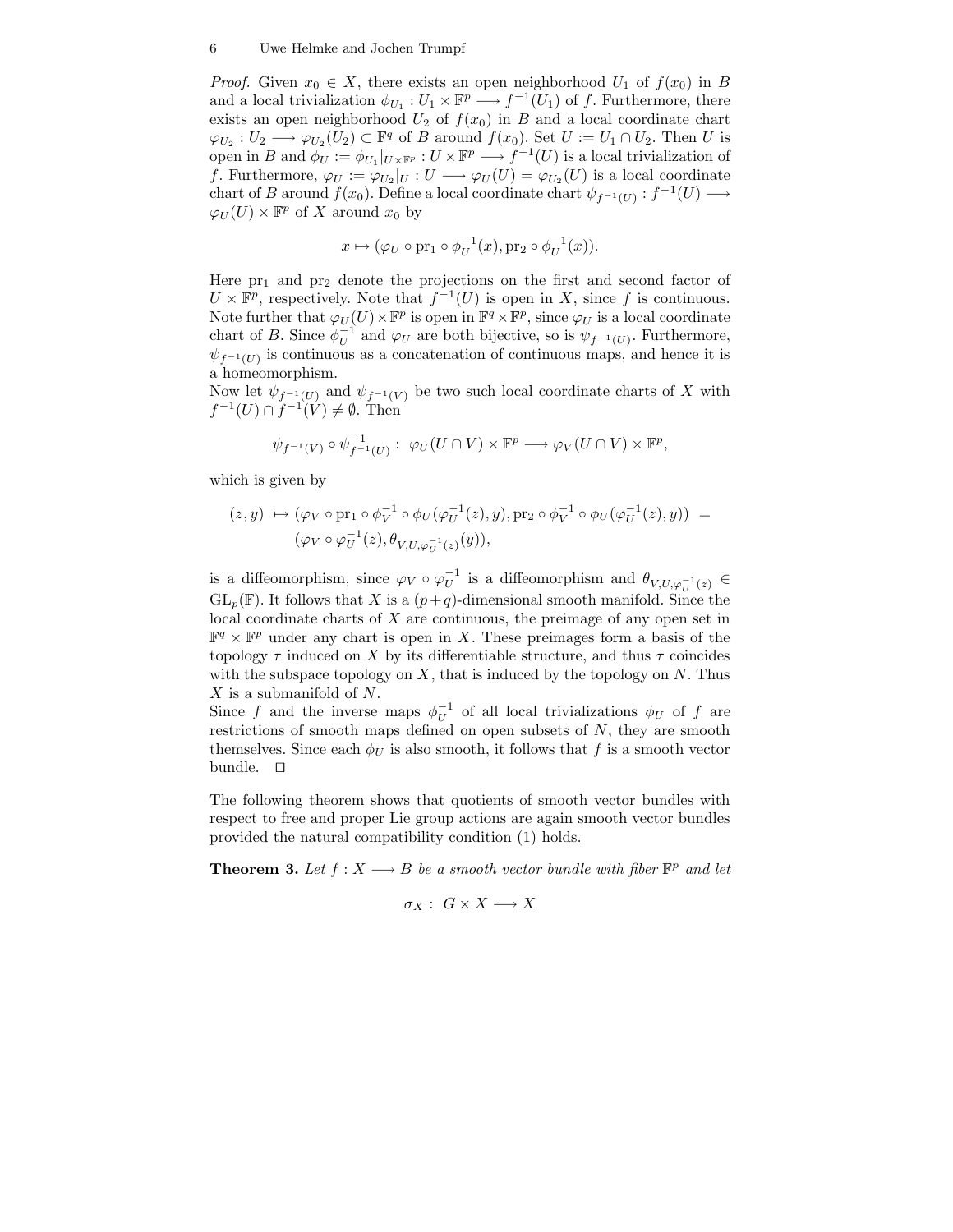and

$$
\sigma_B: G \times B \longrightarrow B
$$

be free and proper actions of the Lie group  $G$  on  $X$  and  $B$ , respectively. For every local trivialization  $\phi_U$  of f, let U consist of full G-orbits (i.e.,  $x \in U$ implies  $\sigma_B(q, x) \in U$  for all  $q \in G$ ) and let

$$
\phi_U(\sigma_B(g, x), y) = \sigma_X(g, \phi_U(x, y))\tag{1}
$$

for all  $g \in G$ ,  $x \in U$  and  $y \in \mathbb{F}^p$ . Then

$$
\bar{f}: X/G \longrightarrow B/G,
$$

$$
[x]_{\sim_{\sigma_X}} \mapsto [f(x)]_{\sim_{\sigma_B}}
$$

is a smooth vector bundle with fiber  $\mathbb{F}^p$ .

*Proof.* Let  $x \in X$  and  $g \in G$  be arbitrary. Then  $f(x) \in B$  and hence there exists a neighborhood U of  $f(x)$  and a local trivialization  $\phi_U$  such that  $x = \phi_U(z, y)$  for appropriate  $z \in U$  and  $y \in \mathbb{F}^p$ . But then (1) implies  $f(\sigma_X(g, x)) = f(\sigma_X(g, \phi_U(z, y))) = f(\phi_U(\sigma_B(g, z), y)) = \sigma_B(g, z)$ . Taking  $g = e$  yields  $f(x) = z$ . But this means

$$
f \circ \sigma_X(g, x) = \sigma_B(g, f(x)) \tag{2}
$$

for all  $g \in G$  and  $x \in X$ .

From (2) it follows that  $\bar{f}$  is well defined. By Theorem 1, the spaces  $X/G$  and  $B/G$  are both smooth manifolds. Now consider the following commutative diagram:



Obviously, the map  $\pi_B \circ f$  is smooth and hence  $\bar{f}$  is smooth by the universal property of quotients ([5, Proposition 16.10.4]).

For every local trivialization  $\phi_U$  of f define a local trivialization of f by

$$
\bar{\phi}_U : \pi_B(U) \times \mathbb{F}^p \longrightarrow \pi_X(f^{-1}(U)),
$$

$$
([x]_{\sim_{\sigma_B}}, y) \mapsto [\phi_U(x, y)]_{\sim_{\sigma_X}}.
$$

From (1) it follows that  $\bar{\phi}_U$  is well defined. Since  $\pi_B$  is an open map, it follows that  $\pi_B(U)$  is open in  $B/G$ . Since  $\pi_B$  is surjective, the sets  $\pi_B(U)$  cover  $B/G$ . As before, the commutative diagram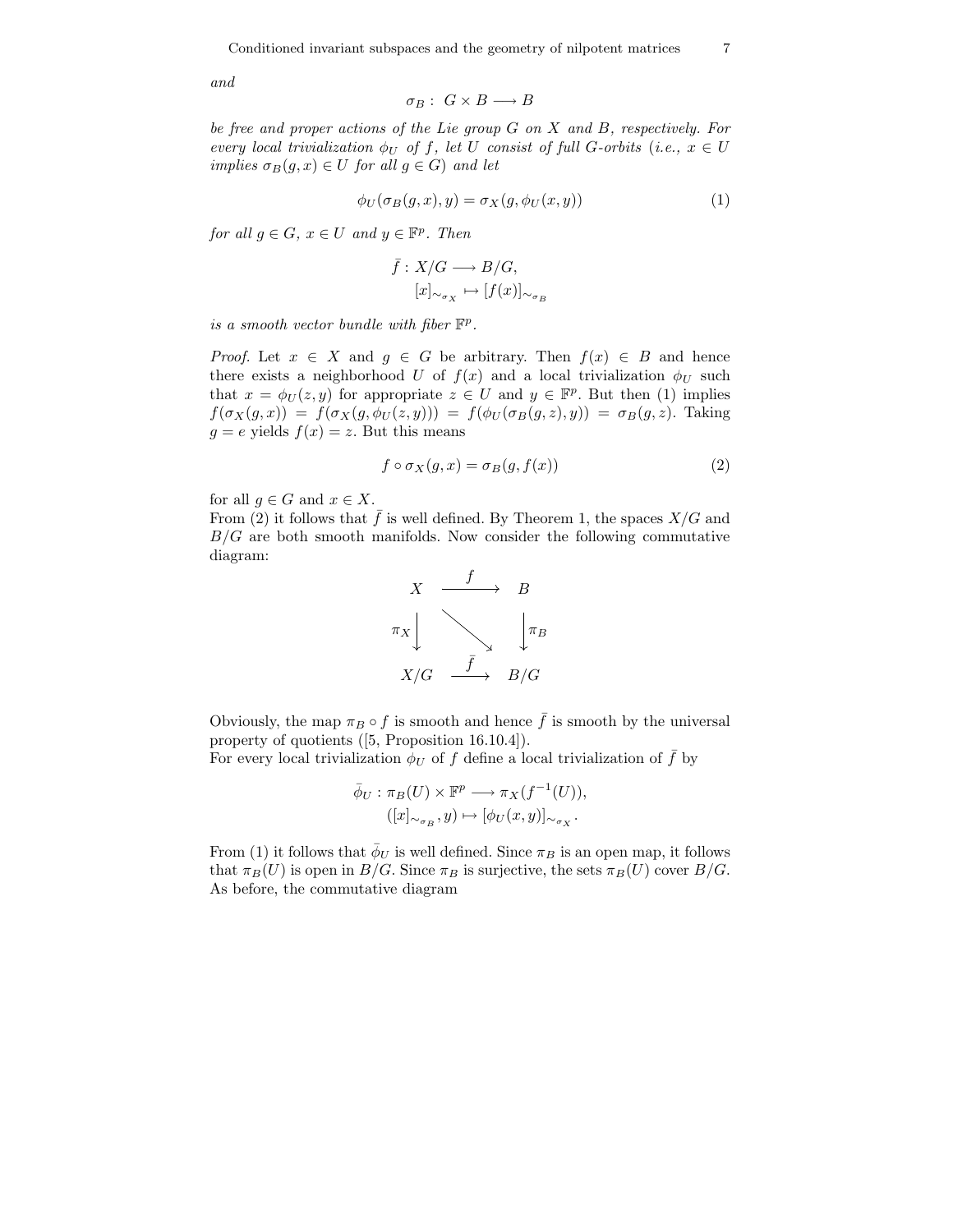8 Uwe Helmke and Jochen Trumpf



implies that  $\bar{\phi}_U$  is smooth. Since  $\pi_X$  and  $\phi_U$  are both surjective, so is  $\pi_X \circ \phi_U$ , and hence  $\bar{\phi}_U$  is surjective. To see that  $\bar{\phi}_U$  is also injective consider  $x, x' \in U$ and  $y, y' \in \mathbb{F}^p$  with  $[\phi_U(x, y)]_{\sim_{\sigma_X}} = [\phi_U(x', y')]_{\sim_{\sigma_X}}$ . Then there exists  $g \in G$ with  $\phi_U(x,y) = \sigma_X(g, \phi_U(x', y')) = \phi_U(\sigma_B(g, x'), y')$ , i.e.,  $x = \sigma_B(g, x')$  and  $y = y'$ , since  $\phi_U$  is injective. It follows that  $([x]_{\sim_{\sigma_B}}, y) = ([x']_{\sim_{\sigma_B}}, y')$  and  $\bar{\phi}_U$ is injective. Now the commutative diagram



implies that  $\bar{\phi}_U^{-1}$  is smooth, hence  $\bar{\phi}_U$  is a diffeomorphism. Now let  $x \in U$  and  $y \in \mathbb{F}^p$ . Then

$$
\bar{f}(\bar{\phi}_U([x]_{\sim_{\sigma_B}}, y)) = \bar{f}([\phi_U(x, y)]_{\sim_{\sigma_X}})
$$

$$
= [f(\phi_U(x, y))]_{\sim_{\sigma_B}}
$$

$$
= [x]_{\sim_{\sigma_B}}.
$$

If  $\phi_V$  is another local trivialization of  $f, x \in U \cap V$  and  $y \in \mathbb{F}^p$ , then

$$
\bar{\phi}_V([\text{pr}_1 \circ \phi_V^{-1} \circ \phi_U(x, y)]_{\sim \sigma_B}, \text{pr}_2 \circ \phi_V^{-1} \circ \phi_U(x, y)) =
$$
  

$$
[\phi_V(\text{pr}_1 \circ \phi_V^{-1} \circ \phi_U(x, y), \text{pr}_2 \circ \phi_V^{-1} \circ \phi_U(x, y))]_{\sim \sigma_X} =
$$
  

$$
[\phi_U(x, y)]_{\sim \sigma_X}
$$

implies

$$
\bar{\phi}_V^{-1} \circ \bar{\phi}_U([x]_{\sim_{\sigma_B}}, y) = \bar{\phi}_V^{-1}([\phi_U(x, y)]_{\sim_{\sigma_X}})
$$
  
= 
$$
([\text{pr}_1 \circ \phi_V^{-1} \circ \phi_U(x, y)]_{\sim_{\sigma_B}}, \text{pr}_2 \circ \phi_V^{-1} \circ \phi_U(x, y))
$$
  
= 
$$
([x]_{\sim_{\sigma_B}}, \theta_{V,U,x}(y)).
$$

Let furthermore  $g \in G$  be arbitrary, then successive use of (1) implies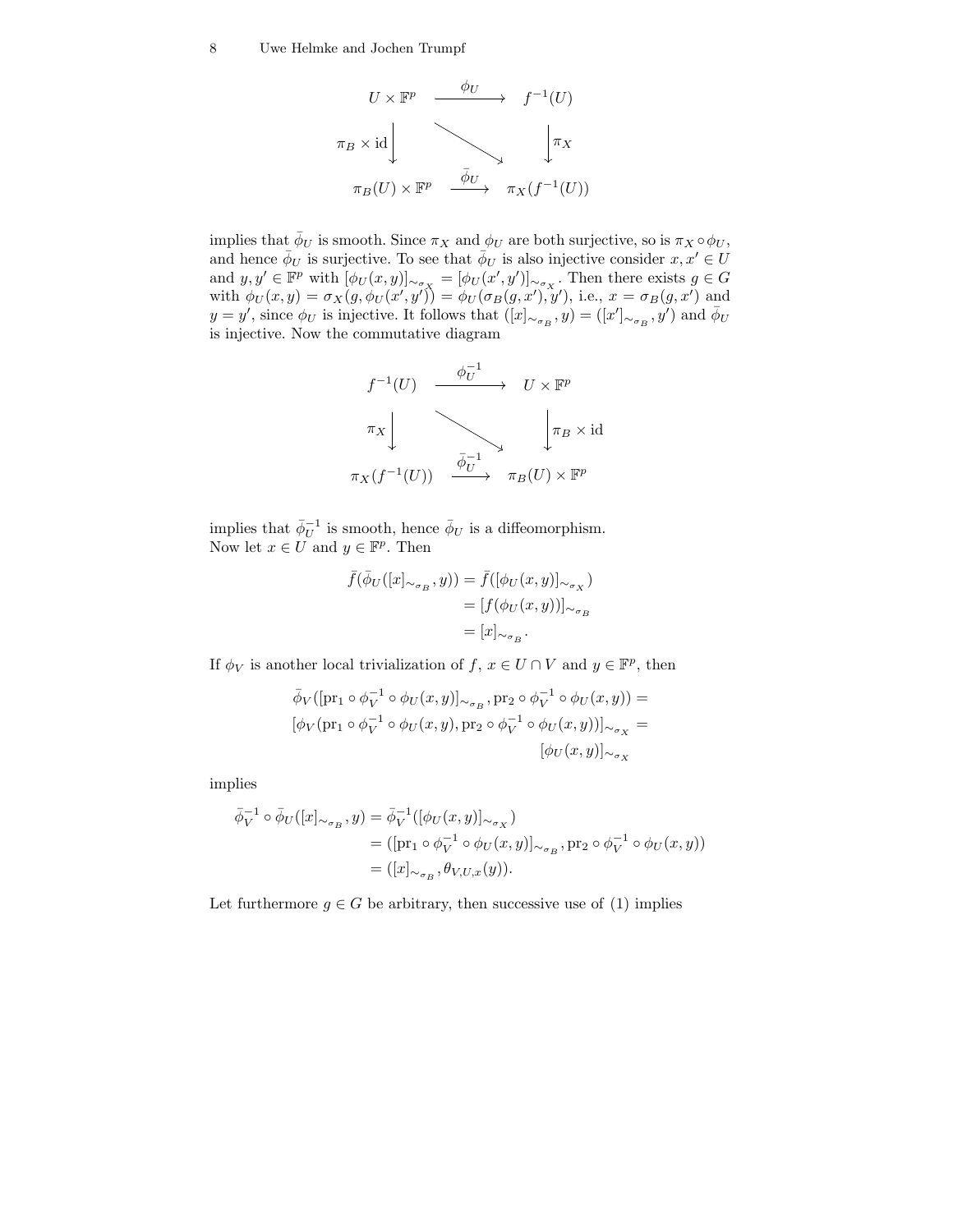Conditioned invariant subspaces and the geometry of nilpotent matrices 9

$$
\theta_{V,U,\sigma_B(g,x)}(y) = \text{pr}_2 \circ \phi_V^{-1} \circ \phi_U(\sigma_B(g,x), y)
$$
  
\n
$$
= \text{pr}_2 \circ \phi_V^{-1} \circ \sigma_X(g, \phi_U(x, y))
$$
  
\n
$$
= \text{pr}_2 \circ \phi_V^{-1} \circ \sigma_X(g, \phi_V(\phi_V^{-1} \circ \phi_U(x, y)))
$$
  
\n
$$
= \text{pr}_2 \circ \phi_V^{-1} \circ \sigma_X(g, \phi_V(x, \theta_{V,U,x}(y)))
$$
  
\n
$$
= \text{pr}_2 \circ \phi_V^{-1} \circ \phi_V(\sigma_B(g, x), \theta_{V,U,x}(y))
$$
  
\n
$$
= \theta_{V,U,x}(y).
$$

Hence

$$
\theta_{V,U,[x]_{\sim \sigma_B}}:=\theta_{V,U,x}
$$

is well defined and

$$
\bar{\phi}_V^{-1}\circ \bar{\phi}_U([x]_{\sim_{\sigma_B}},y)=([x]_{\sim_{\sigma_B}},\theta_{V,U,[x]_{\sim_{\sigma_B}}}(y)).
$$

It follows that  $\bar{f}$  is a smooth vector bundle with fiber  $\mathbb{F}^p$ .  $\Box$ 

We now present a variant of Theorem 2, to be able to treat product space situations.

**Theorem 4.** Let E be a vector space over  $\mathbb F$  and B be a q-dimensional smooth manifold. Assume that the Lie group G operates smoothly and linearly on E via

$$
\sigma_E: G \times E \longrightarrow E, \quad (g, v) \mapsto g \cdot v
$$

and smoothly and transitively on B via

$$
\sigma_B: G \times B \longrightarrow B, \quad (g, b) \mapsto g \cdot b.
$$

Let

$$
\sigma_{E \times B} : G \times (E \times B) \longrightarrow E \times B, \quad (g, (v, b)) \mapsto g \cdot (v, b) := (g \cdot v, g \cdot b)
$$

denote the induced action of G on the product manifold  $E \times B$  and let  $X \subset$  $E \times B$  be a topological subspace which is closed under the action of G, i.e.,  $x \in X$  implies  $g \cdot x \in X$  for all  $g \in G$ . Suppose, that the continuous map

$$
f: X \longrightarrow B, \quad (v, b) \mapsto b
$$

is surjective. Let  $b_0 \in B$  and let

$$
E_0 := \{ v \in E \, | \, (v, b_0) \in X \}
$$

be a p-dimensional vector subspace of E. Assume further, there exists a submanifold  $S \subset G$  and an open neighborhood U of  $b_0 \in B$  such that

$$
\sigma_{b_0}: S \longrightarrow U, \quad s \mapsto s \cdot b_0 = \sigma_B(g, b_0)
$$

is a diffeomorphism. Then X is a  $(q + p)$ -dimensional smooth submanifold of  $E \times B$  and f is a smooth vector bundle with fiber  $\mathbb{F}^p$ .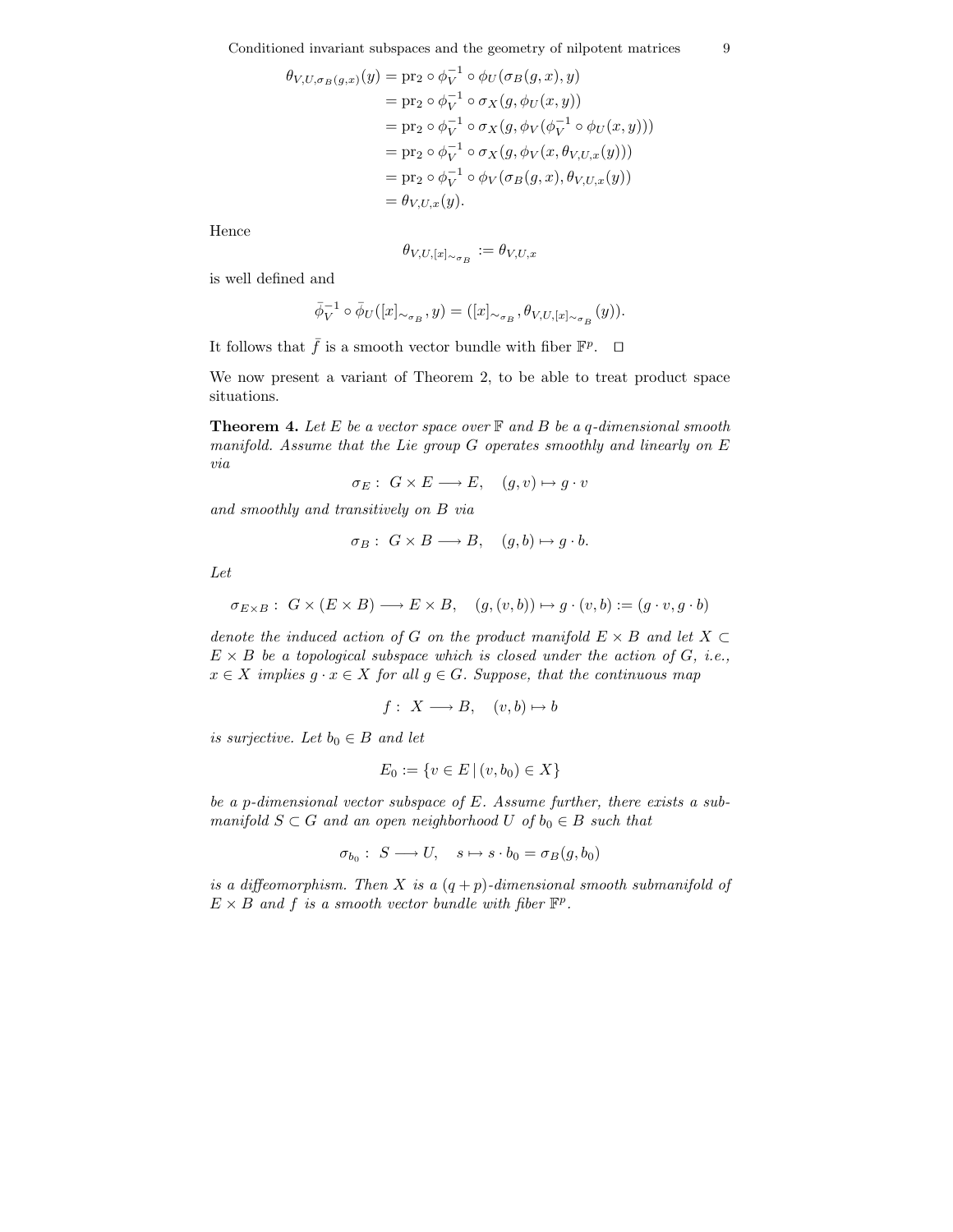*Proof.* We want to apply Theorem 2. Note that for all  $g \in G$  and  $x \in X$ 

$$
f(g \cdot x) = g \cdot f(x) \tag{3}
$$

The vector space  $E_0$  is isomorphic to  $f^{-1}(b_0) = E_0 \times \{b_0\}$ , where  $\{b_0\}$  is considered as a trivial vector space. Let

$$
\varphi:\ \mathbb{F}^p\longrightarrow E_0
$$

be a vector space isomorphism, then

$$
h: \ \mathbb{F}^p \longrightarrow f^{-1}(b_0), \quad y \mapsto (\varphi(y), b_0)
$$

is also a vector space isomorphism which is clearly smooth as a map into  $E$ . For every  $g \in G$ , the map

$$
\sigma_g:\ B\longrightarrow B,\quad b\mapsto g\cdot b
$$

is a homeomorphism, and thus  $U_g := g \cdot U$  is open for every  $g \in G$ . Since G operates transitively on B, for every  $b \in B$  there exists  $g \in G$  such that  $b = g \cdot b_0$ , hence the open sets  $U_q$ ,  $g \in G$  cover B. For each  $g \in G$ , define the continuous map

$$
\phi_g: U_g \times \mathbb{F}^p \longrightarrow f^{-1}(U_g), \quad (b, y) \mapsto g \cdot \sigma_{b_0}^{-1} (g^{-1} \cdot b) \cdot h(y),
$$

then for all  $b \in U_g$  and  $y \in \mathbb{F}^p$ , (3) and

$$
g \cdot \sigma_{b_0}^{-1} \left( g^{-1} \cdot b \right) \cdot b_0 = g \cdot \sigma_{b_0} \left( \sigma_{b_0}^{-1} \left( g^{-1} \cdot b \right) \right)
$$
  
= b (4)

imply that

$$
f(\phi_g(b, y)) = f(g \cdot \sigma_{b_0}^{-1} (g^{-1} \cdot b) \cdot h(y))
$$
  
=  $g \cdot \sigma_{b_0}^{-1} (g^{-1} \cdot b) \cdot f(h(y))$   
=  $g \cdot \sigma_{b_0}^{-1} (g^{-1} \cdot b) \cdot b_0$   
=  $b$ ,

i.e.,  $\phi_g$  maps indeed into  $f^{-1}(U_g)$ . Moreover, (4) implies for  $b \in U_g$  that  $[g \cdot \sigma_{b_0}^{-1} (g^{-1} \cdot b)]^{-1} \cdot b = b_0$  and hence  $x = (v, b) \in f^{-1}(U_g) \subset X$  implies

$$
\left[g \cdot \sigma_{b_0}^{-1} \left(g^{-1} \cdot f(x)\right)\right]^{-1} \cdot x = \left(\left[g \cdot \sigma_{b_0}^{-1} \left(g^{-1} \cdot f(x)\right)\right]\right)^{-1} \cdot v, b_0\right),
$$

which lies in X, since X is closed under the action of G, and hence in  $f^{-1}(b_0)$ . In particular,

$$
\left[g \cdot \sigma_{b_0}^{-1} \left(g^{-1} \cdot b\right)\right]^{-1} \cdot v \in E_0 \tag{5}
$$

for all  $(v, b) \in f^{-1}(U_g)$ . But then the continuous map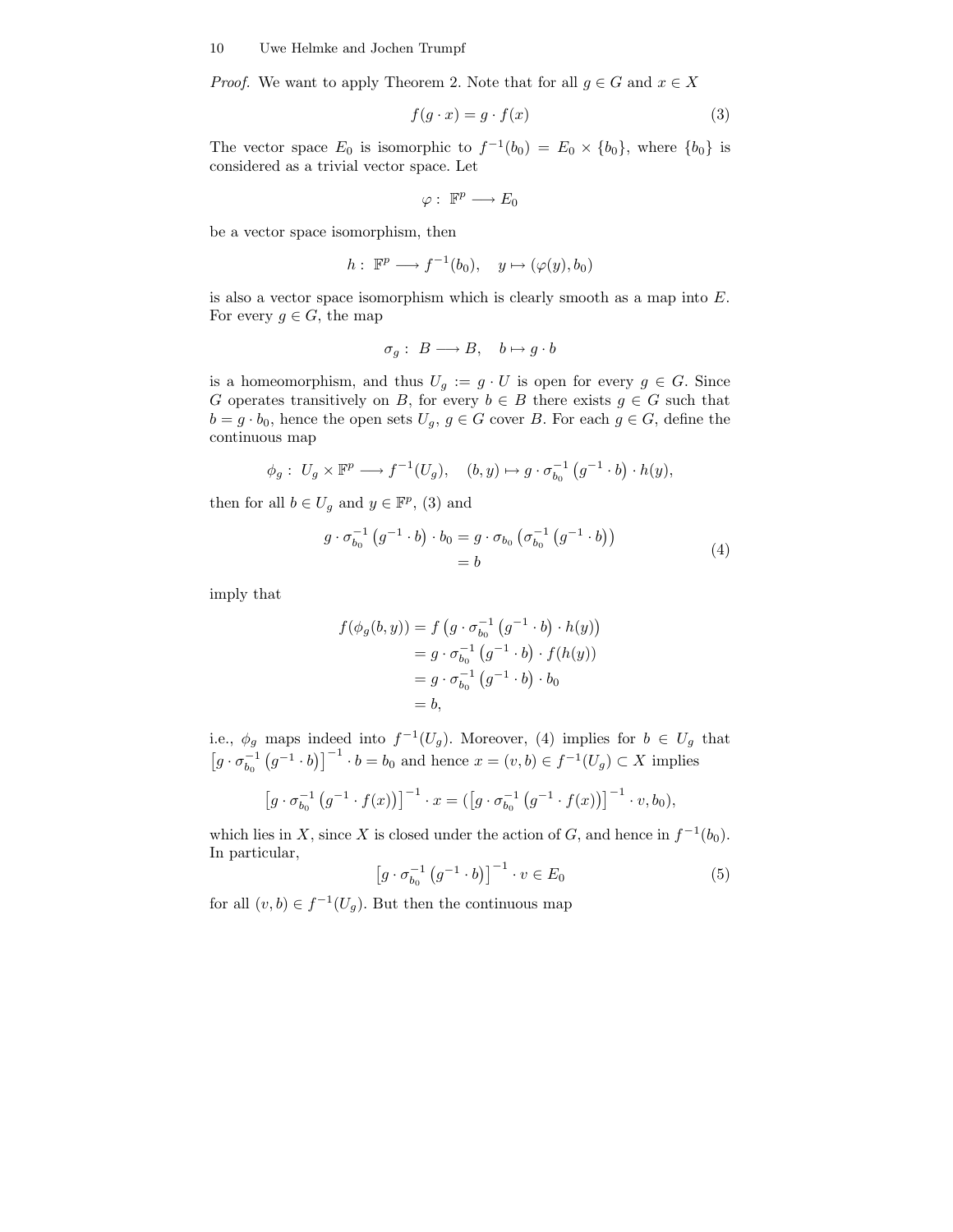Conditioned invariant subspaces and the geometry of nilpotent matrices 11

$$
\psi_g: f^{-1}(U_g) \longrightarrow U_g \times \mathbb{F}^p, \quad x \mapsto \left(f(x), h^{-1}([g \cdot \sigma_{b_0}^{-1} (g^{-1} \cdot f(x))]^{-1} \cdot x)\right)
$$

is well defined and we get for all  $b \in U_g$  and  $y \in \mathbb{F}^p$ 

$$
\psi_g(\phi_g(b, y)) = \left( f(\phi_g(b, y)), h^{-1}([g \cdot \sigma_{b_0}^{-1} (g^{-1} \cdot f(\phi_g(b, y)))]^{-1} \cdot \phi_g(b, y)) \right)
$$
  
= 
$$
\left( b, h^{-1}([g \cdot \sigma_{b_0}^{-1} (g^{-1} \cdot b)]^{-1} \cdot g \cdot \sigma_{b_0}^{-1} (g^{-1} \cdot b) \cdot h(y)) \right)
$$
  
= 
$$
(b, y).
$$

Thus for all  $x \in f^{-1}(U_g)$ 

$$
\phi_g(\psi_g(x)) = g \cdot \sigma_{b_0}^{-1} (g^{-1} \cdot f(x)) \cdot h(h^{-1}([g \cdot \sigma_{b_0}^{-1} (g^{-1} \cdot f(x))]^{-1} \cdot x)
$$
  
= x

and therefore  $\phi_g$  is a homeomorphism with inverse  $\psi_g$  and hence a local trivialisation of f. Moreover,  $\phi_g$  is smooth as a map into  $E \times B$ , as it is a concatenation of smooth maps. Let  $\pi$  denote a smooth projector from  $E$  onto  $E_0$ , then the smooth map

$$
k: E \times B \longrightarrow \mathbb{F}^p, \quad (v, b) \mapsto \varphi^{-1}(\pi(v))
$$

restricts to  $h^{-1}$  on  $f^{-1}(b_0) = E_0 \times \{b_0\}$ . Obviously, f is the restriction of the smooth map

$$
F: E \times B \longrightarrow B, \quad (v, b) \mapsto b
$$

to  $X \subset E \times B$ . Note that  $F^{-1}(U_g)$  is open in  $E \times B$  since F is continuous and note further that for  $x \in F^{-1}(\tilde{U}_g)$  we have  $F(x) \in U_g$  and  $g^{-1} \cdot F(x) \in U$ . Now  $\phi_g^{-1} = \psi_g$  is the restriction of the smooth map

$$
\varPsi_g:\ F^{-1}(U_g)\longrightarrow U_g\times \mathbb{F}^p,\quad x\mapsto \Bigl(F(x),k\bigl(\bigl[g\cdot\sigma_{b_0}^{-1}\left(g^{-1}\cdot F(x)\right)\bigr]^{-1}\cdot x)\Bigr)
$$

to  $f^{-1}(U_g)$ . Finally, let  $g_1, g_2 \in G$  and let  $\phi_{g_1}$  and  $\phi_{g_2}$  be the two associated local trivialisations of  $f, b \in U_{g_1} \cap U_{g_2}$ , and  $y \in \mathbb{F}^p$ . From (4),

$$
\phi_{g_1}(b, y) = g_1 \cdot \sigma_{b_0}^{-1} (g_1^{-1} \cdot b) \cdot (\varphi(y), b_0)
$$
  
=  $(g_1 \cdot \sigma_{b_0}^{-1} (g_1^{-1} \cdot b) \cdot \varphi(y), b) \in f^{-1}(U_{g_1}) \cap f^{-1}(U_{g_2})$ 

and hence with

$$
\alpha(g_1, g_2, b) := [g_2 \cdot \sigma_{b_0}^{-1} (g_2^{-1} \cdot b)]^{-1} \cdot g_1 \cdot \sigma_{b_0}^{-1} (g_1^{-1} \cdot b)
$$

 $\alpha(g_1, g_2, b) \cdot \varphi(y) \in E_0$  follows from (5). By (4) then

$$
\alpha(g_1, g_2, b) \cdot b_0 = [g_2 \cdot \sigma_{b_0}^{-1} (g_2^{-1} \cdot b)]^{-1} \cdot b
$$
  
=  $[g_2 \cdot \sigma_{b_0}^{-1} (g_2^{-1} \cdot b)]^{-1} \cdot g_2 \cdot \sigma_{b_0}^{-1} (g_2^{-1} \cdot b) \cdot b_0$   
=  $b_0$ .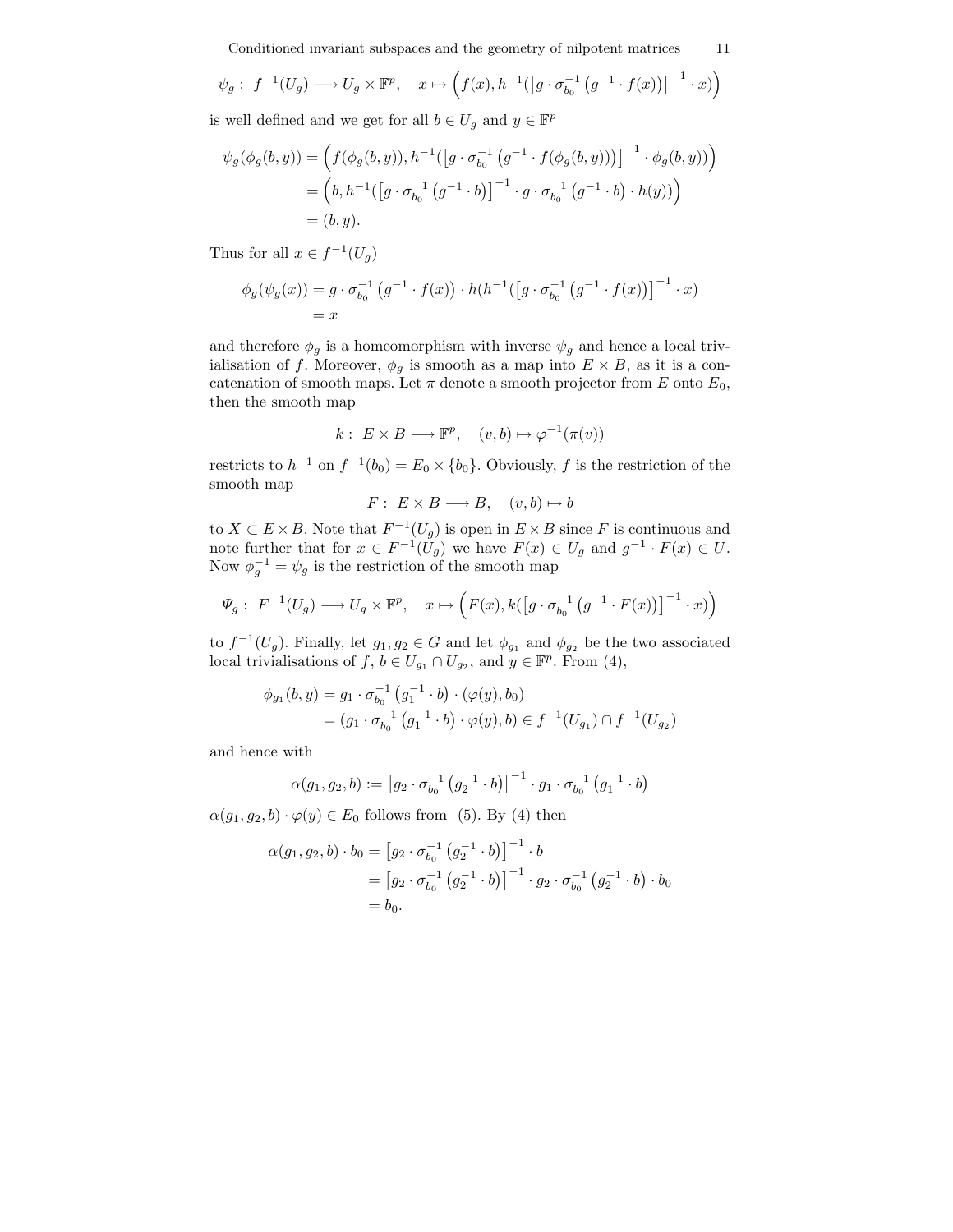Therefore

$$
\begin{split} \phi_{g_2}^{-1}(\phi_{g_1}(b,y)) &= \left( f(\phi_{g_1}(b,y)), h^{-1}(\left[g_2 \cdot \sigma_{b_0}^{-1} \left(g_2^{-1} \cdot f(\phi_{g_1}(b,y))\right)\right]^{-1} \cdot \phi_{g_1}(b,y)) \right) \\ &= \left( b, h^{-1}(\left[g_2 \cdot \sigma_{b_0}^{-1} \left(g_2^{-1} \cdot b\right)\right]^{-1} \cdot g_1 \cdot \sigma_{b_0}^{-1} \left(g_1^{-1} \cdot b\right) \cdot h(y)) \right) \\ &= (b, h^{-1}(\alpha(g_1, g_2, b) \cdot (\varphi(y), b_0))) \\ &= (b, \varphi^{-1}(\alpha(g_1, g_2, b) \cdot \varphi(y))). \end{split}
$$

Since G acts linearly on E and since  $\varphi$  is a vector space isomorphism, the change of coordinates  $\theta_{g_1,g_2,b}(y) := \varphi^{-1}(\alpha(g_1,g_2,b)\cdot\varphi(y))$  on  $\mathbb{F}^p$  is a linear map. Hence  $f$  is a topological vector bundle and the statement follows from Theorem 2.  $\square$ 

# 3 The Cotangent Bundle of the Flag Manifold

With these results on submanifold criteria being out of the way, we can now introduce our main actors on stage. The first one is the cotangent bundle of a flag manifold and its amazing relation to the geometry of nilpotent matrices. We will explain this connection in detail, using the symplectic nature of the cotangent bundle and by computing an associated momentum map. But first some basic definitions and vocabulary.

Recall, that the Grassmann manifold  $Gras(m, \mathbb{F}^n)$  is defined as the set of m-dimensional F-linear subspaces of  $\mathbb{F}^n$ . It is a smooth, compact manifold and provides a natural generalization of the familiar projective spaces. Flag manifolds in turn provide a generalization of Grassmannians. To define them consider arbitrary integers  $n, r \in \mathbb{N}$ . A flag symbol of type  $(n, r)$  is an r-tupel  $a = (a_1, \ldots, a_r)$  of numbers  $a_1, \ldots, a_r \in \mathbb{N}$  with  $a_1 < \cdots < a_r < n$ . The flag manifold of type a is the set of partial flags  $V_1 \subset \cdots \subset V_r$  of linear subspaces of  $\mathbb{F}^n$  with prescribed dimensions  $a_1, \cdots a_r$ . More precisely,

$$
\operatorname{Flag}(a, \mathbb{F}^n) = \{ (V_1, \dots, V_r) \in \prod_{i=1}^r \operatorname{Grass}(a_i, \mathbb{F}^n) \, | \, V_1 \subset \dots \subset V_r \}.
$$

endowed with the differentiable structure inherited from the product of Grassmannians. For convenience of notation we set  $a_0 = 0$ ,  $a_{r+1} = n$ ,  $V_0 = \{0\}$  and  $V_{r+1} = \mathbb{F}^n$ . Furthermore, we define  $b_i := a_i - a_{i-1}, i = 1, \ldots, r+1$ . In the case of *complete flags*, i.e.,  $a_i = i$  for  $i = 0, \dots, n$ , or, equivalently,  $b_i = 1$  for  $i = 1, \ldots, n$ , we use the simplified notation  $\text{Flag}(\mathbb{F}^n)$  instead of  $\text{Flag}(a, \mathbb{F}^n)$ .

We are interested in the set

$$
M(a,\mathbb{F}^n) = \{ (A,(V_1,\ldots,V_r)) \in \mathfrak{gl}_n(\mathbb{F}) \times \text{Flag}(a,\mathbb{F}^n) \mid AV_i \subset V_i, i = 1,\ldots,r \}
$$

of pairs of linear maps and the flags they leave invariant. Here  $\mathfrak{gl}_n(\mathbb{F})$  denotes the vector space  $\mathbb{F}^{n \times n}$  of  $n \times n$ -matrices. It is also a Lie algebra with the commutator  $[A, B] = AB - BA$  as the Lie bracket operation.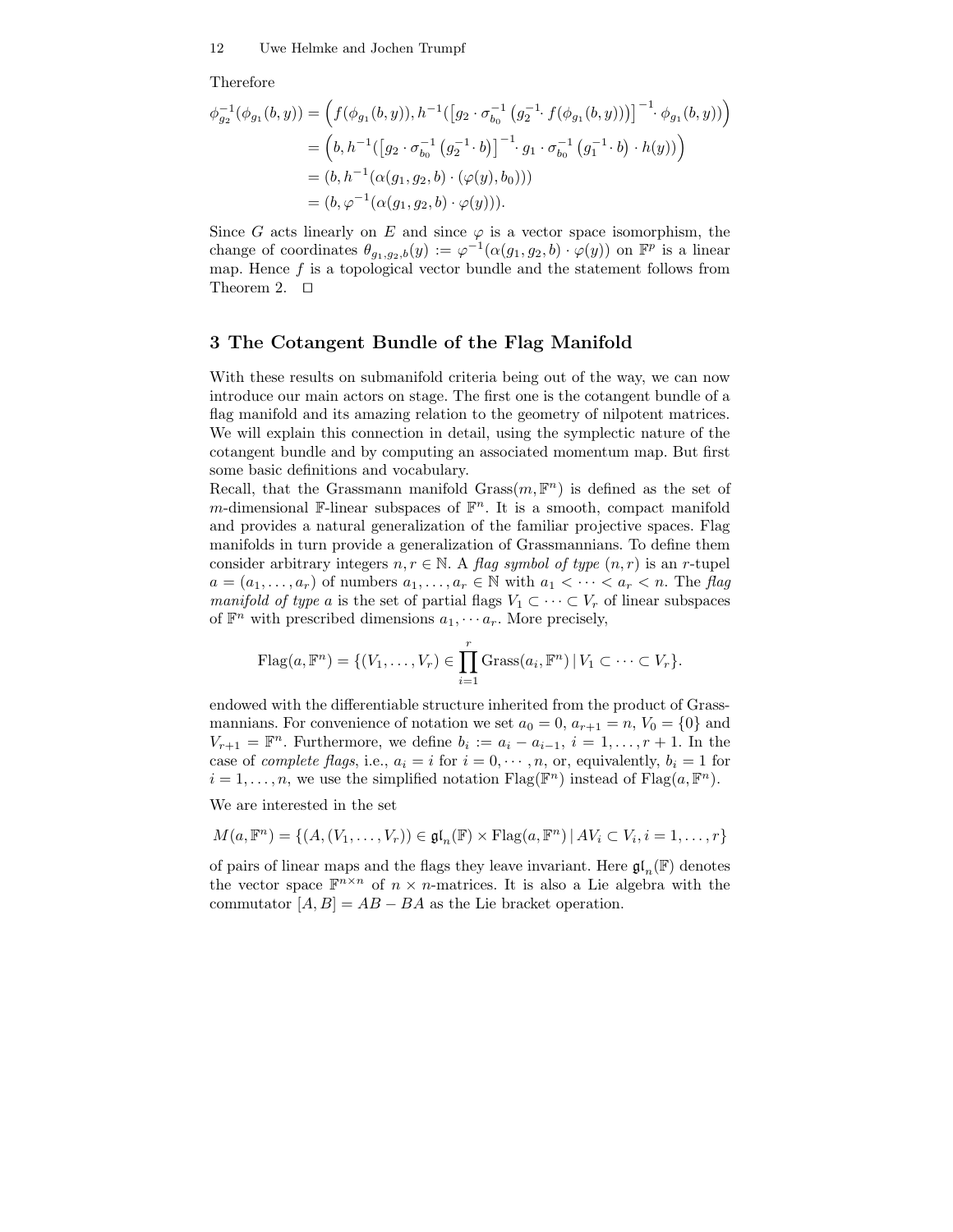**Theorem 5.**  $M(a, \mathbb{F}^n)$  is a smooth manifold of dimension  $n^2$  and the projection map

$$
\pi: M(a, \mathbb{F}^n) \longrightarrow \text{Flag}(a, \mathbb{F}^n), (A, (V_1, \dots, V_r)) \mapsto (V_1, \dots, V_r)
$$

is a smooth vector bundle.

*Proof.* We will apply Theorem 4. Clearly, the Lie group  $G = GL_n(\mathbb{F})$  of invertible  $n \times n$  matrices operates linearly on the vector space  $E := \mathfrak{gl}_n(\mathbb{F})$  by similarity

$$
\sigma_E:\ {\rm GL}_n({\mathbb F})\times {\mathfrak g}{\mathfrak l}_n({\mathbb F})\longrightarrow {\mathfrak g}{\mathfrak l}_n({\mathbb F}),\quad (T,A)\mapsto TAT^{-1}
$$

and transitively on the flag manifold  $B := \text{Flag}(a, \mathbb{F}^n)$  by the canonical action

$$
\sigma_B: GL_n(\mathbb{F}) \times \text{Flag}(a, \mathbb{F}^n) \longrightarrow \text{Flag}(a, \mathbb{F}^n),(T, V) = (T, (V_1, \dots, V_r)) \mapsto T \cdot V := (TV_1, \dots, TV_r).
$$
(6)

The topological subspace  $X := M(a, \mathbb{F}^n) \subset \mathfrak{gl}_n(\mathbb{F}) \times \text{Flag}(a, \mathbb{F}^n)$  is closed under the induced action on the product space, since for every  $A \in \mathfrak{gl}_n(\mathbb{F})$  and every  $(V_1, \ldots, V_r) \in \text{Flag}(a, \mathbb{F}^n)$  the inclusion  $AV_i \subset V_i$  implies  $TAT^{-1}TV_i \subset$  $TV_i$  for all  $i = 1, \ldots, r$ . Since for every flag there exists a linear map that leaves the flag invariant (e.g. the identity), the map  $f := \pi$  is surjective. We set  $b_0 := \mathsf{V}_0 \in \mathrm{Flag}(a, \mathbb{F}^n)$ , where  $\mathsf{V}_0$  is the *standard flag* 

$$
\mathsf{V}_0 = (V_1, \dots, V_r) = (\text{colspan}\begin{pmatrix} I_{a_1} \\ 0 \end{pmatrix}, \dots, \text{colspan}\begin{pmatrix} I_{a_r} \\ 0 \end{pmatrix}).\tag{7}
$$

Then the set  $E_0$  of linear maps that leave  $V_0$  invariant is the vector space

$$
E_0 := \left\{ \left( \begin{matrix} A_{11} & \ldots & \ldots & A_{1(r+1)} \\ 0 & \ddots & \vdots & \vdots \\ \vdots & \ddots & \ddots & \vdots \\ 0 & \ldots & 0 & A_{(r+1)(r+1)} \end{matrix} \right) \in \mathfrak{gl}_n(\mathbb{F}) \; \middle| \; \begin{matrix} A_{ij} \in \mathbb{F}^{b_i \times b_j}, \\ 1 \leq i \leq j \leq r+1 \end{matrix} \right\}.
$$

The open Bruhat cell

$$
U = \left\{ (\text{colspan}\begin{pmatrix} I_{b_1} & 0 & \dots & 0 \\ K_{21} & \ddots & \ddots & \vdots \\ \vdots & \ddots & \ddots & 0 \\ \vdots & & \ddots & I_{b_i} \\ K_{(i+1)1} & \dots & K_{(i+1)i} \\ \vdots & & \vdots \\ K_{(r+1)1} & \dots & K_{(r+1)i} \end{pmatrix} \right\}_{i=1}^r \begin{pmatrix} K_{jk} \in \mathbb{F}^{b_j \times b_k}, \\ 1 \le k < j \le r+1 \\ 1 \le k < j \le r+1 \\ \vdots \\ K_{(r+1)1} & \dots & K_{(r+1)i} \end{pmatrix} \right\}
$$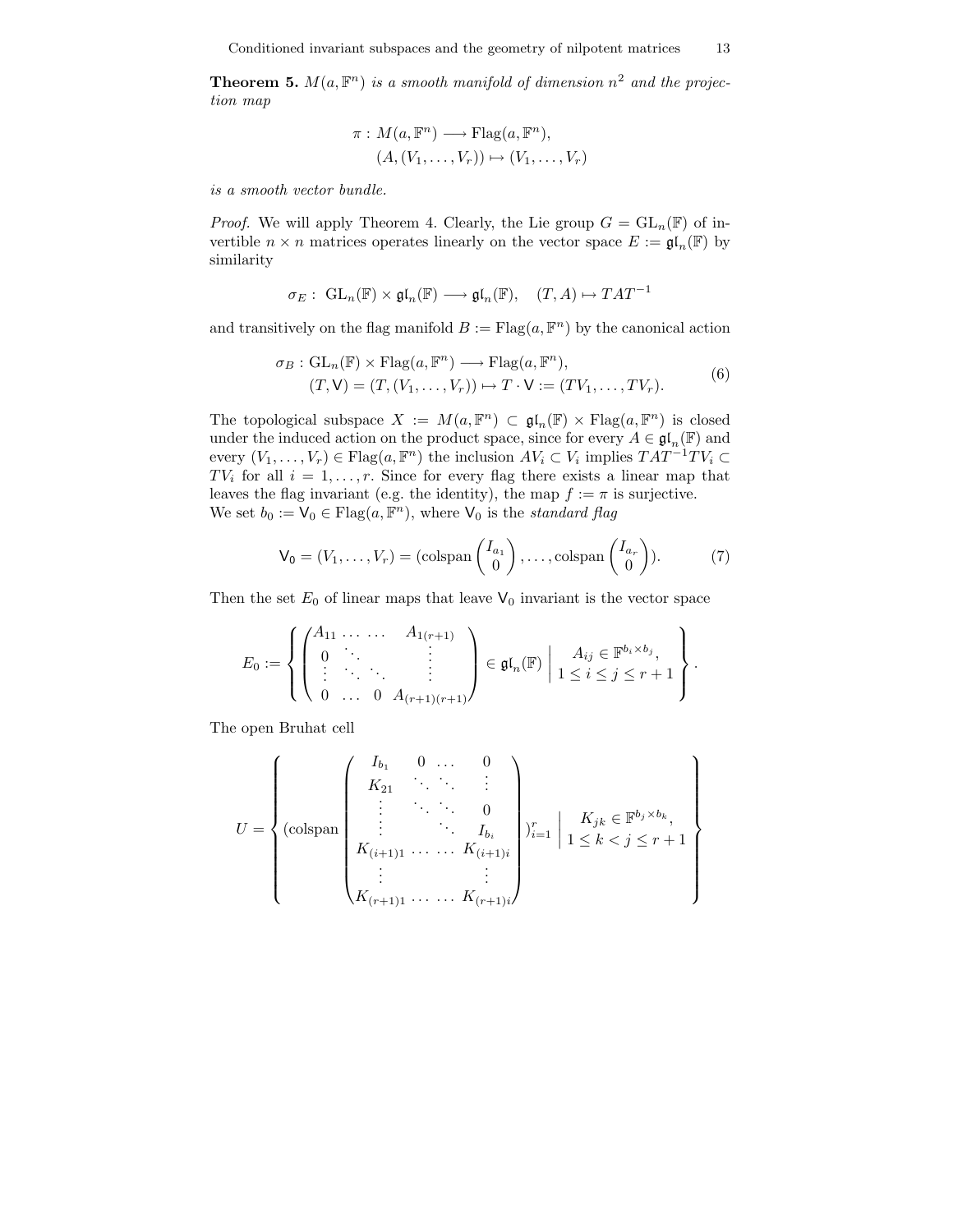in Flag(a,  $\mathbb{F}^n$ ) is an open neighborhood of  $b_0 = V_0$  which is trivially diffeomorphic to the Lie subgroup

$$
S := \left\{ \begin{pmatrix} I_{b_1} & 0 & \dots & 0 \\ K_{21} & \ddots & \ddots & \vdots \\ \vdots & \ddots & \ddots & 0 \\ K_{(r+1)1} & \dots & K_{(r+1)r} & I_{b_{r+1}} \end{pmatrix} \in \text{GL}_n(\mathbb{F}) \middle| \begin{matrix} K_{jk} \in \mathbb{F}^{b_j \times b_k}, \\ 1 \leq k < j \leq r+1 \\ 1 \leq k < j \leq r+1 \end{matrix} \right\}
$$
\nof  $G = \text{GL}_n(\mathbb{F})$  by

\n
$$
\sigma_{\mathsf{V}_0} : S \longrightarrow U, \quad T \longmapsto T \cdot \mathsf{V}_0.
$$

Now the manifold statement follows from Theorem 4. Concerning the dimension formula we observe that the dimension of the vector bundle  $M(a, \mathbb{F}^n)$ equals the dimension of the flag manifold plus the dimension of a fibre. The dimension of a fibre is equal to the dimension of  $E_0$ , i.e., to the dimension of the space of block upper triangular matrices. On the other hand, the dimension of the flag manifold is equal to the dimension of  $S$ , i.e., to the dimension of the set of strictly lower triangular block matrices. As these dimensions add up to  $n^2$ , the result follows.  $\Box$ 

We want to see that the bundle  $M(a, \mathbb{F}^n)$  of Theorem 5 contains an isomorphic copy of the cotangent bundle  $T^*Flag(a, \mathbb{F}^n)$ . Observe that  $GL_n(\mathbb{F})$  acts transitively on Flag(a,  $\mathbb{F}^n$ ), with the stabilizer group  $H_n = \text{Stab}(\mathsf{V}_0)$  for the standard flag  $V_0$  of (7) given by

$$
H_n = \left\{ \begin{pmatrix} A_{11} & \dots & A_{1(r+1)} \\ 0 & \ddots & \vdots \\ \vdots & \ddots & \ddots & \vdots \\ 0 & \dots & 0 & A_{(r+1)(r+1)} \end{pmatrix} \in GL_n(\mathbb{F}) \; \middle| \; A_{ij} \in \mathbb{F}^{b_i \times b_j}, \quad (8)
$$

i.e., by the closed Lie subgroup of  $GL_n(\mathbb{F})$  consisting of all block upper triangular matrices. Let  $\mathfrak{gl}_n(\mathbb{F})$  and  $\mathfrak{h}_n$  denote the Lie algebras of  $\mathrm{GL}_n(\mathbb{F})$  and  $H_n$ , respectively. Thus

$$
\mathfrak{h}_n = \left\{ \left( \begin{array}{ccc} A_{11} & \ldots & \ldots & A_{1(r+1)} \\ 0 & \ddots & \vdots & \vdots \\ \vdots & \ddots & \ddots & \vdots \\ 0 & \ldots & 0 & A_{(r+1)(r+1)} \end{array} \right) \in \mathfrak{gl}_n(\mathbb{F}) \; \middle| \; \mathbf{1} \leq i \leq j \leq r+1 \right\} . \tag{9}
$$

We endow  $\mathfrak{gl}_n(\mathbb{F})$  with the nondegenerate symmetric bilinear form

$$
(X,Y) := \operatorname{tr}(XY).
$$

Note, that the orthogonal complement of  $\mathfrak{gl}_n(\mathbb{F})$  with respect to this trace form is exactly the linear subspace  $\mathfrak{u}^+$  of strictly upper triangular matrices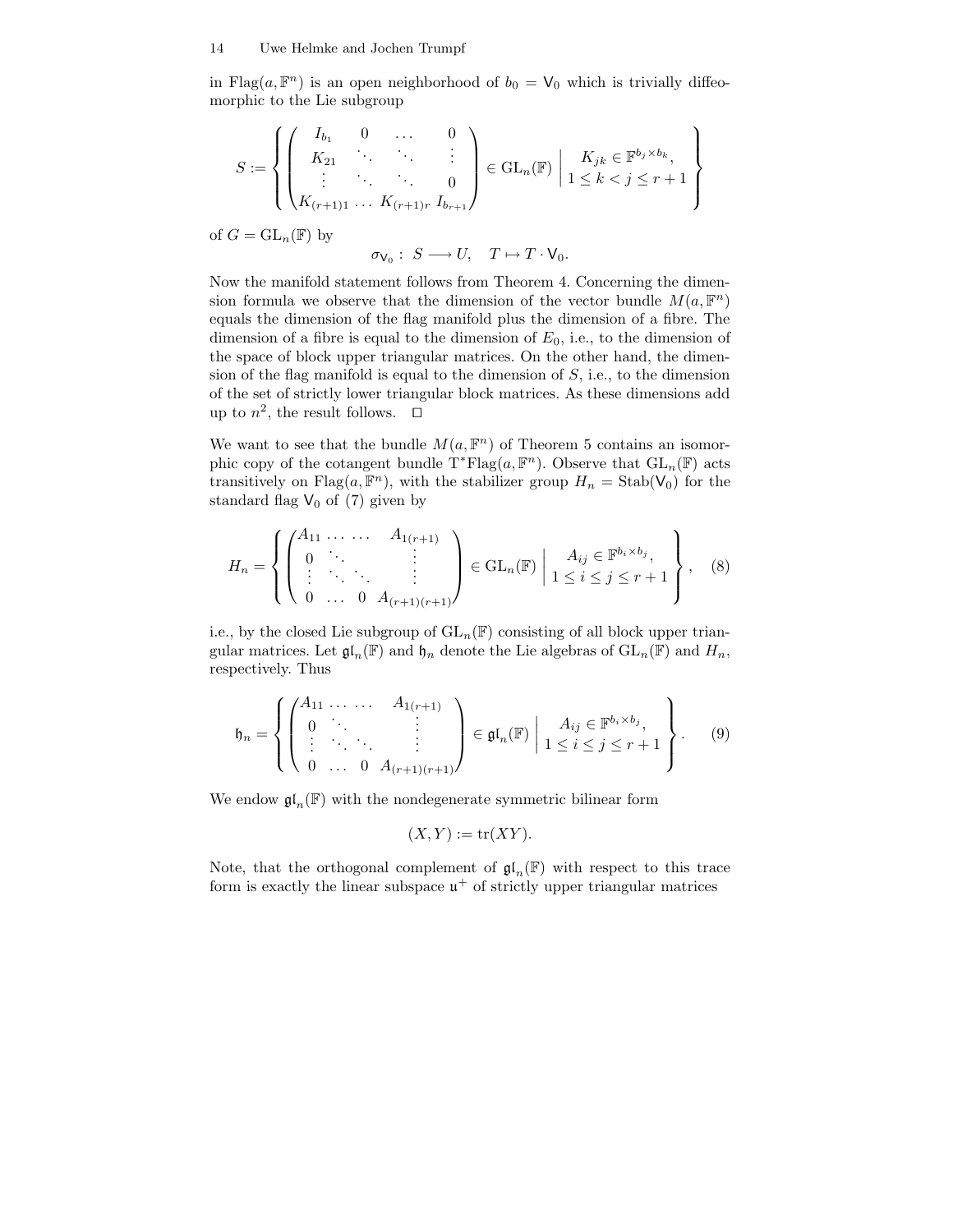Conditioned invariant subspaces and the geometry of nilpotent matrices 15

$$
\mathfrak{u}^+ = \left\{ \begin{pmatrix} 0 & A_{12} & \dots & A_{1(r+1)} \\ 0 & \ddots & \ddots & \vdots \\ \vdots & \ddots & \ddots & A_{r(r+1)} \\ 0 & \dots & 0 & 0 \end{pmatrix} \in \mathfrak{gl}_n(\mathbb{F}) \mid \begin{matrix} A_{ij} \in \mathbb{F}^{b_i \times b_j}, \\ 1 \leq i < j \leq r+1 \end{matrix} \right\}.
$$
 (10)

For any  $V = T \cdot V_0 \in Flag(a, \mathbb{F}^n)$ , the fibre  $\sigma_V^{-1}(T \cdot V_0)$  of  $\sigma_V : GL_n(\mathbb{F}) \longrightarrow$  $\text{Flag}(a, \mathbb{F}^n), g \mapsto g \cdot \mathsf{V} = g\overline{T} \cdot \mathsf{V}_0$ , is the stabilizer subgroup

$$
Stab(\mathsf{V}) = Stab(T \cdot \mathsf{V}_0) = Ad(T)H_n = \{TgT^{-1} \mid g \in H_n\}.
$$

Therefore the tangent map at the identity matrix  $I$  defines a surjective linear map

$$
\mathrm{T}_I\,\sigma_\mathsf{V}:\mathfrak{gl}_n(\mathbb{F})\longrightarrow \mathrm{T}_\mathsf{V}\,\mathrm{Flag}(a,\mathbb{F}^n)
$$

that vanishes exactly on the Lie subalgebra

$$
Ad(T)\mathfrak{h}_n = \{TXT^{-1} \mid X \in \mathfrak{h}_n\}.
$$

By taking the duals, it follows that the associated dual map

$$
T_I^* \sigma_V : T_V^* \mathrm{Flag}(a, \mathbb{F}^n) \longrightarrow \mathfrak{gl}_n^*(\mathbb{F}), \ \lambda \mapsto \lambda \circ T_I \sigma_V,
$$

maps the cotangent space  $\mathrm{T}_{\mathsf{V}}^* \mathrm{Flag}(a, \mathbb{F}^n)$  isomorphically onto the image set

$$
\{\lambda\in\mathfrak{gl}_n^*(\mathbb{F})\,|\,Ad(T)\mathfrak{h}_n\subset{\rm Ker}\,\lambda\}.
$$

The trace form on the Lie algebra defines an isomorphism

$$
\tau: \mathfrak{gl}_n^*(\mathbb{F}) \longrightarrow \mathfrak{gl}_n(\mathbb{F}), \ \tau(\lambda) = X_{\lambda},
$$

where  $X_{\lambda} \in \mathfrak{gl}_n(\mathbb{F})$  denotes the uniquely determined element satisfying  $(X_\lambda, Y) = \lambda(Y)$  for all  $Y \in \mathfrak{gl}_n(\mathbb{F})$ . By using this isomorphism of the Lie algebra  $\mathfrak{gl}_n(\mathbb{F})$  with its dual space  $\mathfrak{gl}_n^*(\mathbb{F})$ , then  $\{\lambda \in \mathfrak{gl}_n^*(\mathbb{F}) \mid Ad(T)\mathfrak{h}_n \subset \text{Ker }\lambda\}$ becomes identified with the orthogonal complement

$$
\tau(\{\lambda \in \mathfrak{gl}_n^*(\mathbb{F}) \mid Ad(T)\mathfrak{h}_n \subset \text{Ker }\lambda\}) = (Ad(T)\mathfrak{h}_n)^{\perp} = Ad(T)(\mathfrak{h}_n^{\perp}) = Ad(T)\mathfrak{u}^+.
$$

Since  $\mathfrak{u}^+$  is invariant under similarity transformations by elements of  $H_n$  this yields a well-defined smooth map

$$
\mu: \mathrm{T}^* \mathrm{Flag}(a, \mathbb{F}^n) \longrightarrow \mathfrak{gl}_n(\mathbb{F}), \ (\mathsf{V}, \lambda) \mapsto \tau(\lambda \circ \mathrm{T}_I \, \sigma_{\mathsf{V}}) \tag{11}
$$

that maps each cotangent space  $T_V^*$  Flag $(a, \mathbb{F}^n)$  isomorphically onto  $Ad(T)\mathfrak{u}^+$ . By inspection, the image elements are seen to be exactly those matrices A that satisfy  $AV_i \subset V_{i-1}$  for  $i = 1, \ldots, r+1$ . Note that  $AV_i \subset V_{i-1}$  implies  $AV_i \subset V_i$ , since  $V_{i-1} \subset V_i$ , where  $i = 1, \ldots, r+1$ . This shows the following result.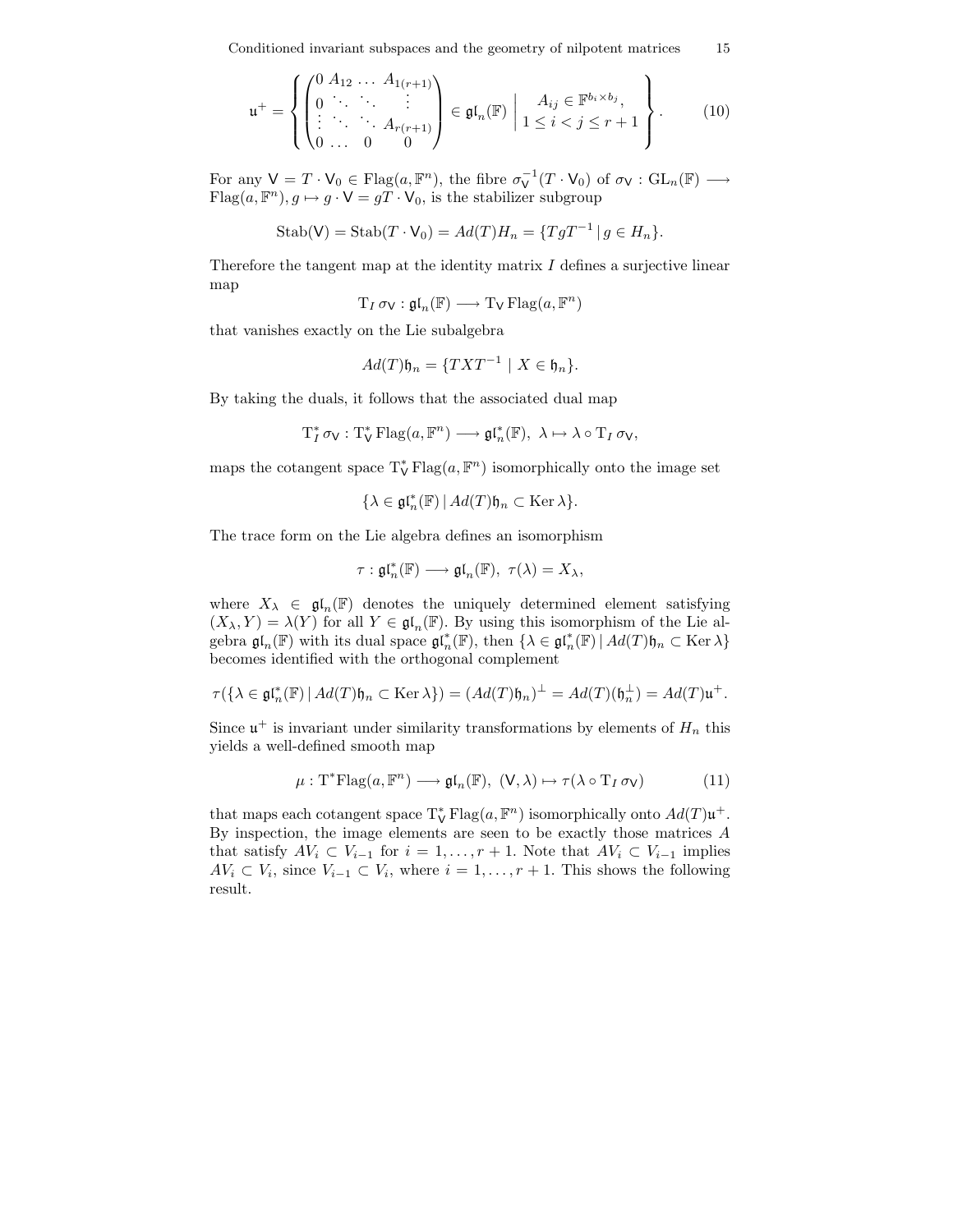### Theorem 6. The smooth map

$$
\Phi: \mathrm{T}^* \mathrm{Flag}(a, \mathbb{F}^n) \longrightarrow \mathfrak{gl}_n(\mathbb{F}) \times \mathrm{Flag}(a, \mathbb{F}^n), \ (\mathsf{V}, \lambda) \mapsto (\tau(\lambda \circ \mathrm{T}_I \sigma_{\mathsf{V}}), \mathsf{V}) \tag{12}
$$

maps the cotangent bundle  $\mathrm{T}^*\mathrm{Flag}(a,\mathbb{F}^n)$  diffeomorphically onto the subbundle

$$
\{(A, (V_1, \ldots, V_r)) \in \mathfrak{gl}_n(\mathbb{F}) \times \mathrm{Flag}(a, \mathbb{F}^n) \mid AV_i \subset V_{i-1}, i = 1, \ldots, r+1\}
$$

of  $M(a, \mathbb{F}^n)$ . This subbundle of dimension  $2 \dim \mathrm{Flag}(a, \mathbb{F}^n)$  will be denoted by  $N(a, \mathbb{F}^n)$  in the sequel. In particular, there is a bundle isomorphism of  $T^*\text{Flag}(a,\mathbb{F}^n)$  with the homomorphism bundle

$$
\bigoplus_{i=1}^r \text{Hom}(V_{i+1}/V_i, V_i).
$$

For  $i = 1, \ldots, r$  let  $V_i^{\perp}$  denote the orthogonal complement of  $V_i$  with respect to the Euclidean inner product on  $\mathbb{F}^n$ . Then we can identify the quotient space  $V_{i+1}/V_i$  with  $V_i^{\perp} \cap V_{i+1}$  and obtain the bundle isomorphism

$$
\mathrm{T}^*\mathrm{Flag}(a,\mathbb{F}^n)\simeq \bigoplus_{i=1}^r \mathrm{Hom}(V_i^{\perp} \cap V_{i+1},V_i).
$$

In the case of flag length  $r = 1$  we recover the well known diffeomorphic descriptions of the cotangent bundle of the Grassmannian.

## Corollary 1.

$$
T^*Grass(m, \mathbb{F}^n) \simeq \{(A, V) \in \mathfrak{gl}_n(\mathbb{F}) \times Grass(m, \mathbb{F}^n) \mid AV = \{0\}, A\mathbb{F}^n \subset V\}
$$

$$
\simeq Hom(V^{\perp}, V).
$$

Since the cotangent bundle  $T^*Flag(a, \mathbb{F}^n)$  can be identified with the subbundle  $N(a, \mathbb{F}^n)$  of the bundle  $M(a, \mathbb{F}^n)$ , it makes sense to consider the restriction of the projection map onto the first factor

$$
\mathrm{pr}_1|_{T^*\mathrm{Flag}(a,\mathbb{F}^n)}:\;T^*\mathrm{Flag}(a,\mathbb{F}^n)\longrightarrow \mathfrak{gl}_n(\mathbb{F}),\;(A,(V_1,\ldots,V_r))\mapsto A.
$$

The amazing fact now is that the linear operators arising in the image (which is equal to the image of  $\mu$ ) are all nilpotent matrices! This is due to the fact that  $AV_i \subset V_{i-1}$  for all  $i = 1, ..., r+1$  implies  $A^{r+1} \mathbb{F}^n = A^{r+1} V_{r+1} \subset V_0 = \{0\}.$ Moreover, for the *complete* flag manifold  $Flag(\mathbb{F}^n)$  we conclude that the image of  $\mu$  coincides with the set  $\mathcal{N}_n(\mathbb{F})$  of arbitrary nilpotent  $n \times n$ -matrices over F. This shows the following equivalent description of the cotangent bundle.

#### Corollary 2.

$$
T^*\mathrm{Flag}(\mathbb{F}^n) \simeq \{ (A, (V_1, \ldots, V_n)) \in \mathcal{N}_n(\mathbb{F}) \times \mathrm{Flag}(\mathbb{F}^n) \mid AV_i \subset V_i, i = 1, \ldots, n \}
$$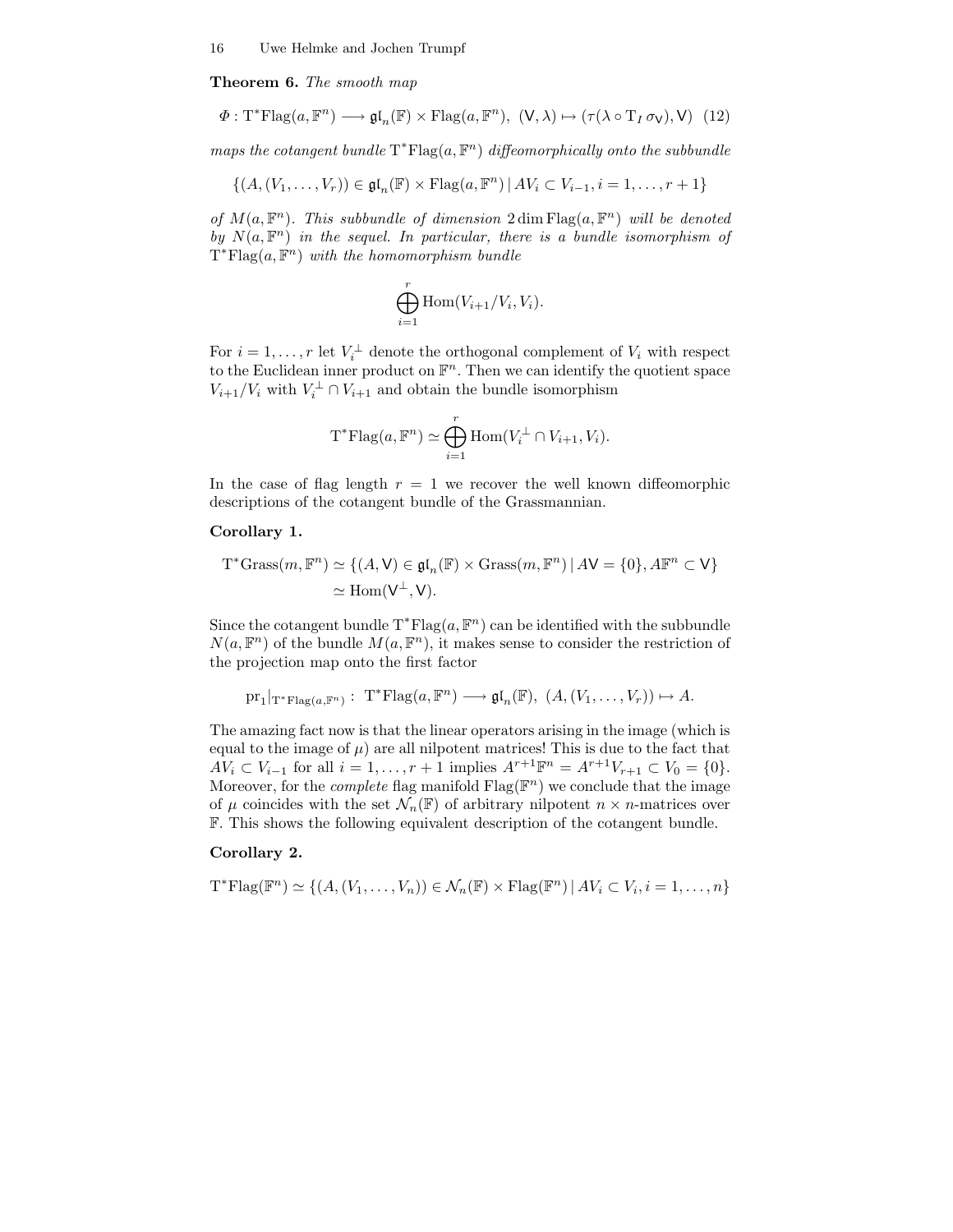Of course, all this is immediate by inspection, but in order to gain a better geometric understanding of the connection between cotangent vectors and nilpotent matrices, we make contact with some basic symplectic geometry and Hamiltonian mechanics, specialized to the situation at hand.

Recall, that the cotangent bundle  $\mathrm{T}^*M$  of an arbitrary smooth manifold M is always a symplectic manifold, implying in particular, that each of the cotangent spaces  $T_x^* M$  carries a canonically defined symplectic form  $\omega$  (the Liouville form). Now suppose a Lie group  $G$  with Lie algebra  $\mathfrak g$  acts smoothly on  $\cal M$  via

$$
\sigma: G \times M \longrightarrow M, \ (g, x) \mapsto g \cdot x.
$$

Note that each diffeomorphism  $\sigma_g : M \longrightarrow M, x \mapsto g \cdot x, g \in G$ , lifts (by pull-back) to a diffeomorphism  $\sigma_g^* \colon T^*M \longrightarrow T^*M$  on the cotangent bundle. By inspection, these diffeomeorphisms are seen to preserve the Liouville symplectic form on  $T^*M$ . Therefore the action  $\sigma$  lifts to a symplectic action on the cotangent bundle

$$
\hat{\sigma}: G \times \mathrm{T}^* M \longrightarrow \mathrm{T}^* M, \ (g, (x, \lambda)) \mapsto (g \cdot x, \sigma_g^*(x, \lambda)).
$$

The tangent map of the induced smooth map  $\sigma_x : G \longrightarrow M, g \mapsto g \cdot x, x \in M$ defines a linear map

$$
T_e \sigma_x : \mathfrak{g} \longrightarrow T_x M
$$

that vanishes exactly on  $\mathfrak{g}_x$ , the Lie algebra of the stabilizer subgroup  $G_x$  of x. In this setting the concept of a moment map for the induced group action on T<sup>\*</sup>M is defined. It gives a map  $\mu : T^*M \longrightarrow \mathfrak{g}^*$  from the cotangent bundle to the dual of the Lie algebra g. It is simply defined by the dual of the tangent map  $T_e \sigma_x : \mathfrak{g} \longrightarrow T_x M$ .

**Definition 1.** The moment map for the G-action  $\hat{\sigma}$  on  $T^*M$  is the smooth map

$$
\mu^*: \mathrm{T}^*M \longrightarrow \mathfrak{g}^*, \ (x,\lambda) \mapsto \lambda \circ \mathrm{T}_e \, \sigma_x.
$$

Duality provides us with an identification of  $\mathfrak g$  with  $\mathfrak g^*$ , given a nondegenerate symmetric bilinear form  $(\cdot, \cdot)$  on  $\mathfrak{g}$ . It therefore enables us to redefine the moment map as a map from the cotangent bundle  $T^*M$  onto the Lie algebra g. It should be emphasized that the definition below depends on the above choice of a bilinear form. In contrast, the moment map on the cotangent bundle does not require such choices and is intrinsically defined.

**Definition 2.** The dualized moment map

$$
\mu: \mathrm{T}^*M \longrightarrow \mathfrak{g}, \ (x,\lambda) \mapsto \mu_x(\lambda)
$$

is defined by the characterizing property

$$
(\mu_x(\lambda), \xi) = \lambda(\mathrm{T}_e \,\sigma_x(\xi)) \quad \text{for all } \xi \in \mathfrak{g}.
$$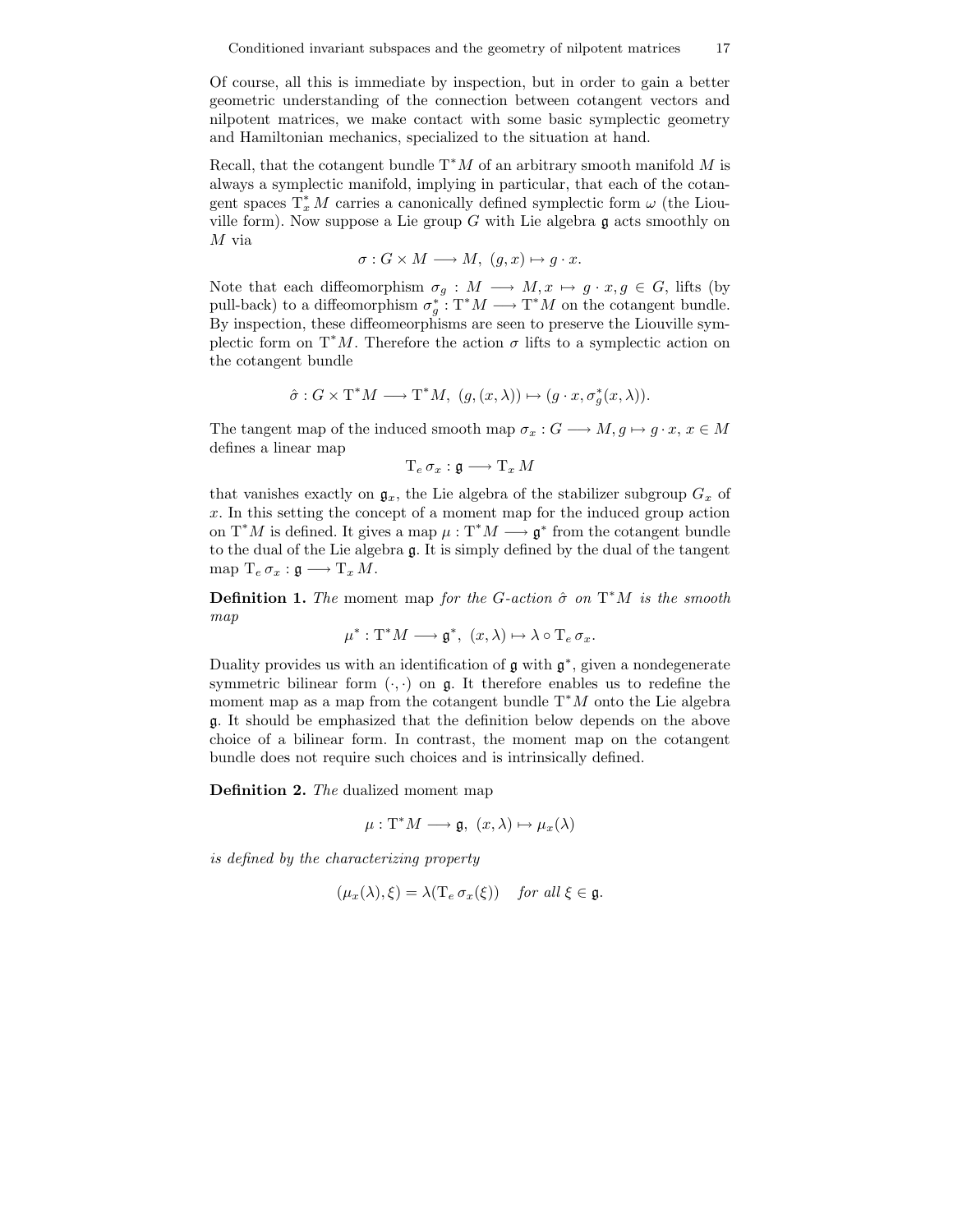We want to determine the image of the map

$$
\mu_x:\mathbf{T}^*_x\,M\longrightarrow\mathfrak{g}
$$

for a given  $x \in M$ . Let  $G_x$  denote the stabilizer subgroup of x in G with Lie algebra  $\mathfrak{g}_x$ . Let

$$
\mathfrak{m}_x:=\mathfrak{g}_x^{\perp}:=\{\xi\in\mathfrak{g}\,|\,(\xi,\eta)=0\,\,\forall \eta\in\mathfrak{g}_x\}.
$$

Since  $T_e \sigma_x$  vanishes exactly on  $\mathfrak{g}_x$  we see that the image of  $\mu_x^*$  is given as

$$
\mathrm{Im}(\mu_x^*)=\{\lambda\in\mathfrak{g}^*\,|\,\mathfrak{g}_x\subset\mathrm{Ker}\,\lambda\}
$$

and therefore

 $\text{Im}(\mu_x) = \mathfrak{m}_x.$ 

We now restrict generality by focussing on homogeneous spaces  $G/H$  of a Lie group  $G$  by a closed Lie subgroup  $H$ . Let  $\mathfrak g$  and  $\mathfrak h$  denote their Lie algebras, respectively. Thus we consider the transitive  $G$ -action on  $G/H$  that is defined by left translation

$$
\sigma: G \times G/H \longrightarrow G/H, \ (g, \gamma H) \mapsto g\gamma H.
$$

It lifts to an action  $\hat{\sigma}: G \times T^*(G/H) \longrightarrow T^*(G/H)$  on the cotangent bundle. Fix a nondegenerate bilinear form  $(\cdot, \cdot)$  on the Lie algebra g that is  $Ad(G)$ invariant, i.e.

$$
(Ad(g)\xi, Ad(g)\eta) = (\xi, \eta) \quad \text{for all } g \in G, \, \xi, \eta \in \mathfrak{g}.
$$

Such a form always exists on, e.g., any semisimple Lie algebra g and is given by the Killing form

$$
(\xi, \eta) = \operatorname{tr}(ad_{\xi} \circ ad_{\eta}).
$$

Thus the dualized moment map

$$
\mu: \mathrm{T}^*(G/H) \longrightarrow \mathfrak{g}
$$

is well-defined and has image sets

$$
\operatorname{Im}(\mu_{gH}) = \mathfrak{m}_{gH},
$$

where

$$
\mathfrak{m}_{gH}=(Ad(g)\mathfrak{h})^{\perp}
$$

denotes the orthogonal complement of the Lie subalgebra  $Ad(g)$ <sup>h</sup> with respect to  $(\cdot, \cdot)$ . By the  $Ad(G)$ –invariance of  $(\cdot, \cdot)$  the above formula then simplifies to

$$
\operatorname{Im}(\mu_{gH}) = Ad(g)(\mathfrak{h}^{\perp}).
$$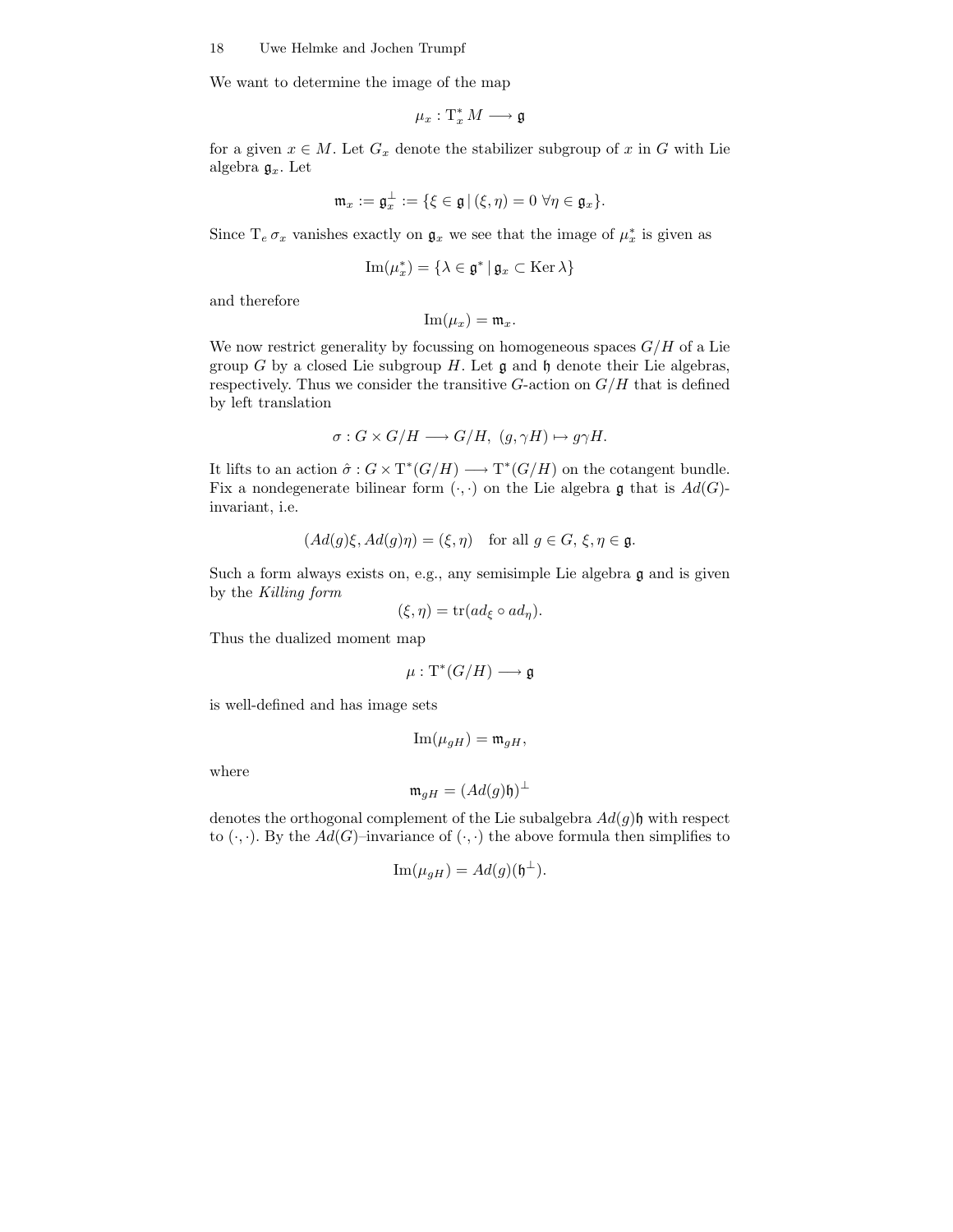After these generalities let us return to our task of interpreting the projection map pr<sub>1</sub> on the cotangent bundle T<sup>\*</sup>Flag( $a, \mathbb{F}^n$ ) as a moment map. Thus we consider the Lie group  $G = GL_n(\mathbb{F})$  with Lie algebra  $\mathfrak{gl}_n(\mathbb{F})$ . We endow  $\mathfrak{gl}_n(\mathbb{F})$ with the  $Ad(GL_n(\mathbb{F}))$ –invariant nondegenerate bilinear form

$$
(X,Y) := \operatorname{tr}(XY).
$$

Choose  $H_n$  to denote the parabolic subgroup of  $\operatorname{GL}_n(\mathbb{F})$  of all block-upper triangular matrices defined by (8), let  $\mathfrak{h}_n$  denote its associated Lie algebra (9). We have observed already, that the orthogonal complement of  $\mathfrak{h}_n$  with respect to the trace form is the linear subspace  $\mathfrak{u}^+$  of strictly upper triangular matrices (10) satisfying

$$
(Ad(T)\mathfrak{h}_n)^{\perp} = Ad(T)(\mathfrak{h}_n^{\perp}) = Ad(T)\mathfrak{u}^+.
$$

It follows that at every point  $\mathsf{V} = T \cdot \mathsf{V}_0 \in \text{Flag}(a, \mathbb{F}^n) \simeq \text{GL}_n(\mathbb{F})/H_n$  the set of image points of the dualized moment map for the canonical  $\mathrm{GL}_n(\mathbb{F})$ -action on the cotangent bundle  $T^*(\mathrm{GL}_n(\mathbb{F})/H_n)$  coincides with that of the map  $\mu$ of (11). On the other hand,  $\mu$  is the first factor in the isomorphism stated in Theorem 6. Thus, under the above identifications, this proves our claim that the projection map

$$
\mathrm{pr}_1|_{\mathrm{T}^*\mathrm{Flag}(a,\mathbb{F}^n)}:\ \mathrm{T}^*\mathrm{Flag}(a,\mathbb{F}^n)\longrightarrow \mathfrak{gl}_n(\mathbb{F}),\ (A,(V_1,\ldots,V_r))\mapsto A
$$

coincides with the dualized moment map. We conclude:

**Theorem 7.** The set  $N(a, \mathbb{F}^n)$  of pairs

$$
\{(A, (V_1, \ldots, V_r)) \in \mathfrak{gl}_n(\mathbb{F}) \times \mathrm{Flag}(a, \mathbb{F}^n) \mid AV_i \subset V_{i-1}, i = 1, \ldots, r+1\}
$$

carries the structure of a symplectic manifold of dimension  $2 \dim \text{Flag}(a, \mathbb{F}^n)$ such that the  $GL_n(\mathbb{F})$ -similarity action

$$
(T, (A, (V_1, \ldots, V_r)) \mapsto (TAT^{-1}, (TV_1, \ldots, TV_r))
$$

becomes a symplectic action. The moment map for this action is

$$
\mathrm{pr}_1|_{T^*\mathrm{Flag}(a,\mathbb{F}^n)}:\;T^*\mathrm{Flag}(a,\mathbb{F}^n)\longrightarrow \mathfrak{gl}_n(\mathbb{F}),\;(A,(V_1,\ldots,V_r))\mapsto A.
$$

Its image consists of nilpotent matrices.

It is possible to derive similar explicit formulas for the cotangent bundle of homogeneous spaces that are defined by other classical Lie groups. For the fun of it, we mention one further example, the Lagrangian Grassmann man*ifold* LG(n) of n-dimensional Lagrangian subspaces of  $\mathbb{F}^{2n}$ . Thus LG(n) is a compact submanifold of the Grassmannian Grass $(n, \mathbb{F}^{2n})$ , consisting of all maximal isotropic subspaces of  $\mathbb{F}^{2n}$  with respect to the standard symplectic form Ω. Let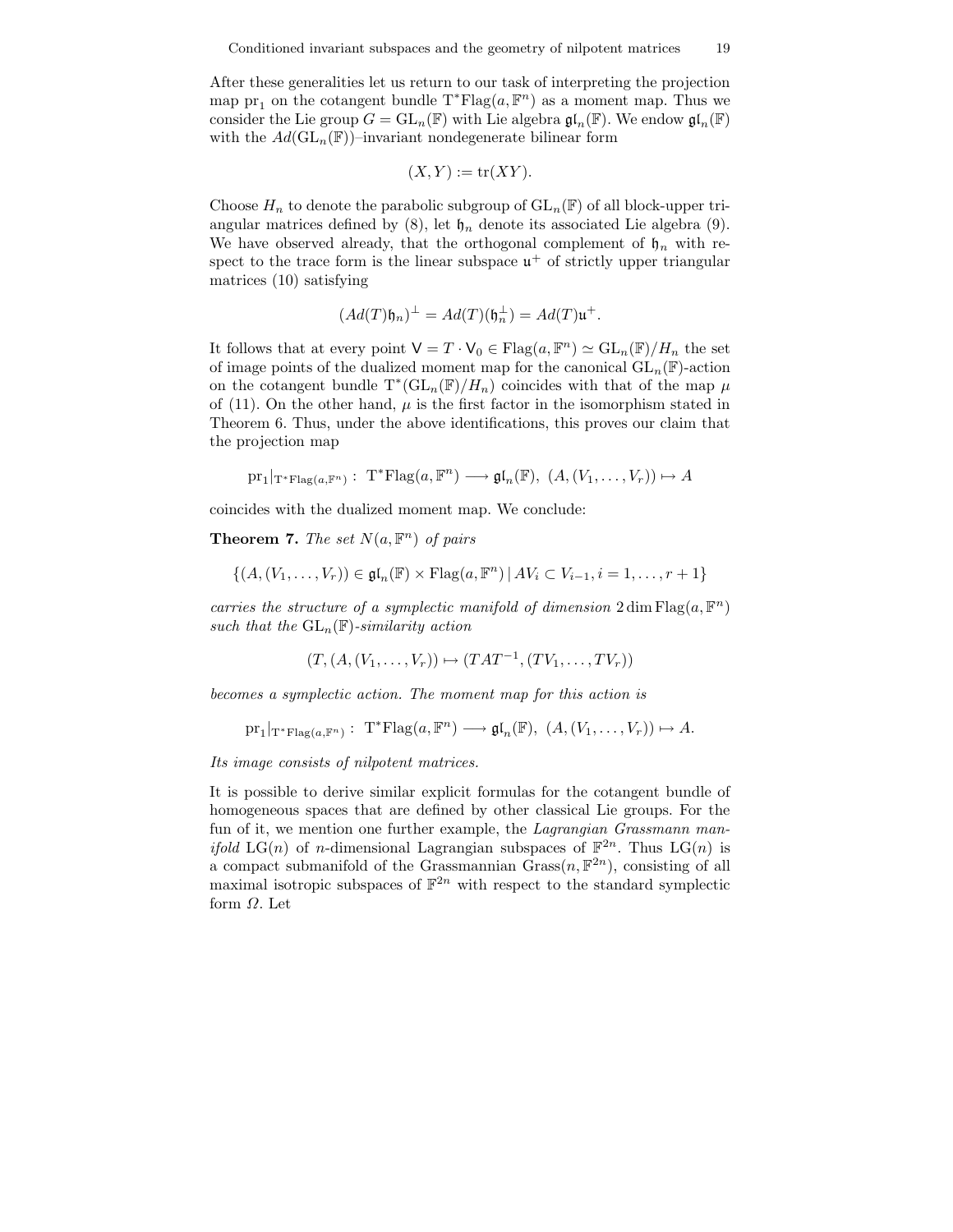$$
\mathrm{Sp}_n(\mathbb{F}) := \{ T \in \mathrm{GL}_{2n}(\mathbb{F}) \mid T^\top \Omega T = \Omega \}
$$

denote the Lie group of symplectic transformations and

$$
\mathfrak{Ham}_n(\mathbb{F})=\{X\in\mathfrak{gl}_{2n}(\mathbb{F})\mid X^\top\varOmega+\varOmega X=0\}
$$

the associated Lie algebra of Hamiltonian  $2n \times 2n$ -matrices. Then  $\text{Sp}_n(\mathbb{F})$  acts transitively on  $LG(n)$  and therefore  $LG(n)$  is a homogeneous space. Thus the above method applies and we obtain the following result. We leave the details of the proof to the reader.

Theorem 8. The cotangent bundle of the Lagrangian Grassmannian is diffeomorphic to

$$
T^*LG(n)\simeq \{(A,V)\in \mathfrak{Ham}_n(\mathbb{F})\times LG(n)\,|\, AV=\{0\}, A\mathbb{F}^{2n}\subset V\}
$$

Moreover, the  $\text{Sp}_n(\mathbb{F})$ -similarity action

$$
(T, (A, V)) \mapsto (TAT^{-1}, T \cdot V)
$$

is a symplectic action. The moment map for this action is

 $\mathrm{pr}_1|_{\mathrm{T}^*\mathrm{LG}(n)}:\ \mathrm{T}^*\mathrm{LG}(n)\longrightarrow \mathfrak{Ham}_n(\mathbb{F}),\ (A,\mathsf{V})\mapsto A.$ 

Its image consists of nilpotent Hamiltonian matrices.

# 4 A generalization of the Hermann–Martin Lemma

Lemma 1 and Theorem 9 below are taken from the classical paper [15] by Robert Hermann and Clyde Martin (their theorems 4.1-4.3 are formulated in the dual setup of controllable pairs).

Lemma 1 (Hermann-Martin Lemma). Let  $(C, A) \in \mathbb{F}^{p \times n} \times \mathbb{F}^{n \times n}$  and consider the map

$$
g: \mathbb{F}^{n \times n} \times \mathbb{F}^{n \times p} \longrightarrow \mathbb{F}^{n \times n},
$$

$$
(X, Y) \mapsto [X, A] - YC
$$

The following statements are equivalent.

- 1.  $(C, A)$  is observable.
- 2. Let  $Z \in \mathbb{F}^{n \times n}$  then  $[A, Z] = 0$  and  $CZ = 0$  implies  $Z = 0$ . 3. The map g is surjective.

As an immediate consequence we get the following theorem.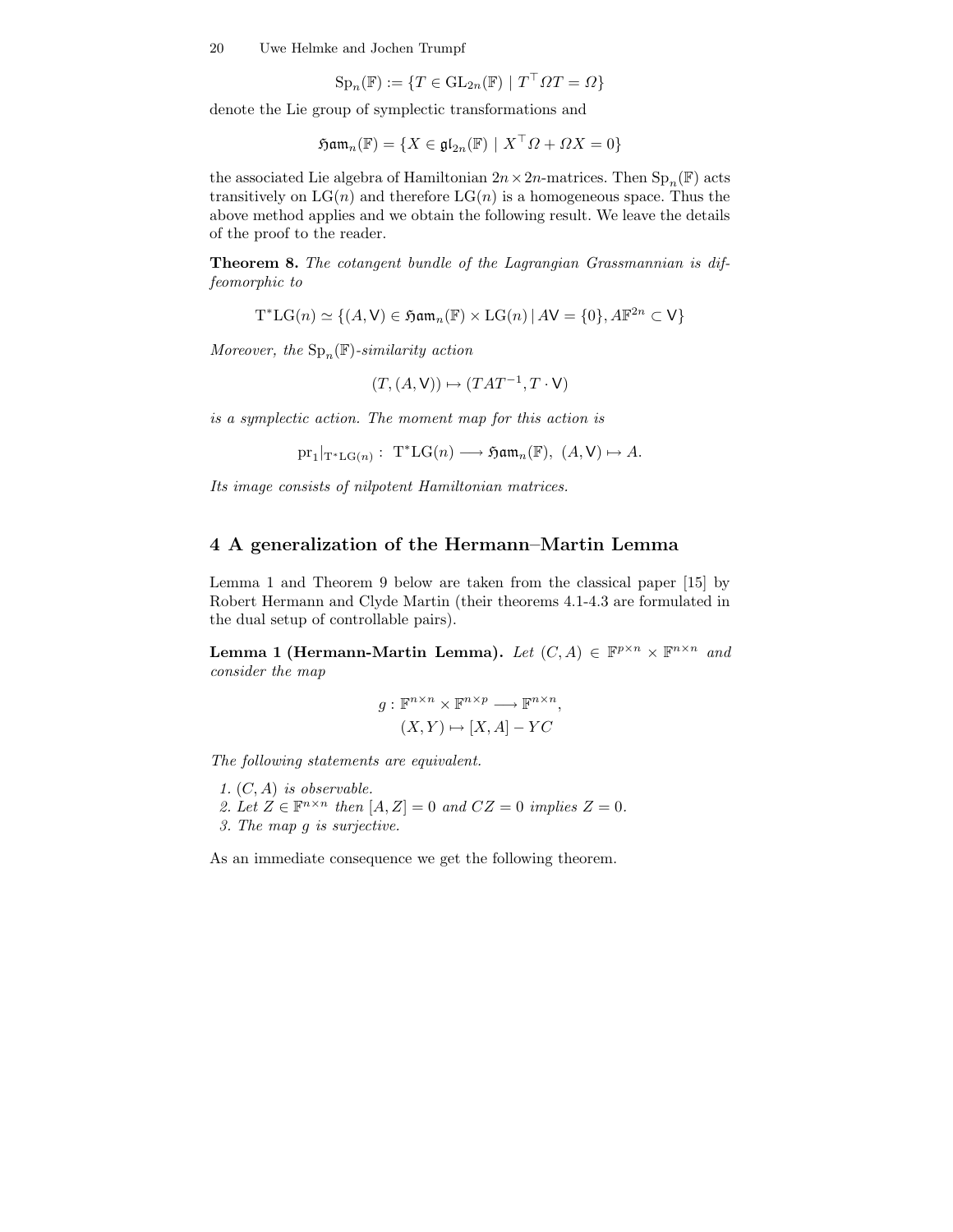**Theorem 9 (Hermann-Martin).** Let  $(C, A) \in \mathbb{F}^{p \times n} \times \mathbb{F}^{n \times n}$ . The map

$$
f: GL_n(\mathbb{F}) \times \mathbb{F}^{n \times p} \longrightarrow \mathfrak{gl}_n(\mathbb{F}),
$$

$$
(T, J) \mapsto T(A - JC)T^{-1}
$$

is a submersion if and only if  $(C, A)$  is observable. Then the Brunovsky orbit

$$
\Gamma_{(C,A)} = \text{Im} f = \{ T(A - JC)T^{-1} \in \mathfrak{gl}_n(\mathbb{F}) \, | \, T \in \text{GL}_n(\mathbb{F}), J \in \mathbb{F}^{n \times p} \}
$$

is an open submanifold of  $\mathfrak{gl}_n(\mathbb{F})$ .

Note, that the elements of the Brunovsky orbit are completely characterized by Rosenbrock's theorem [20]. In the sequel we will utilize Theorem 9 to construct various manifold structures that are closely related to the flag manifolds  $Flag(a, \mathbb{F}^n)$  and the manifold  $M(a, \mathbb{F}^n)$  of Section 3. These manifolds will turn out to be related to observers for linear control systems (Section 5), as well as to desingularisations of the variety  $\mathcal{N}_n(\mathbb{F})$  of nilpotent matrices (Section 6). Fix a pair  $(C, A) \in \mathbb{F}^{p \times n} \times \mathbb{F}^{n \times n}$  and recall the following standard definition from geometric control theory [31].

**Definition 3.** An F-linear subspace  $\vee$  of  $\mathbb{F}^n$  is called  $(C, A)$ -invariant (or conditioned invariant) if there exists a  $J \in \mathbb{F}^{n \times p}$  such that  $(A - JC)V \subset V$ . Such a J is called a friend of V. An equivalent condition is  $A(V \cap \text{Ker } C) \subset V$ .

This definition is easily extended to flags of subspaces.

**Definition 4.** A flag  $V = (V_1, \ldots, V_r) \in Flag(a, \mathbb{F}^n)$  is called  $(C, A)$ -invariant  $(or$  conditioned invariant) if its elements have a common friend, i.e., if there exists a  $J \in \mathbb{F}^{n \times p}$  such that  $(A - JC)V_i \subset V_i$ ,  $i = 1, \ldots, r$ . For the sake of brevity we will write  $(A - JC)\vee \subset \vee$ .

Note that with our notation  $V_0 = \{0\}$  and  $V_{r+1} = \mathbb{F}^n$  a flag  $\mathsf{V} = (V_1, \ldots, V_r) \in$ Flag $(a, \mathbb{F}^n)$  is conditioned invariant if and only if  $(A - JC)V_i \subset V_i$ ,  $i =$  $0, \ldots, r+1$ . Now consider the set

$$
InvJ(a, \mathbb{F}^n) := \{ (J, V) \in \mathbb{F}^{n \times p} \times Flag(a, \mathbb{F}^n) | (A - JC)V \subset V \}
$$

of conditioned invariant flags and their friends and the set

$$
InvTJ(a, \mathbb{F}^n) := \{ (T, J, V) \in P(a, \mathbb{F}^n) | T(A - JC)T^{-1}V \subset V \},\
$$

where  $P(a, \mathbb{F}^n)$  denotes the product space  $GL_n(\mathbb{F}) \times \mathbb{F}^{n \times p} \times Flag(a, \mathbb{F}^n)$ . As with the flag manifolds we will write  $InvJ(\mathbb{F}^n)$  and  $InvTJ(\mathbb{F}^n)$  in the case of full flags, respectively.

**Theorem 10.** Let  $(C, A) \in \mathbb{F}^{p \times n} \times \mathbb{F}^{n \times n}$  be observable. Then  $InvJ(a, \mathbb{F}^n)$  and InvTJ( $a, \mathbb{F}^n$ ) are smooth manifolds of dimensions pn and  $n^2 + pn$ , respectively.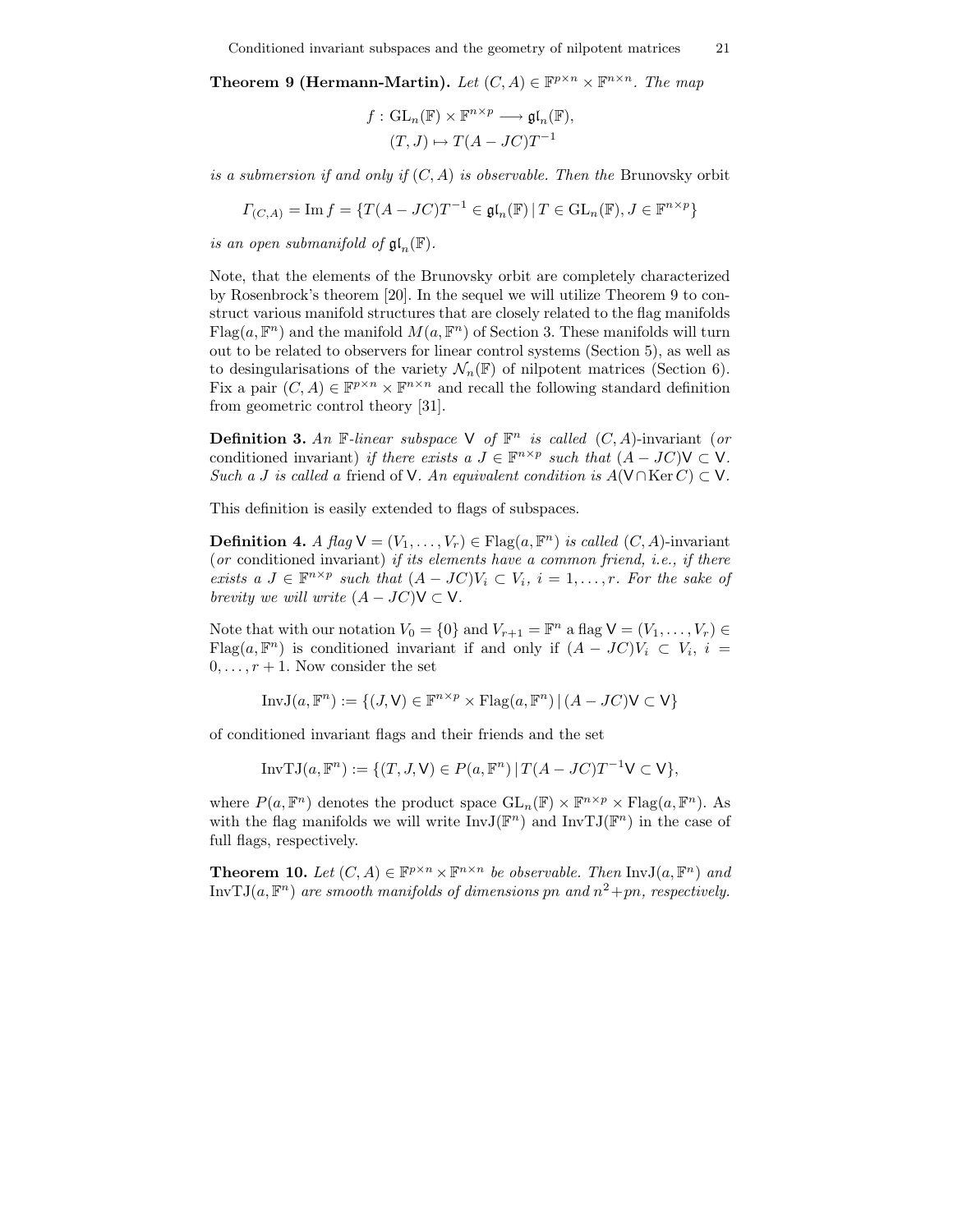Proof. Theorem 9 implies that the map

$$
\phi: P(a, \mathbb{F}^n) \longrightarrow \mathfrak{gl}_n(\mathbb{F}) \times \text{Flag}(a, \mathbb{F}^n),
$$

$$
(T, J, V) \mapsto (T(A - JC)T^{-1}, V)
$$

is a submersion and hence the preimage  $InvTJ(a, \mathbb{F}^n) = \phi^{-1}(M(a, \mathbb{F}^n))$  is a smooth maniflod. Now consider the self-map  $\varphi : (T, J, V) \mapsto (T, J, T \cdot V)$  on the product manifold  $P(a, \mathbb{F}^n)$ , where the dot denotes the  $GL_n(\mathbb{F})$ -action (6) on Flag( $a, \mathbb{F}^n$ ). Clearly,  $\varphi$  is a diffeomorphism and hence Theorem 9 implies that the map

$$
\psi: P(a, \mathbb{F}^n) \longrightarrow \mathfrak{gl}_n(\mathbb{F}) \times \text{Flag}(a, \mathbb{F}^n),
$$

$$
(T, J, V) \mapsto (T(A - JC)T^{-1}, T \cdot V)
$$

is a submersion. Hence the preimage

$$
\psi^{-1}(M(a, \mathbb{F}^n)) = \{(T, J, \mathsf{V}) \in P(a, \mathbb{F}^n) | T(A - JC)T^{-1}T \cdot \mathsf{V} \subset T \cdot \mathsf{V} \}
$$

$$
= \{(T, J, \mathsf{V}) \in P(a, \mathbb{F}^n) | (A - JC)\mathsf{V} \subset \mathsf{V} \}
$$

$$
= GL_n(\mathbb{F}) \times InvJ(a, \mathbb{F}^n)
$$

is a smooth manifold. Now the canonical left action of  $GL_n(\mathbb{F})$  on itself induces the free and proper action

$$
\sigma: GL_n(\mathbb{F}) \times \psi^{-1}(M(a, \mathbb{F}^n)) \longrightarrow \psi^{-1}(M(a, \mathbb{F}^n)),
$$
  

$$
(S, (T, J, V)) \mapsto (ST, J, V)
$$

and hence by Theorem 1 the orbit space  $\psi^{-1}(M(a, \mathbb{F}^n))/\mathrm{GL}_n(\mathbb{F}) = \text{InvJ}(a, \mathbb{F}^n)$ is a smooth manifold. To verify the dimension formula, we focus on  $\text{InvJ}(a, \mathbb{F}^n)$ . Since  $\psi$  is a submersion, the codimension of  $\psi^{-1}(M(a, \mathbb{F}^n))$  in  $P(a, \mathbb{F}^n)$  equals the codimension of  $M(a, \mathbb{F}^n)$  in  $\mathfrak{gl}_n(\mathbb{F}) \times \mathrm{Flag}(a, \mathbb{F}^n)$ . Thus

$$
n^{2} + pn + \dim \operatorname{Flag}(a, \mathbb{F}^{n}) - \dim \psi^{-1}(M(a, \mathbb{F}^{n})) =
$$
  

$$
n^{2} + \dim \operatorname{Flag}(a, \mathbb{F}^{n}) - \dim M(a, \mathbb{F}^{n}) = \dim \operatorname{Flag}(a, \mathbb{F}^{n}).
$$

On the other hand,  $\dim \psi^{-1}(M(a, \mathbb{F}^n)) = n^2 + \dim \text{InvJ}(a, \mathbb{F}^n)$ , and the result follows.  $\square$ 

Other spaces of interest are the following two subsets of  $InvJ(a, \mathbb{F}^n)$  and InvTJ( $a, \mathbb{F}^n$ ), respectively, where all the friends J yield nilpotent maps  $A-JC$ .

$$
\mathrm{NilJ}(a,\mathbb{F}^n):=\{(J,V)\in\mathbb{F}^{n\times p}\times\mathrm{Flag}(a,\mathbb{F}^n)\,|\,(A-JC)V_i\subset V_{i-1},i=1,\ldots,r+1\}
$$

and

NilTI
$$
(a, \mathbb{F}^n) := \{(T, J, V) \in P(a, \mathbb{F}^n) | T(A - JC)T^{-1}V_i \subset V_{i-1}, i = 1, ..., r+1\}.
$$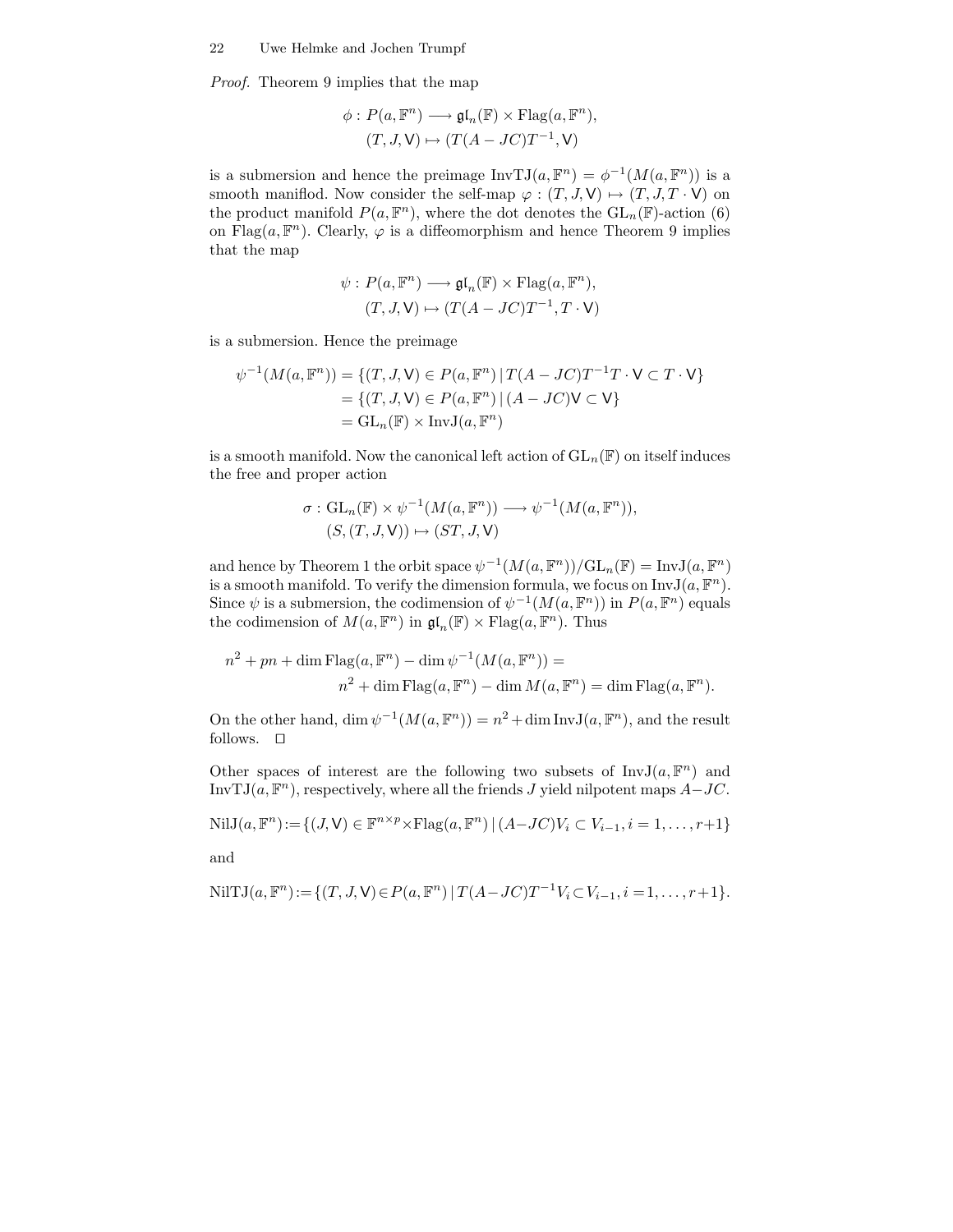For the case of full flags it follows from the discussion in Section 3 (cf. Corollary 2) that indeed

$$
\text{NilJ}(\mathbb{F}^n) = \{ (J, \mathsf{V}) \in \text{InvJ}(\mathbb{F}^n) \mid A - JC \in \mathcal{N}_n(\mathbb{F}) \} \text{ and}
$$
  
\n
$$
\text{NilTJ}(\mathbb{F}^n) = \{ (T, J, \mathsf{V}) \in \text{InvTJ}(\mathbb{F}^n) \mid T(A - JC)T^{-1} \in \mathcal{N}_n(\mathbb{F}) \}.
$$

**Theorem 11.** Let  $(C, A) \in \mathbb{F}^{p \times n} \times \mathbb{F}^{n \times n}$  be observable. Then  $NilJ(a, \mathbb{F}^n)$  and NilTJ $(a, \mathbb{F}^n)$  are smooth manifolds of dimensions  $pn - n^2 + 2 \dim \mathrm{Flag}(a, \mathbb{F}^n)$ and  $pn-2\dim \mathrm{Flag}(a,\mathbb{F}^n)$ , respectively.

Proof. The proof follows along the lines of the proof of Theorem 10 but replacing  $M(a, \mathbb{F}^n)$  with the subbundle  $N(a, \mathbb{F}^n)$  from Theorem 6 which is diffeomorphic to the cotangent bundle  $T^*\text{Flag}(a,\mathbb{F}^n)$ .  $\Box$ 

In view of the Hermann-Martin Lemma 1, it is obvious that the map  $q$  is surjective if and only if the restricted map

$$
g_S: \mathbb{F}^{n \times n} \times S \longrightarrow \mathbb{F}^{n \times n},
$$

$$
(X, Y) \mapsto [X, A] - YC
$$

is surjective, where S is any vector subspace of  $\mathbb{F}^{n \times p}$  with  $S + L = \mathbb{F}^{n \times p}$ , and

$$
L := \{ Y \in \mathbb{F}^{n \times p} \mid \exists X \in \mathbb{F}^{n \times n} \colon [X, A] = YC \}.
$$

In [30, Lemma 1], an explicit formula for this solution set is given for an arbitrary pair  $(C, A)$  in dual Brunovsky canonical form. As an example for a subspace of minimal dimension choose  $S^* := L^{\perp}$ , where  $\perp$  denotes the orthogonal complement with respect to a given inner product on  $\mathbb{F}^{n \times p}$ . However, if we want to derive an analogon to Theorem 9 for restricted J-sets  $S$ , matters become more complicated, as one needs to prove the simultaneous surjectivity of all the maps

$$
g_{S,J}: \mathbb{F}^{n \times n} \times S \longrightarrow \mathbb{F}^{n \times n},
$$

$$
(X,Y) \mapsto [X, A - JC] - YC
$$

with  $J \in S$ . Of course, as is stated in Theorem 9, the choice  $S = \mathbb{F}^{n \times p}$  works, but one would like to know whether there is also such an S of smaller or even minimal dimension.

The relevance of this question will become clearer in Section 6, where we relate it to the construction of miniversal deformations for nilpotent similarity orbits and subsequently to resolutions of singularities in  $\mathcal{N}_n(\mathbb{F})$ . Here is our conjectured generalization of the Hermann-Martin Lemma 1.

Conjecture 1. Denote by  $\perp$  the orthogonal complement with respect to the inner product  $(Y, Z) := \text{Re } \text{tr}(Y^* Z)$  on  $\mathbb{F}^{n \times p}$ , where  $Y^* := \overline{Y}^\top$  denotes Hermitian transpose. Let  $(C, A) \in \mathbb{F}^{p \times n} \times \mathbb{F}^{n \times n}$  be observable. Then for all  $J \in S^* := L^{\perp}$  the map  $g_{S^*,J}$  is surjective and hence the map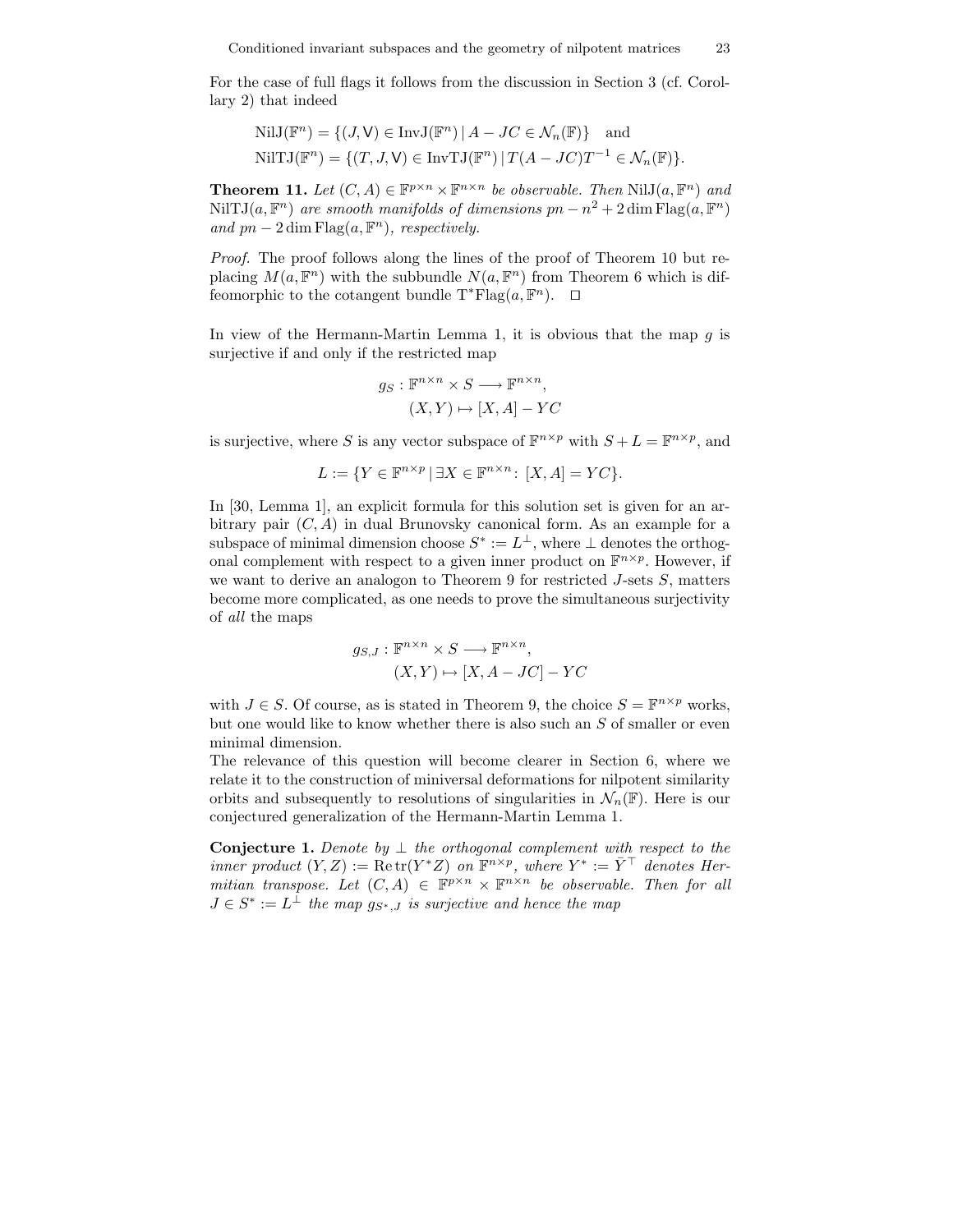$$
f_{S^*}: GL_n(\mathbb{F}) \times S^* \longrightarrow \mathbb{F}^{n \times n},
$$

$$
(T, J) \mapsto T(A - JC)T^{-1}
$$

is a submersion.

In Section 6 we will prove this conjecture in some special cases. For the time being let us state some of its consequences which follow along the lines of the proofs of Theorem 10 and Theorem 11.

**Theorem 12.** Let  $(C, A) \in \mathbb{F}^{p \times n} \times \mathbb{F}^{n \times n}$  be observable and let  $P^*(a, \mathbb{F}^n)$  denote the product space  $GL_n(\mathbb{F}) \times S^* \times Flag(a, \mathbb{F}^n)$ . If Conjecture 1 is true then all of the following sets are smooth manifolds.

$$
\begin{aligned} &\text{InvJ}^*(a, \mathbb{F}^n) := \{ (J, \mathsf{V}) \in S^* \times \text{Flag}(a, \mathbb{F}^n) \, | \, (A - JC) \mathsf{V} \subset \mathsf{V} \} \\ &\text{InvTJ}^*(a, \mathbb{F}^n) := \{ (T, J, \mathsf{V}) \in P^*(a, \mathbb{F}^n) \, | \, T(A - JC) T^{-1} \mathsf{V} \subset \mathsf{V} \} \\ &\text{NilJ}^*(a, \mathbb{F}^n) := \{ (J, \mathsf{V}) \in S^* \times \text{Flag}(a, \mathbb{F}^n) \, | \, (A - JC) V_i \subset V_{i-1}, i = 1, ..., r+1 \} \\ &\text{NilTJ}^*(a, \mathbb{F}^n) := \{ (T, J, \mathsf{V}) \in P^*(a, \mathbb{F}^n) \, | \, T(A - JC) T^{-1} V_i \subset V_{i-1}, i = 1, ..., r+1 \} \end{aligned}
$$

Once again we will write  $InvJ^*(\mathbb{F}^n)$ ,  $InvTJ^*(\mathbb{F}^n)$ ,  $NilJ^*(\mathbb{F}^n)$  and  $NilTJ^*(\mathbb{F}^n)$ in the case of full flags, respectively. In this case we get

$$
NilJ^*(\mathbb{F}^n) = \{ (J, \mathsf{V}) \in \text{InvJ}^*(a, \mathbb{F}^n) \mid A - JC \in \mathcal{N}_n(\mathbb{F}) \} \text{ and}
$$
  
NilTJ^\*(\mathbb{F}^n) = \{ (T, J, \mathsf{V}) \in \text{InvTJ}^\*(a, \mathbb{F}^n) \mid T(A - JC)T^{-1} \in \mathcal{N}\_n(\mathbb{F}) \}

Note that all the starred manifolds are submanifolds of the corresponding unstarred ones.

# 5 Conditioned invariant subspaces and observers

In the case of flag length one, i.e. for Grassmann manifolds, we give an alternative proof that  $InvJ((k), \mathbb{F}^n)$  is a smooth manifold. This is done by the technique developed in Theorem 2 and Theorem 3, i.e. by forming a smooth vector bundle over a smooth base manifold and subsequent quotient construction. The base manifold is the manifold of tracking observer parameters which is introduced below. This section thus highlights a surprisingly close connection of the previously developed ideas with observer theory.

We consider linear finite-dimensional time-invariant control systems of the following form.

$$
\begin{aligned}\n\dot{x} &= Ax + Bu \\
y &= Cx,\n\end{aligned} \tag{13}
$$

where  $A \in \mathbb{F}^{n \times n}$ ,  $B \in \mathbb{F}^{n \times m}$  and  $C \in \mathbb{F}^{p \times n}$ . It is known that, given  $(C, A) \in$  $\mathbb{F}^{p \times n} \times \mathbb{F}^{n \times n}$ , the set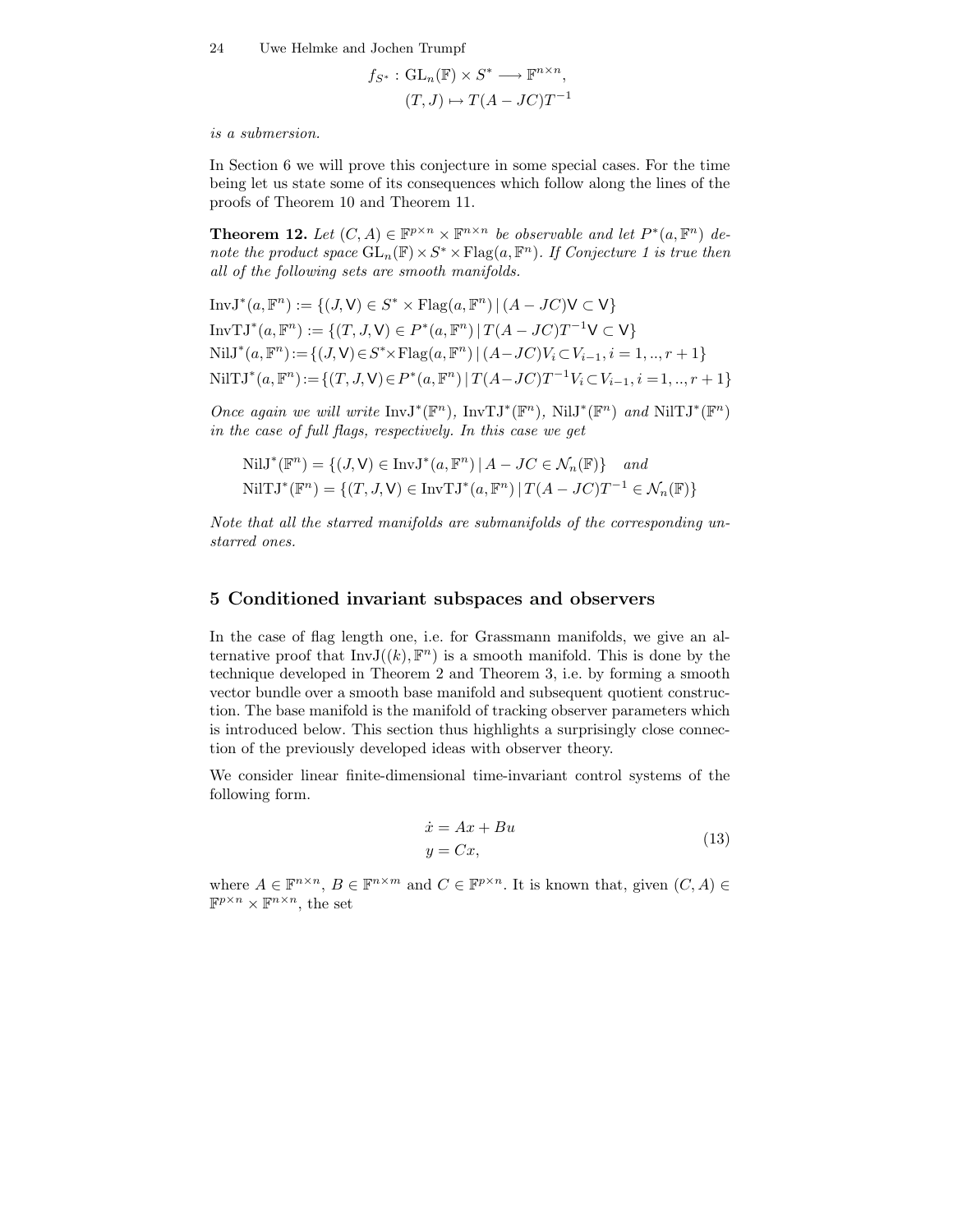Conditioned invariant subspaces and the geometry of nilpotent matrices 25

$$
\text{Inv}_k(C, A) = \{ \mathsf{V} \in \text{Grass}(k, \mathbb{F}^n) \mid \exists J \in \mathbb{F}^{n \times p} : (A - JC)\mathsf{V} \subset \mathsf{V} \}
$$

of  $(C, A)$ -invariant subspaces with prescribed dimension k allows a stratification into smooth manifolds, the so-called Brunovsky-Kronecker strata [6]. However, it is still unclear whether  $\text{Inv}_k(C, A)$  is a smooth manifold itself. Consider now the set

$$
\mathrm{InvJ}_k := \mathrm{InvJ}((k),\mathbb{F}^n) = \{ (J,\mathsf{V}) \in \mathbb{F}^{n \times p} \times \mathrm{Grass}(k,\mathbb{F}^n) \, | \, (A-JC)\mathsf{V} \subset \mathsf{V} \}
$$

of  $(C, A)$ -invariant subpaces with fixed dimension and their friends. We want to see that  $\text{InvJ}_k$  is a smooth manifold by relating it to the manifold of tracking observer parameters through the construction of a smooth vector bundle.

**Definition 5.** A tracking observer for the linear function  $Vx$  of the state of system (13),  $V \in \mathbb{F}^{k \times n}$ , is a dynamical system

$$
\dot{v} = Kv + Ly + Mu,\tag{14}
$$

 $K \in \mathbb{F}^{k \times k}$ ,  $L \in \mathbb{F}^{k \times p}$  and  $M \in \mathbb{F}^{k \times m}$ , which is driven by the input u and by the output y of system (13) and has the tracking property: For every  $x(0) \in \mathbb{F}^n$ , every  $v(0) \in \mathbb{F}^k$  and every input function  $u(.)$ 

$$
v(0) = Vx(0) \Rightarrow v(t) = Vx(t) \text{ for all } t \in \mathbb{R}.
$$

k is called the order of the observer.

Note that the tracking property makes a statement about all trajectories of system (13): whatever starting point  $x(0)$  and whatever input  $u(t)$  is chosen, setting  $v(0) := Vx(0)$  must make the observer track the given function.

**Theorem 13.** System (14) is a tracking observer for  $Vx$  if and only if

$$
VA - KV = LC
$$
  

$$
M = VB.
$$
 (15)

In this case the tracking error  $e(t) = v(t) - Vx(t)$  is governed by the differential equation  $\dot{e} = Ke$ .

*Proof.* Let the system (14) satisfy equations (15). Set  $e(t) = v(t) - Vx(t)$ . Then

$$
\begin{aligned}\n\dot{e} &= \dot{v} - V\dot{x} \\
&= (Kv + Ly + Mu) - V(Ax + Bu) \\
&= Kv + LCx + Mu - VAx - VBu \\
&= Kv - KVx + KVx + LCx - VAx + Mu - VBu \\
&= K(v - Vx) - (VA - KV - LC)x + (M - VB)u \\
&= Ke,\n\end{aligned}
$$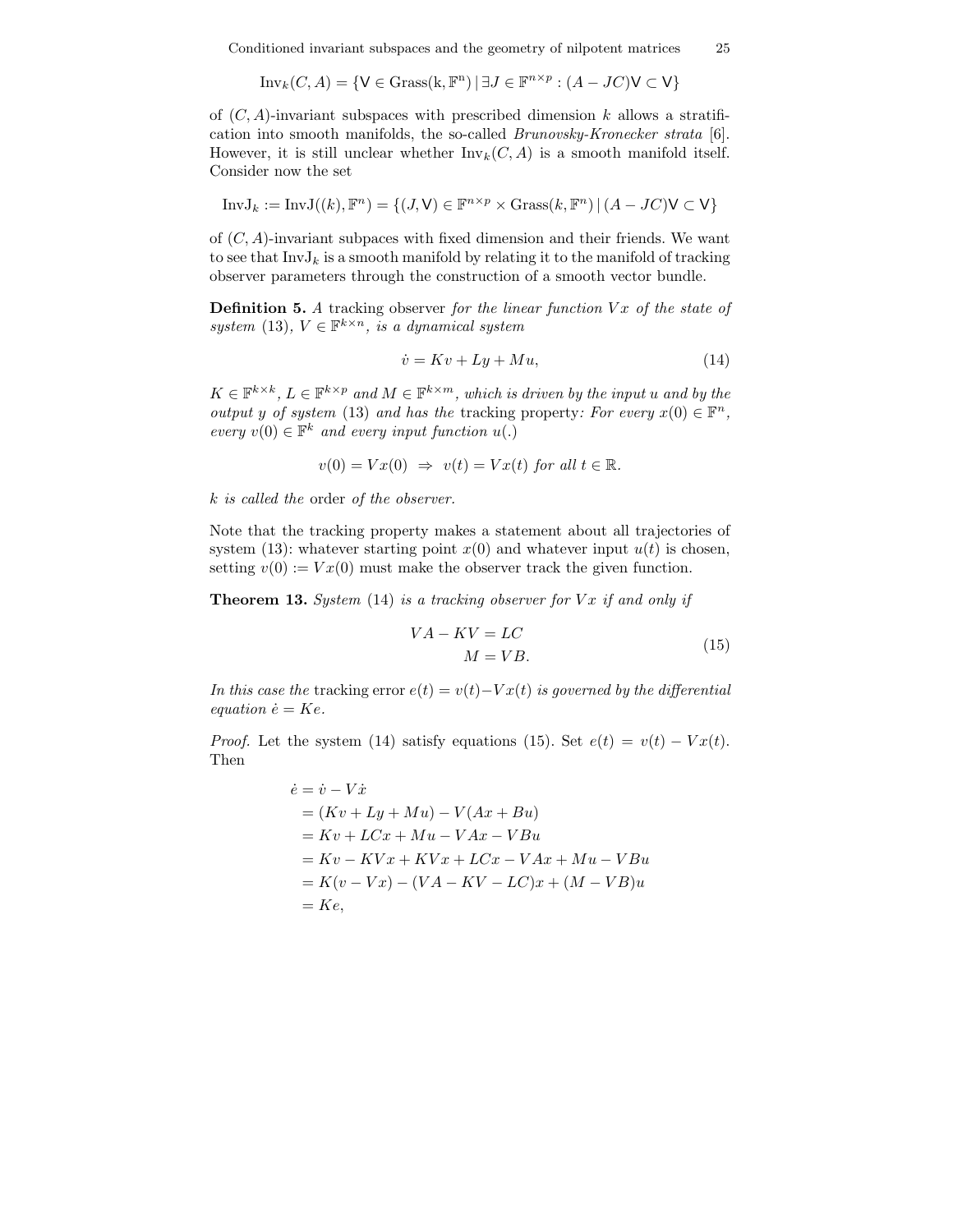where the last equation follows from (15). Now  $e(0) = 0$ , i.e.,  $v(0) = Vx(0)$ implies  $e(t) = 0$ , i.e.,  $v(t) = Vx(t)$  for all  $t \in \mathbb{R}$ . Conversely let (14) be a tracking observer for Vx. Again set  $e(t) = v(t)$  –  $Vx(t)$ . Then

$$
\dot{e} = Ke - (VA - KV - LC)x + (M - VB)u.
$$

Let  $x(0)$  and  $u(0)$  be given and set  $v(0) = Vx(0)$ , i.e.,  $e(0) = 0$ . Then  $e(t) = 0$ for all  $t \in \mathbb{R}$  implies

$$
\dot{e}(0) = Ke(0) - (VA - KV - LC)x(0) + (M - VB)u(0)
$$
  
= (VA - KV - LC)x(0) + (M - VB)u(0)  
= 0.

Since  $x(0)$  and  $u(0)$  were arbitrary it follows  $VA - KV - LC = M - VB = 0$ , i.e., equations  $(15)$ .  $\Box$ 

The next theorem provides the link to conditioned invariant subspaces.

**Theorem 14.** There exists a tracking observer for the linear function  $Vx$  of the state of system (13) if and only if  $V = \text{Ker } V$  is  $(C, A)$ -invariant.

*Proof.* Let the system  $(14)$  be a tracking observer for  $Vx$ . According to Theorem 13 it follows  $VA - KV = LC$ . Let  $x \in \text{Ker } V \cap \text{Ker } C$ . Then  $V Ax = V Ax - K V x = LC x = 0$  and  $Ax \in \text{Ker }V$ . With  $V = \text{Ker }V$  it follows  $A(V \cap \text{Ker } C) \subset V$  and V is  $(C, A)$ -invariant.

Conversely let  $V \in \mathbb{F}^{k \times n}$  and let  $\mathsf{V} = \mathrm{Ker} V$  be  $(C, A)$ -invariant. There exists  $J \in \mathbb{F}^{n \times p}$  such that  $(A - JC)\vee\subset\mathsf{V}$ . But then there exists a matrix  $K \in \mathbb{F}^{k \times k}$ such that  $V(A-JC) = KV$ . Setting  $L := VJ$  yields  $VA - KV = LC$ . Define  $M := VB$ . According to Theorem 13 the system  $\dot{v} = Kv + Ly + Mu$  is a tracking observer for  $Vx$ .  $\Box$ 

If  $V$  is of full row rank  $k$  then the spectrum of a corestriction of  $A$  to Ker  $V$ , i.e., of the map  $(A - JC)|_{\mathbb{F}^n/V}$  where J is a friend of V, is reflected in the matrix  $K$  of an appropriate tracking observer for  $Vx$ .

**Theorem 15.** Let  $V \in \mathbb{F}^{k \times n}$  be of full row rank k. For every friend  $J \in \mathbb{F}^{n \times p}$ of  $V := \text{Ker } V$  there exists a unique tracking observer for  $Vx$  such that K is similar to  $(A - JC)|_{\mathbb{F}^n/V}$ . Conversely, for every tracking observer  $\dot{v} = Kv +$ Ly+Mu for Vx there exists a friend J of V such that  $(A-JC)|_{\mathbb{F}^n/\mathcal{V}}$  is similar to K.

*Proof.* Let  $(A - JC)\vee\subset\vee$  then there exists a matrix  $K \in \mathbb{F}^{k \times k}$  such that  $V(A-JC) = KV$ , i.e. such that the following diagram commutes. Since V has full row rank,  $K$  is uniquely determined.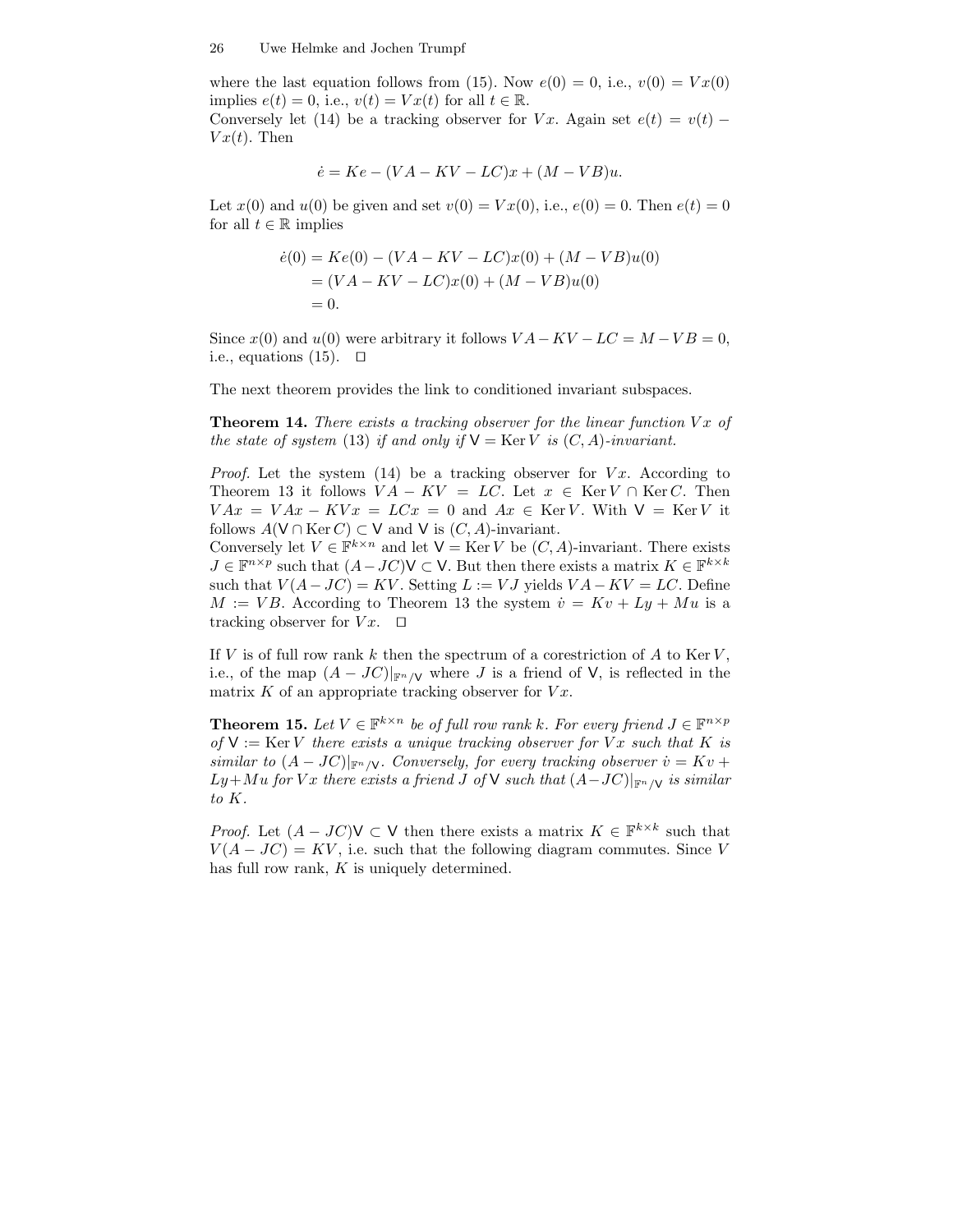

This induces a quotient diagram with the induced map  $\overline{V}$  an isomorphism.



But then K is similar to  $(A-JC)|_{\mathbb{F}^n/\mathsf{V}}$ . Define  $L := VJ$  then the first diagram yields  $VA - LC = KV$ . Define  $M := VB$ . It follows by Theorem 13 that  $\dot{v} = Kv + Ly + Mu$  is a tracking observer for  $Vx$ .

Conversely let  $\dot{v} = Kv + Ly + Mu$  be a tracking observer for Vx. It follows by Theorem 13 that  $VA - KV = LC$ . Since V is surjective there exists  $J \in \mathbb{F}^{n \times p}$ such that  $L = VJ$ . But then  $V(A - JC) = KV$  and hence  $(A - JC)V \subset V$ , i.e., *J* is a friend of V. Furthermore, Diagram (16) yields that  $(A - JC)|_{\mathbb{F}^n/V}$ is similar to  $K$ .  $\Box$ 

If the system  $(13)$  is observable then the connection between  $(C, A)$ -invariant subspaces and tracking observers can be made very precise using the following manifold structure. First a technical lemma.

**Lemma 2.** Let  $A \in \mathbb{F}^{n \times n}$ ,  $X \in \mathbb{F}^{n \times k}$  and  $B \in \mathbb{F}^{k \times k}$ . Then  $AX - XB = 0$ implies  $A^i X - X B^i = 0$  for all  $i \in \mathbb{N}$ . In particular, let  $A, X \in \mathbb{F}^{n \times n}$  then  $[A, X] = AX - XA = 0$  implies  $[A^i, X] = A^i X - X A^i = 0$  for all  $i \in \mathbb{N}$ .

*Proof.* The proof is by induction. Assume  $A^{i}X - XB^{i} = 0$  then  $A^{i}X = XB^{i}$ and  $A^{i+1}X-XB^{i+1} = AA^{i}X-XBB^{i} = AXB^{i}-XBB^{i} = (AX-XB)B^{i} = 0$ where the last equality follows from the hypothesis  $AX - XB = 0$ .  $\Box$ 

Theorem 16. Let the system (13) be observable and let

 $Obs_k = \{(K, L, M, V) \in \mathbb{F}^{k \times (k+p+m+n)} | VA - KV = LC, M = VB\}$ 

be the set of all order k tracking observer parameters for system  $(13)$ .  $Obs_k$ is a smooth submanifold of  $\mathbb{F}^{k\times (k+p+m+n)}$  of dimension dim  $\text{Obs}_k = k^2 + kp$ . Its tangent space at the point  $(K, L, M, V) \in \mathrm{Obs}_k$  is

$$
T_{(K,L,M,V)} \text{Obs}_k = \{ (\dot{K}, \dot{L}, \dot{M}, \dot{V}) \mid -\dot{K}V - \dot{L}C + \dot{V}A - K\dot{V} = \dot{M} - \dot{V}B = 0 \}.
$$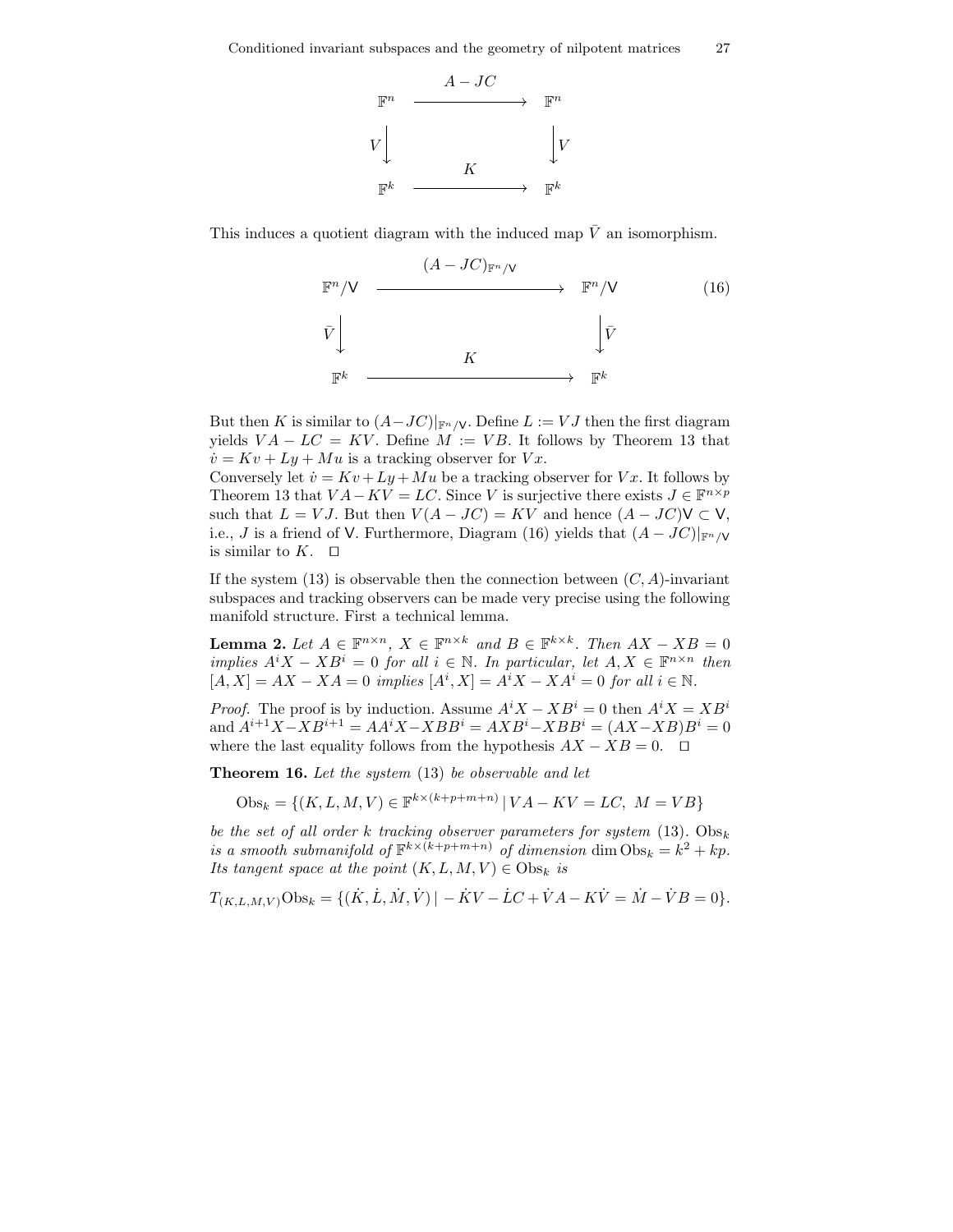Proof. Consider the map

$$
f: \mathbb{F}^{k \times (k+p+m+n)} \longrightarrow \mathbb{F}^{k \times (n+m)},
$$
  

$$
(K, L, M, V) \mapsto (VA - KV - LC, M - VB).
$$

It will be shown that  $(0,0)$  is a regular value of f, hence  $\text{Obs}_k = f^{-1}(0,0)$ is a smooth submanifold of  $\mathbb{F}^{k \times (k+p+m+n)}$ . The derivative of f at a point  $(K, L, M, V)$  is given by

$$
Df: (K, \dot{L}, \dot{M}, \dot{V}) \mapsto (-\dot{K}V - \dot{L}C + \dot{V}A - K\dot{V}, \dot{M} - \dot{V}B),
$$

where  $(\dot{K}, \dot{L}, \dot{M}, \dot{V}) \in T_{(K, L, M, V)}(\mathbb{F}^{k \times (k+p+m+n)})$ .

An element  $(\xi, \eta) \in T_{f(K,L,M,V)}(\mathbb{F}^{k \times (n+m)})$  is orthogonal to the image of  $Df$ if and only if

$$
\text{tr}\,\xi^*(-\dot{K}V - \dot{L}C + \dot{V}A - K\dot{V}) + \text{tr}\,\eta^*(\dot{M} - \dot{V}B) = 0
$$

for all  $(\dot{K}, \dot{L}, \dot{M}, \dot{V}) \in T_{(K, L, M, V)}(\mathbb{F}^{k \times (k+p+m+n)})$ . This is equivalent to

$$
V\xi^* = 0
$$
  
\n
$$
C\xi^* = 0
$$
  
\n
$$
\eta^* = 0
$$
\n(17)

$$
A\xi^* - \xi^* K = 0. \tag{18}
$$

From (18) it follows by Lemma 2  $A^{i}\xi^* - \xi^* K^{i} = 0$  for all  $i \in \mathbb{N}$ . Together with (17) this yields  $\sim$ 

$$
\begin{pmatrix} C \\ CA \\ \vdots \\ CA^{n-1} \end{pmatrix} \xi^* = 0.
$$

Since  $(C, A)$  is observable this implies  $\xi^* = 0$ . It follows that  $Df$  is surjective, f is a submersion and hence  $(0, 0)$  is a regular value of f. The dimension of  $\text{Obs}_k = f^{-1}(0,0)$  is  $k(k+p+m+n) - k(n+m) = k^2 + kp$ .

From the fibre theorem it follows  $T_{(K,L,M,V)} \text{Obs}_k = (Df)^{-1}(0,0)$ .  $\Box$ 

Corollary 3. Being an open subset of  $\mathrm{Obs}_k$  the set

$$
Obs_{k,k} = \{(K, L, M, V) \in Obs_k | \text{rk } V = k\}
$$

is a smooth submanifold of  $\mathbb{F}^{k \times (k+p+m+n)}$  of dimension  $k^2 + kp$ .

Now consider the *similarity action* on  $Obs_{k,k}$ 

$$
\sigma: GL_k(\mathbb{F}) \times \text{Obs}_{k,k} \longrightarrow \text{Obs}_{k,k},
$$

$$
(S, (K, L, M, V)) \mapsto (SKS^{-1}, SL, SM, SV)
$$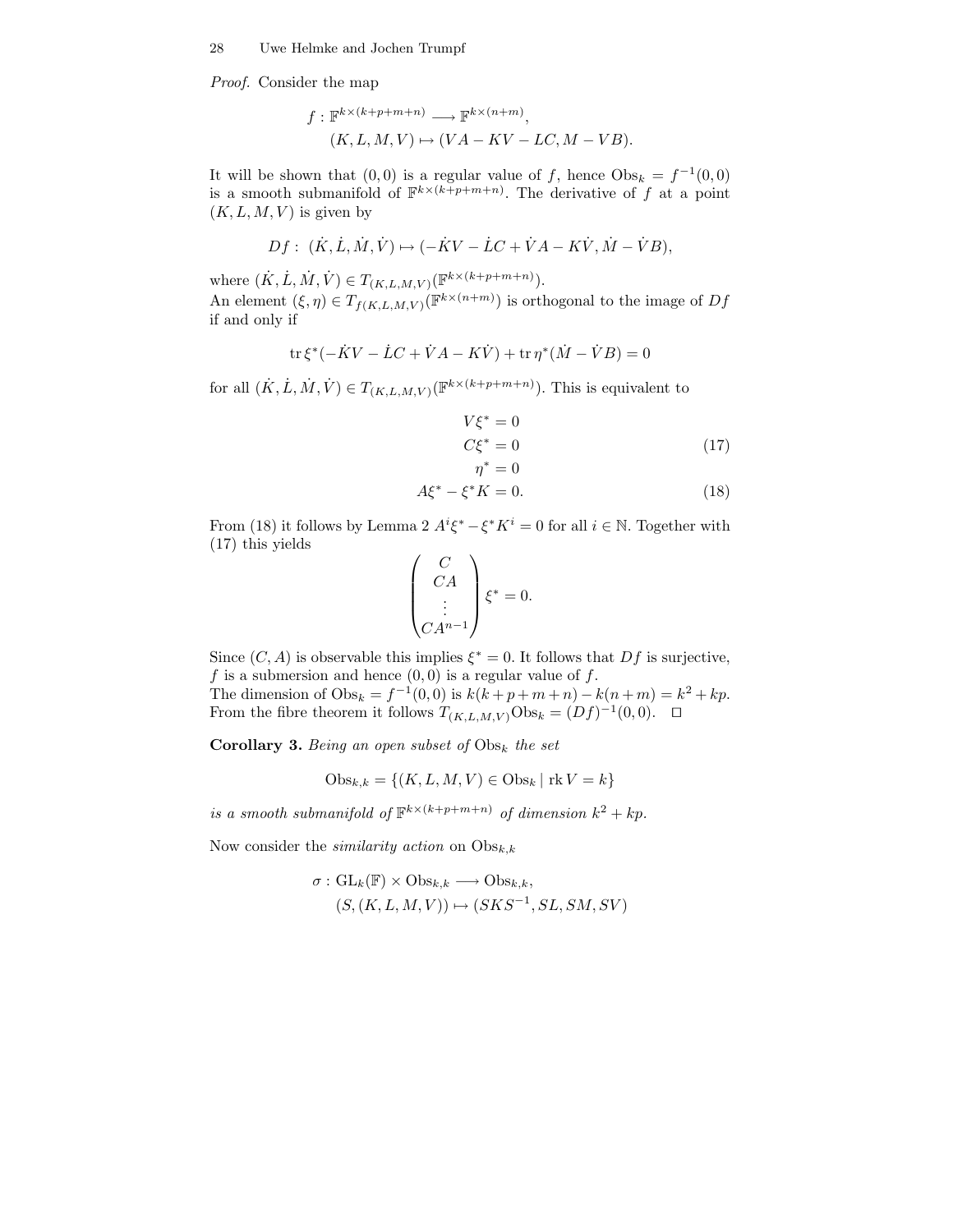and the induced similarity classes

$$
[K, L, M, V]_{\sigma} = \{ (SKS^{-1}, SL, SM, SV) \mid S \in GL_k(\mathbb{F}) \}.
$$

Note that  $\sigma$  is well defined since  $VA - KV = LC$  and  $M = VB$  imply  $SVA - SKS^{-1}SV = S(VA - KV) = SLC$  and  $SM = SVB$ .

Theorem 17. The orbit space

$$
\mathrm{Obs}_{k,k}^{\sigma}=\{[K,L,M,V]_{\sigma}\,|\,(K,L,M,V)\in \mathrm{Obs}_{k,k}\}
$$

of similarity classes of order k tracking observer parameters for system (13) is a smooth manifold of dimension dim  $\text{Obs}_{k,k}^{\sigma} = kp$ .

*Proof.* Since V has full row rank k for  $(K, L, M, V) \in \text{Obs}_{k,k}$ , the similarity action is free and has a closed graph mapping (cf. Section 2):  $SV = V$  implies  $S = I$ , furthermore  $V_j \to V$  and  $S_j V_j \to W$  imply  $S_j \to S$  and  $W = SV$ . Hence the orbit space of  $\sigma$  is a smooth manifold of dimension dim  $\text{Obs}_{k,k}^{\sigma} =$  $\dim \text{Obs}_{k,k} - \dim \text{GL}_k(\mathbb{F}) = k^2 + kp - k^2 = kp. \quad \Box$ 

Finally, we are in the position to prove that  $\text{InvJ}_k$  is smooth.

Theorem 18. Let the system (13) be observable. For each k the set

$$
InvJ_k = \{(J, V) \in \mathbb{F}^{n \times p} \times Grass(k, \mathbb{F}^n) | (A - JC)V \subset V\}
$$

is a smooth manifold of dimension dim  $\text{InvJ}_k = np$ . The map

$$
\bar{f}: \text{InvJ}_{n-k} \longrightarrow \text{Obs}_{k,k}^{\sigma}, (J, V) \mapsto [K, L, M, V]_{\sigma},
$$

defined by Ker  $V = V$ ,  $M = VB$ ,  $L = VJ$  and  $KV = VA - LC = V(A - JC)$ is a smooth vector bundle with fiber  $\mathbb{F}^{(n-k)\times p}$ .

Proof. Consider the set

$$
\mathcal{M}_{n-k} = \{ (J, V) \in \mathbb{F}^{n \times p} \times \text{St}(k, n) \, | \, (A - JC) \text{Ker } V \subset \text{Ker } V \},
$$

where  $St(k, n)$  denotes the set of full row rank  $k \times n$  matrices (*Stiefel manifold*). Apparently, if  $(J, V) \in \mathcal{M}_{n-k}$  then Ker V is a codimension k  $(C, A)$ -invariant subspace with friend J. Consider the map

$$
f: \mathcal{M}_{n-k} \longrightarrow \text{Obs}_{k,k},
$$

$$
(J, V) \mapsto (K, L, M, V),
$$

where  $L = VJ$ ,  $M = VB$  and K is defined as the unique solution of the equation  $KV = VA - LC = V(A - JC)$  (cf. Theorem 15, Part 1). By Theorem 15, Part 2, the map f is surjective. Since  $K = V(A - JC)V^*(VV^*)^{-1}$ , the map  $f$  is continuous. Moreover, it is the restriction of a smooth map defined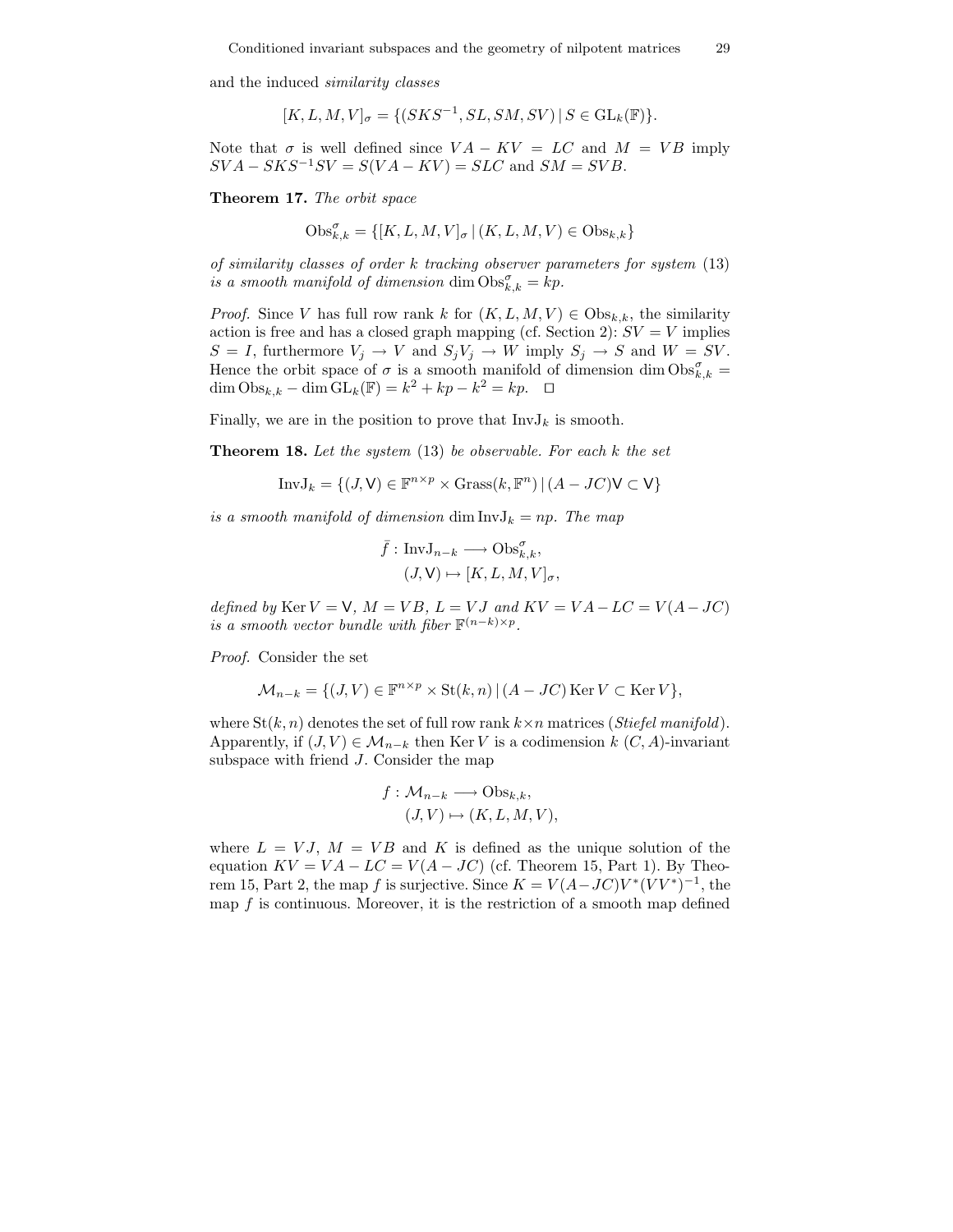on  $\mathbb{F}^{n \times p} \times \text{St}(k, n)$ , which is an open subset of  $\mathbb{F}^{n \times p} \times \mathbb{F}^{k \times n}$ . According to Corollary 3 the set  $\text{Obs}_{k,k}$  is a smooth submanifold of  $\mathbb{F}^{k \times (k+p+m+n)}$ .

Given V and  $L = VJ$ , the solution set of  $V X = VJ$  is the affine space  $V^*(VV^*)^{-1}(VJ) + \prod_{i=1}^p \text{Ker } V.$  Furthermore, dim Ker  $V = n - k$ . Therefore, for every  $(K, L, M, V) \in \text{Obs}_{k,k}$  the fiber  $f^{-1}(K, L, M, V)$  is an affine space of dimension  $(k - n)p$ .

Let  $V_0 \in St(k,n)$ . Since  $V_0$  has full row rank there exists a permutation matrix  $P_0$  such that  $V_0 P_0 = (X_0 Y_0)$  with  $X_0 \in \mathbb{F}^{k \times k}$  invertible. Then  $W =$  $\{(X Y) P_0^{-1} | X \text{ invertible}\}\$ is an open neighborhood of  $V_0$  in  $\text{St}(k,n)$  and  $\text{Ker } V = \{ P_0([-X^{-1}Y y]^\top, y^\top)^\top \mid y \in \mathbb{F}^{n-k} \}$  for every  $V = (X Y) P_0^{-1} \in W$ . But then

$$
\varphi_W : W \times \mathbb{F}^{n-k} \longrightarrow \mathbb{F}^n \times W,
$$
  

$$
(V, y) \mapsto (P_0[I_n - \binom{I_k}{0} (VP_0 \binom{I_k}{0})^{-1} VP_0] \binom{0}{I_{n-k}} y, V) =
$$
  

$$
(P_0([-X^{-1}Yy]^\top, y^\top)^\top, V)
$$

is a smooth injective map mapping  $(V, \mathbb{F}^{n-k})$  onto  $(\text{Ker } V, V)$  for every  $V \in W$ . Hence  $\varphi_W$  is a homeomorphism onto its image. The inverse map

$$
\varphi_W^{-1}: \varphi_W(W \times \mathbb{F}^{n-k}) \longrightarrow W \times \mathbb{F}^{n-k}
$$

$$
(z, V) \mapsto (V, (0, I_{n-k}), P_0^{-1}z)
$$

,

is the restriction of a smooth map defined on all of  $\mathbb{F}^n \times \mathbb{F}^{k \times n}$ . If  $V =$  $(X_1 Y_1) P_1^{-1} = (X_2 Y_2) P_2^{-1} \in W_1 \cap W_2$  then the change of coordinate function  $\varphi_{W_2}^{-1} \circ \varphi_{W_1}$  induces the invertible linear transformation

$$
\vartheta_{W_2,W_1,V}: y \mapsto (0 I_{n-k}) P_2^{-1} P_1 \begin{pmatrix} -X_1^{-1}Y_1 \\ I_{n-k} \end{pmatrix} y
$$

on  $\mathbb{F}^{n-k}$ .

Using p-fold products of  $\varphi_W$  it is now easy to construct local trivializations of f. Given  $(K_0, L_0, M_0, V_0) \in \mathrm{Obs}_{k,k}$  choose the neighborhood

$$
U := (\mathbb{F}^{k \times k} \times \mathbb{F}^{k \times p} \times \mathbb{F}^{k \times m} \times W) \cap \text{Obs}_{k,k},
$$

which is open in  $Obs_{k,k}$ . Let pr<sub>1</sub> denote the projection  $(z, V) \mapsto z$ , pr<sub>2</sub> the projection  $(V, y) \mapsto y$  and consider the map

$$
\phi_U: U \times \mathbb{F}^{(n-k) \times p} \longrightarrow f^{-1}(U),
$$
  
\n
$$
(K, L, M, V, (y_1 \dots y_p)) \mapsto
$$
  
\n
$$
(V^*(VV^*)^{-1}L + (\text{pr}_1(\varphi_W(V, y_1)) \dots \text{pr}_1(\varphi_W(V, y_p))) , V),
$$

where  $y_i$ ,  $i = 1, ..., p$ , denotes the *i*-th column of the matrix  $Y \in \mathbb{F}^{(n-k)\times p}$ . Apparently,  $f(\phi_U(K, L, M, V, Y)) = (K, L, M, V)$  for all  $(K, L, M, V) \in U$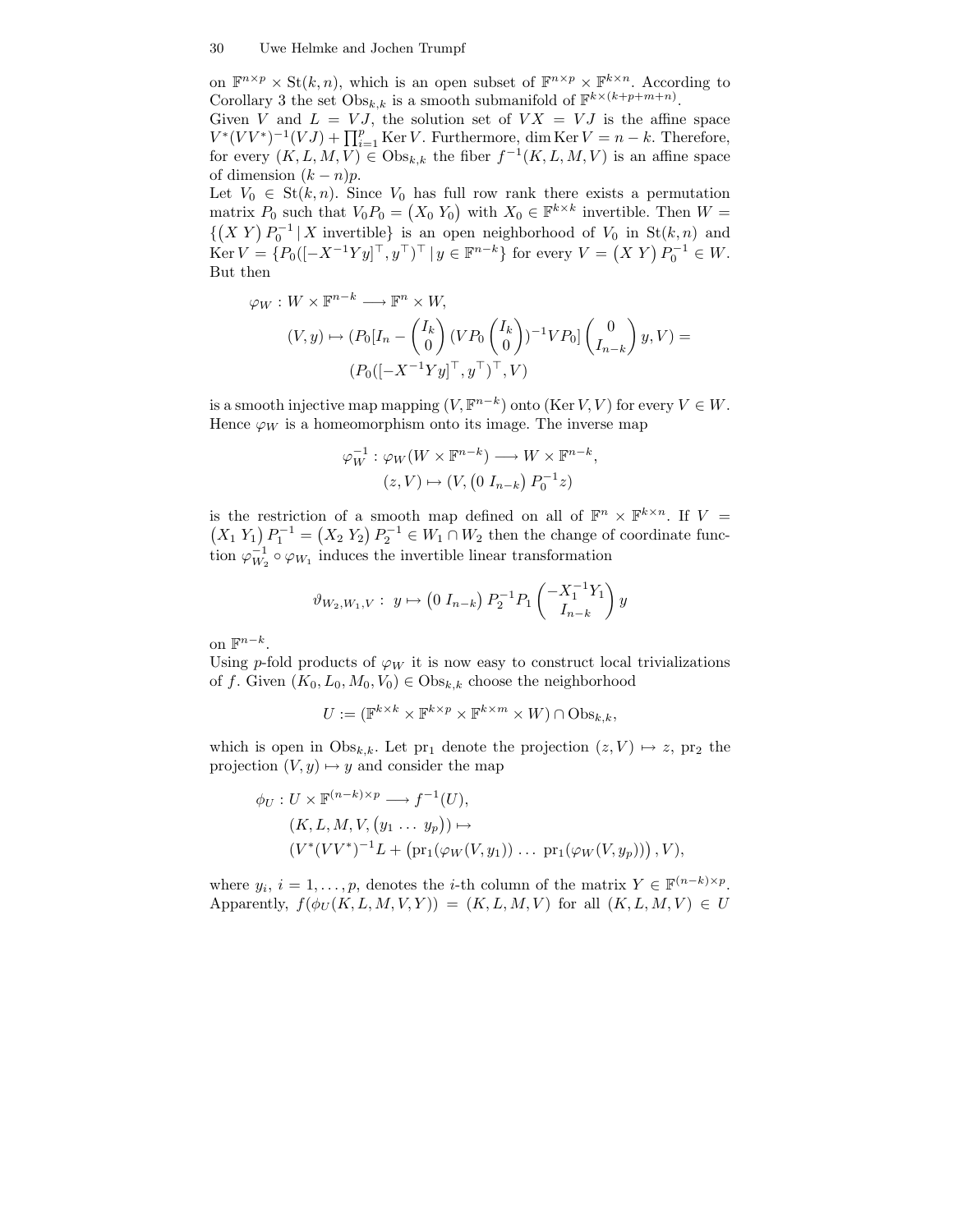and all  $Y \in \mathbb{F}^{(n-k)\times p}$ . Furthermore,  $\phi_U$  is bijective by construction. Since  $\varphi_W$ is smooth, so is  $\phi_U$ . Let  $e_i$ ,  $i = 1, \ldots, p$ , denote the *i*-th standard basis vector of  $\mathbb{F}^p$ . The inverse map

$$
\begin{aligned}\n\phi_U^{-1} : f^{-1}(U) &\longrightarrow U \times \mathbb{F}^{(n-k) \times p}, \\
(J, V) &\mapsto (f(J, V), (g_1(J, V) \dots g_p(J, V))),\n\end{aligned}
$$

where

$$
g_i(J, V) = pr_2(\varphi_W^{-1}([J - V^*(VV^*)^{-1}(VJ)]e_i, V)), \quad i = 1, ..., p,
$$

is the restriction of a smooth map defined on  $\mathbb{F}^{n \times p} \times \text{St}(k, n)$ , which is an open subset of  $\mathbb{F}^{n \times p} \times \mathbb{F}^{k \times n}$ . It follows that  $\phi_U$  is a homeomorphism. Finally,  $\overline{\text{if}}\ (K, L, M, V) \in U_1 \cap U_2 = (\mathbb{F}^{k \times k} \times \mathbb{F}^{k \times p} \times \mathbb{F}^{k \times m} \times (W_1 \cap W_2)) \cap \text{Obs}_{k,k}$ then the change of coordinate function  $\phi_{U_2}^{-1} \circ \phi_{U_1}$  induces the invertible linear transformation

$$
\theta_{U_2,U_1,(K,L,M,V)}: (y_1 \ldots y_p) \mapsto (\vartheta_{W_2,W_1,V}(y_1) \ldots \vartheta_{W_2,W_1,V}(y_p))
$$

on  $\mathbb{F}^{(n-k)\times p}$ .

According to Theorem 2 the set  $\mathcal{M}_{n-k}$  is a smooth submanifold of  $\mathbb{F}^{n \times p} \times \mathbb{F}^{k \times n}$ of dimension dim  $\text{Obs}_{k,k} + (n-k)p = k^2 + kp + (n-k)p = k^2 + np$ . Furthermore, the map f is a smooth vector bundle with fiber  $\mathbb{F}^{(n-k)\times p}$ .

As has been shown in the proof of Theorem 17, the similarity action  $\sigma$  on  $\text{Obs}_{k,k}$  is free and proper (cf. Theorem 1). By the same arguments this is also true for the similarity action on  $\mathcal{M}_{n-k}$ :

$$
\sigma: GL_k(\mathbb{F}) \times \mathcal{M}_{n-k} \longrightarrow \mathcal{M}_{n-k},
$$
  

$$
(S,(J,V)) \mapsto (J,SV).
$$

As is well known, the quotient space  $St(k, n)/GL_k(\mathbb{F})$  is diffeomorphic to Grass $(n - k, \mathbb{F}^n)$  via  $[V]_{\sigma} \mapsto \text{Ker } V$ , hence the quotient  $\mathcal{M}_{n-k}/\text{GL}_k(\mathbb{F})$  is diffeomorphic to InvJ<sub>n−k</sub> and the latter is a smooth manifold of dimension dim  $\mathcal{M}_{n-k}$  – dim  $\mathrm{GL}_k(\mathbb{F}) = k^2 + np - k^2 = np.$ 

Apparently,  $(K, L, M, V) \in U$  implies  $(SK\dot{S}^{-1}, SL, SM, SV) \in U$  since S being invertible and  $V \in W$  implies  $SV \in W$ . Furthermore,

$$
\phi_U(\sigma(S, (K, L, M, V)), Y) =
$$
  
\n
$$
\phi_U((SKS^{-1}, SL, SM, SV), Y) =
$$
  
\n
$$
((SV)^*(SV(SV)^*)^{-1}SL + (\text{pr}_1(\varphi_W(SV, y_1)) \dots \text{pr}_1(\varphi_W(SV, y_p))) , SV) =
$$
  
\n
$$
(V^*(VV^*)^{-1}L + (\text{pr}_1(\varphi_W(V, y_1)) \dots \text{pr}_1(\varphi_W(V, y_p))) , SV) =
$$
  
\n
$$
\sigma(S, (V^*(VV^*)^{-1}L + (\text{pr}_1(\varphi_W(V, y_1)) \dots \text{pr}_1(\varphi_W(V, y_p))) , V)) =
$$
  
\n
$$
\sigma(S, \phi_U((K, L, M, V), Y)).
$$

But then Theorem 3 implies that  $\bar{f}$  is a smooth vector bundle with fiber  $\mathbb{F}^{(n-k)\times p}$ , which completes the proof.  $\Box$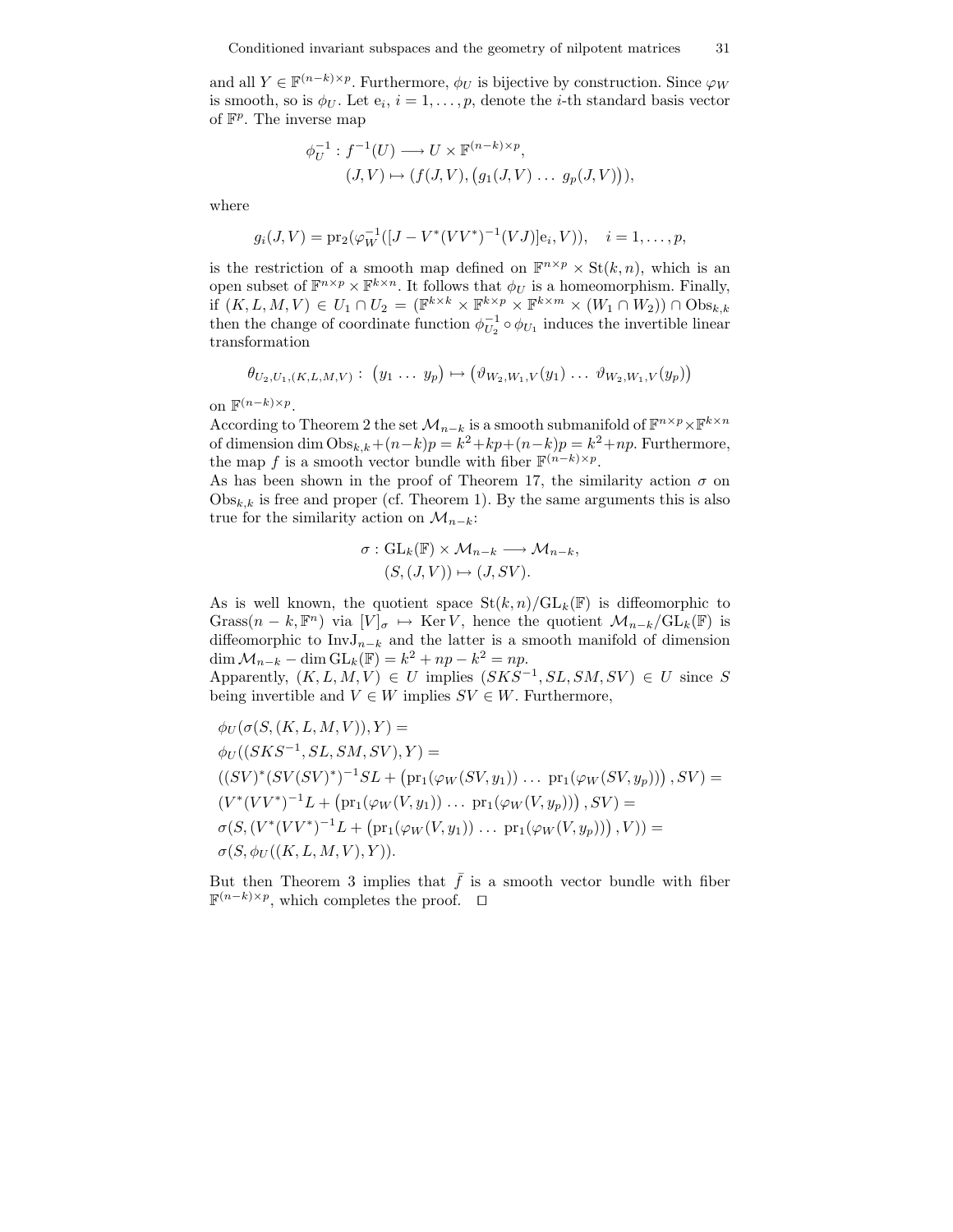# 6 A resolution of singularities for nilpotent matrices

In this section we will put our previous results together to construct a resolution of singularities for the variety  $\mathcal{N}_n(\mathbb{F})$  of nilpotent  $n \times n$  matrices. In order to do so, we first have to construct suitable transversal sections to nilpotent similarity orbits. We give two different ways to do so. The first one is standard and has been introduced by Arnol'd [2]. The second one is inspired by system theory and uses tangent spaces to output injection orbits.

Fix a nilpotent element  $A \in \mathcal{N}_n(\mathbb{F})$ . The tangent space to the similarity orbit  $\mathcal{O} = \{SAS^{-1} | S \in GL_n(\mathbb{F})\}$  at A then is

$$
\mathbf{T}_A\,\mathcal{O}=\{[X,A]\ |\ X\in\mathfrak{gl}_n(\mathbb{F})\}.
$$

**Definition 6.** Let  $S \subset \mathfrak{gl}_n(\mathbb{F})$  be a linear subspace with

$$
\mathfrak{gl}_n(\mathbb{F})=\mathcal{S}+T_A\mathcal{O}.
$$

Then  $A + S$  is called an affine transverse section of  $O$  at A.

Our goal now is to construct such affine transverse sections for similarity orbits of nilpotent matrices. This is closely related to work of Arnol'd [2] on versal deformations of matrices. We briefly review his construction. Consider the positive definite inner product on  $\mathfrak{gl}_n(\mathbb{F})$  defined as

$$
(X,Y) := \operatorname{Re} \operatorname{tr}(X^*Y),
$$

where  $X^* := \overline{X}^\top$  denotes Hermitian transpose. Let  $ad_A : \mathfrak{gl}_n(\mathbb{F}) \longrightarrow \mathfrak{gl}_n(\mathbb{F})$ denote the adjoint transformation by A, i.e.,  $ad_A(X) := [A, X] = AX - XA$ . For any  $A \in \mathfrak{gl}_n(\mathbb{F})$ , a straightforward computation shows that  $\text{Im}(ad_A)^{\perp} =$  $Ker(ad_{A^*})$ . Thus we have shown

**Proposition 2.** For any  $A \in \mathfrak{gl}_n(\mathbb{F})$ , the affine subspace

$$
\mathcal{S}^{\mathcal{A}} := A + \text{Ker}(ad_{A^*})
$$

is an affine transverse section to the similarity orbit  $\mathcal O$  at A. Here

$$
\operatorname{Ker}(ad_{A^*}) = \{ X \in \mathfrak{gl}_n(\mathbb{F}) \mid [A^*, X] = 0 \}.
$$

We refer to  $S^A$  as the Arnol'd slice to  $\mathcal{O}$ .

The Arnol'd slice has the advantage that it is a transversal slice of smallest possible dimension. Thus we have the direct sum decomposition

$$
\mathfrak{gl}_n(\mathbb{F})=\mathrm{Ker}(ad_{A^*})\oplus \mathrm{T}_A\,\mathcal{O}.
$$

We illustrate this construction by an example. Let A denote the sub-regular nilpotent matrix in Jordan canonical form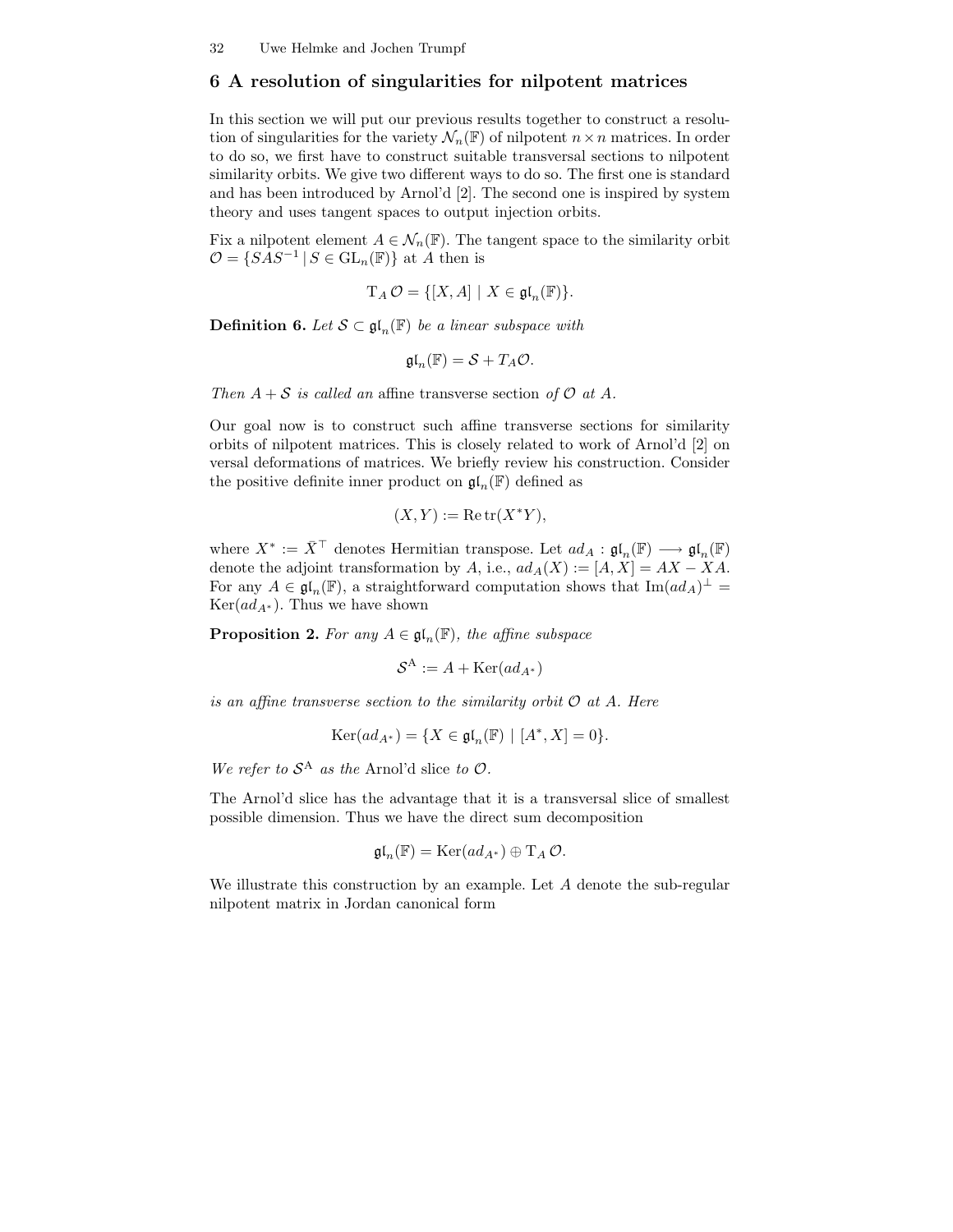$$
A = \begin{pmatrix} 0 & 1 & 0 & 0 \\ 0 & 0 & 1 & 0 \\ 0 & 0 & 0 & 0 \\ 0 & 0 & 0 & 0 \end{pmatrix}.
$$

The tangent vectors  $X\in\mathcal{T}_A\,\mathcal{O}$  are of the form

$$
X = \begin{pmatrix} a & b & c & d \\ e & f & g & h \\ 0 & -e & i & 0 \\ 0 & j & k & 0 \end{pmatrix}
$$

with  $f = -a - i$ . The kernel Ker( $ad_{A^*}$ ) consists of all matrices X of the form

$$
X = \begin{pmatrix} a & 0 & 0 & 0 \\ b & a & 0 & 0 \\ c & b & a & f \\ d & 0 & 0 & e \end{pmatrix}
$$

and thus the Arnol'd slice consists of all matrices of the form

$$
\begin{pmatrix} a & 1 & 0 & 0 \\ b & a & 1 & 0 \\ c & b & a & f \\ d & 0 & 0 & e \end{pmatrix}.
$$

The nilpotent matrices in this transversal section are characterized by  $ec$  $df - abe = 0$ . Note that the block-Toeplitz matrices  $X \in \text{Ker}(ad_{A^*})$  can be interpreted as partial reachability matrices  $X = (g_1, Fg_1, F^2g_1, g_2)$ , where  $F := A^{\top}$  and  $g_1 := (a, b, c, d)^{\top}$ ,  $g_2 := (0, 0, f, e)^{\top}$ . Indeed, this is no coincidence, as can be seen from [10].

Let us now develop a system theoretic approach to the construction of transversal sections. Choose an output matrix  $C \in \mathbb{F}^{p \times n}$ ,  $p \leq n$  suitable, such that  $(C, A)$  is in dual Brunovsky canonical form.

**Definition 7.** The Brunovsky slice is the affine subspace  $\mathcal{S}^{\text{B}} := A + \mathcal{L}_C$ , where  $\mathcal{L}_C$  denotes the Lie subalgebra of  $\mathfrak{gl}_n(\mathbb{F})$ 

$$
\mathcal{L}_C := \{ JC \mid J \in \mathbb{F}^{n \times p} \}.
$$

The first observation we make is that the Brunovsky slice is always an affine transversal section to the nilpotent similarity orbit. In fact, the following lemma is an immediate consequence of the Hermann-Martin Lemma 1.

**Lemma 3.** Let  $(C, A) \in \mathbb{F}^{p \times n} \times \mathbb{F}^{n \times n}$  be an observable pair in dual Brunovsky canonical form. Then the Brunovsky slice  $S^B$  defines an affine transversal section for the nilpotent similarity orbit  $\mathcal O$  at  $A$ .

The linear subspace  $\mathcal{L}_C$  has obvious invariance properties.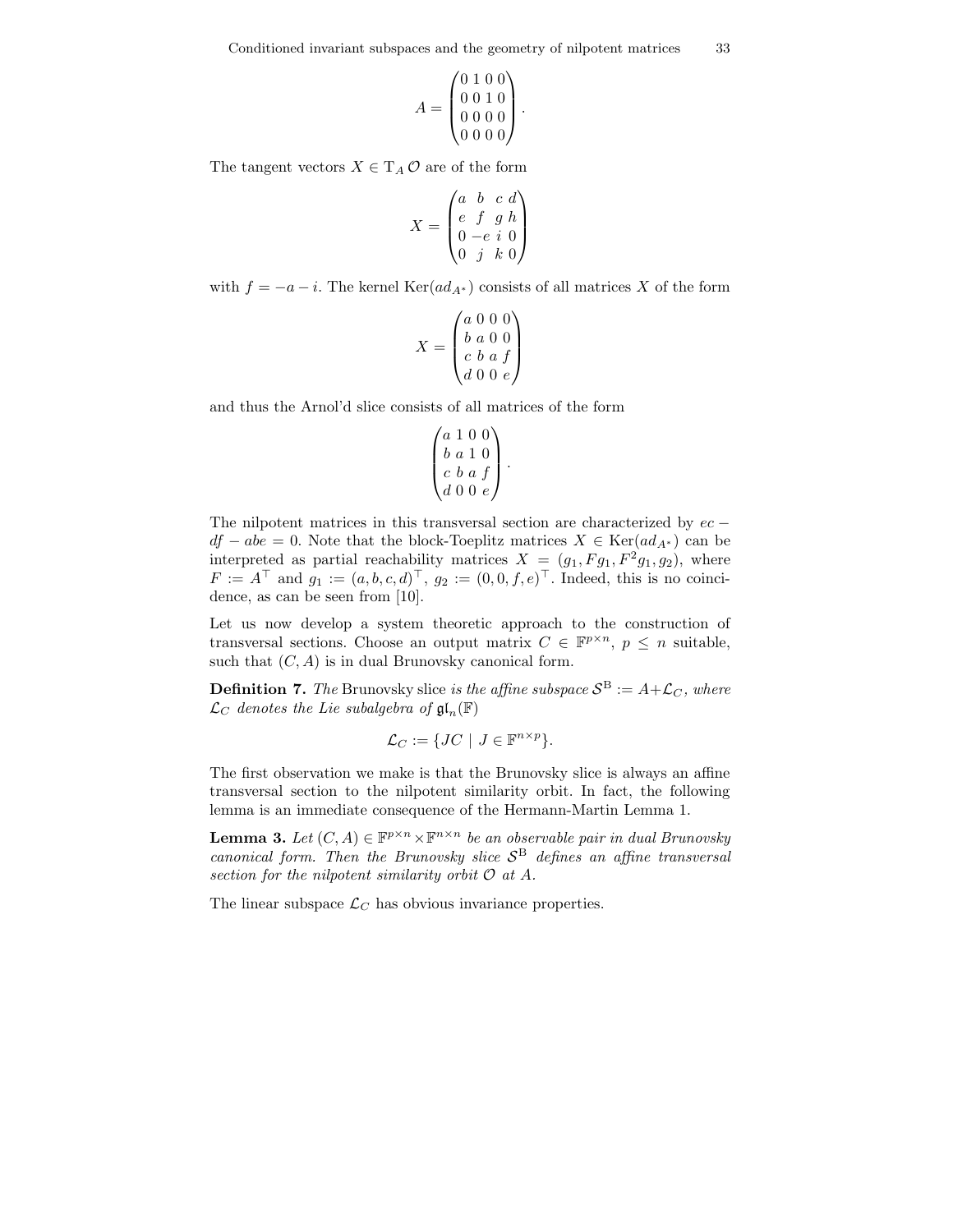**Proposition 3.** Let  $(C, A) \in \mathbb{F}^{p \times n} \times \mathbb{F}^{n \times n}$  be an observable pair in dual Brunovsky canonical form and  $H := [A, A^T]$ . Then

$$
ad_{A^{T}}(\mathcal{L}_{C}) \subset \mathcal{L}_{C}, ad_{H}(\mathcal{L}_{C}) \subset \mathcal{L}_{C}, ad_{A}(\mathcal{L}_{C}) \subset \mathcal{L}_{C} + \mathcal{L}_{CA}.
$$

*Proof.* The first formula is obvious, in view of the fact that  $CA^T = 0$  holds for any for Brunovsky pair. The last formula is also straightforward to see. For the middle one we observe that  $H$  is a diagonal matrix. Note, that  $C$ has exactly one nonzero entry  $(= 1)$  in each row. But then  $CH = DC$  for a diagonal matrix D. Thus  $ad_H(JC) = HJC - JCH = (HJ - JD)C$  and the result follows.  $\Box$ 

While the Brunovsky slice intersects the similarity orbit transversally at A, it is not one of smallest dimension. It is therefore of interest to see, if one can reduce the number of parameters in the transversal subspace  $\mathcal{L}_C$  to obtain a transversal section of minimal dimension. The idea here is to replace  $\mathcal{L}_C$  by the intersection

$$
\mathcal{L}_C^* := \mathcal{L}_C \cap (\mathcal{L}_C \cap T_A \mathcal{O})^\perp
$$

of dimension dim  $\mathcal{L}_{C}^* = \dim \mathcal{L}_{C} - \dim(\mathcal{L}_{C} \cap T_A \mathcal{O}) = n^2 - \dim T_A \mathcal{O}$ . We refer to

$$
\mathcal{S}_{\min}^{\mathrm{B}} := A + \mathcal{L}_C^*
$$

as the minimal Brunovsky slice. Before presenting an explicit description of  $\mathcal{L}_{C}^{*}$  in the general case, let us return to the previous example. With  $C$  chosen as

$$
C = \begin{pmatrix} 1 & 0 & 0 & 0 \\ 0 & 0 & 0 & 1 \end{pmatrix}
$$

the Brunovsky slice  $\mathcal{L}_C$  consists of matrices of the form

$$
X = \begin{pmatrix} a & 0 & 0 & e \\ b & 0 & 0 & f \\ c & 0 & 0 & g \\ d & 0 & 0 & h \end{pmatrix}.
$$

Comparing this with the above formula for the tangent space elements we conclude that  $\mathcal{L}_{C}^{*}$  consists of matrices

$$
X = \begin{pmatrix} a & 0 & 0 & 0 \\ b & 0 & 0 & 0 \\ c & 0 & 0 & g \\ d & 0 & 0 & h \end{pmatrix}.
$$

Note that this has exactly the same number of parameters as in the Arnol'd slice, as it should be.

We will now show that our Conjecture 1 holds for this specific pair  $(C, A)$ . In the terminology of Section 4 we have  $L = \{J \in \mathbb{F}^{n \times p} \mid JC \in \mathcal{L}_C \cap T_A \mathcal{O} \}$  and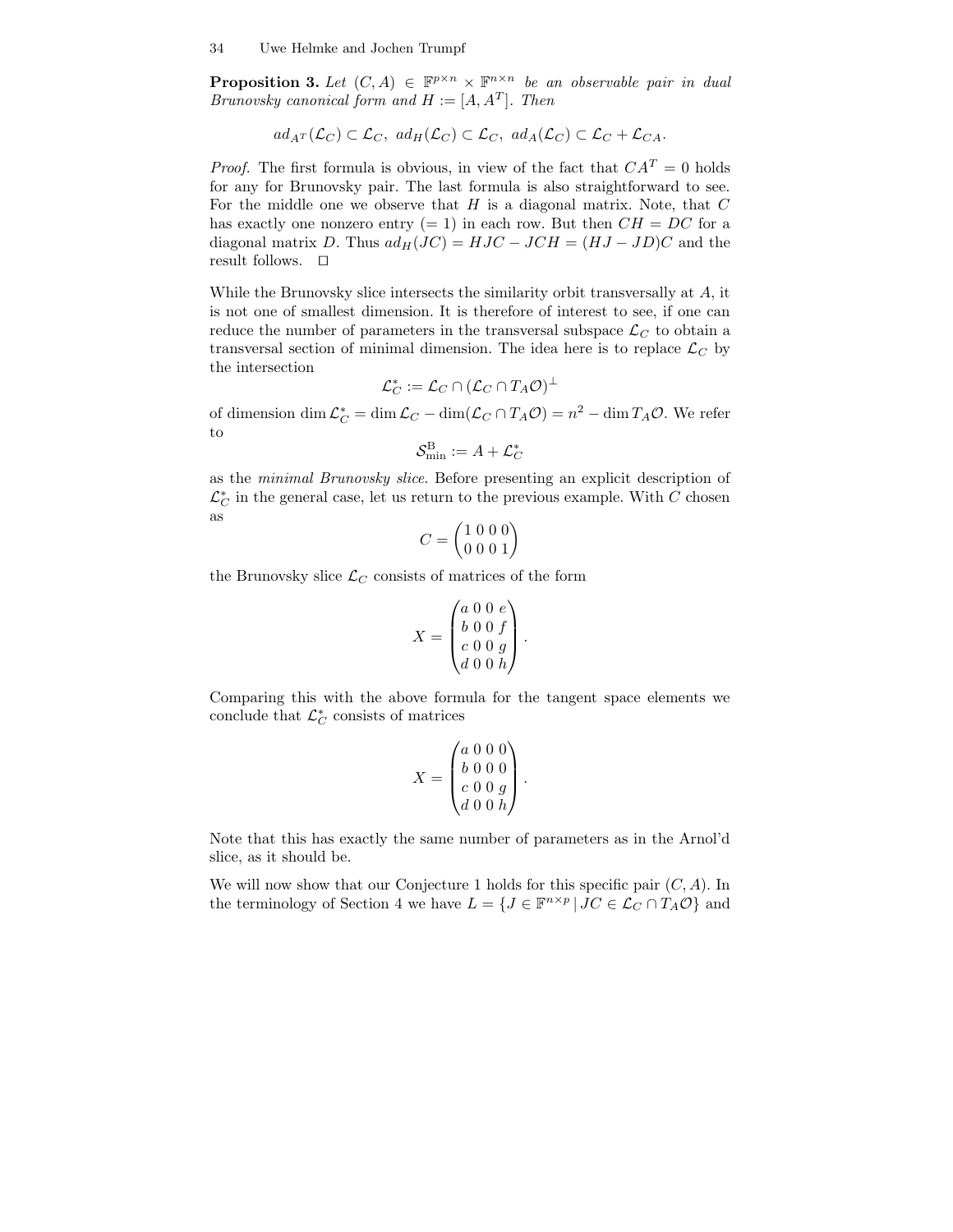$S^* = \{J \in \mathbb{F}^{n \times p} \mid JC \in \mathcal{L}_C^*\}$ . We have to show that  $\mathcal{L}_C^*$  is transversal to all the spaces  $T_J := \{ [X, A - JC] \mid X \in \mathfrak{gl}_n(\mathbb{F}) \}$  for all  $J \in S^*$ , not just for  $J = 0$ where  $T_0 = T_A \mathcal{O}$ . Note that  $T_J$  is the tangent space to the similarity orbit of  $A-JC$  at  $A-JC$ . For

$$
X = \begin{pmatrix} a & e & i & m \\ b & f & j & n \\ c & g & k & p \\ d & h & l & q \end{pmatrix}
$$
 compute  $[X, A] = \begin{pmatrix} -b & a - f & e - j & -n \\ -c & b - g & f - k & -p \\ 0 & c & g & 0 \\ 0 & d & h & 0 \end{pmatrix}$ 

and note that the matrix elements in  $[X, A]$  that correspond to the zeros in the elements of  $\mathcal{L}_{C}^{*}$  can be arbitrarily assigned by choosing values for  $a, b, c, d$ (second column),  $e, f, g, h$  (third column) and n and p (fourth column) and hence  $\mathcal{L}_{C}^{*}$  is transversal to  $T_{0}$ . We will focus on these elements and see how they are affected by introducing  $J \in S^*$ . We have

$$
JC = \begin{pmatrix} \alpha & 0 & 0 & 0 \\ \beta & 0 & 0 & 0 \\ \gamma & 0 & 0 & \epsilon \\ \delta & 0 & 0 & \phi \end{pmatrix}
$$

and hence looking at the second column of  $[X, A]$  the  $a - f$  entry is modified by adding  $-\alpha e$ , the  $b - g$  entry by  $-\beta e$ , the c entry by  $-\gamma e - \epsilon h$  and the d entry by  $-\delta e - \epsilon h$ . The decisive thing is that the modifications do not depend on  $a, b, c, d$ , and hence we can compensate for them by choosing those variables accordingly. The analogous argument applies to the third column. In the fourth column,  $-n$  is modified by adding  $i\epsilon + m\phi - \alpha m$  which is again independent of  $n$ , and the analogous argument applies to the remaining entry. Together we get that  $\mathcal{L}_{C}^{*}$  is transversal to all  $T_{J}$ ,  $J \in S^{*}$ , and Conjecture 1 follows for this pair  $(C, A)$ .

A second example is given by a Brunovsky pair  $(C, A)$  with generic observability indices  $(n, \dots, n)$ . Thus consider the nilpotent  $pn \times pn$  block matrix

$$
A = \begin{pmatrix} 0 & I_p & \dots & 0 \\ \vdots & \ddots & \ddots & \vdots \\ \vdots & & \ddots & I_p \\ 0 & \dots & \dots & 0 \end{pmatrix}
$$

and

$$
C=\left(I_p\;0\;\dots\;0\right).
$$

In this case the Brunovsky slice  $S^B$  coincides with the minimal Brunovsky slice  $S_{\text{min}}^{\text{B}}$  and their elements are of the form

$$
X = \begin{pmatrix} X_{11} & I_p & \dots & 0 \\ \vdots & \vdots & \ddots & \vdots \\ X_{n-1,1} & 0 & \dots & I_p \\ X_{n1} & 0 & \dots & 0 \end{pmatrix}
$$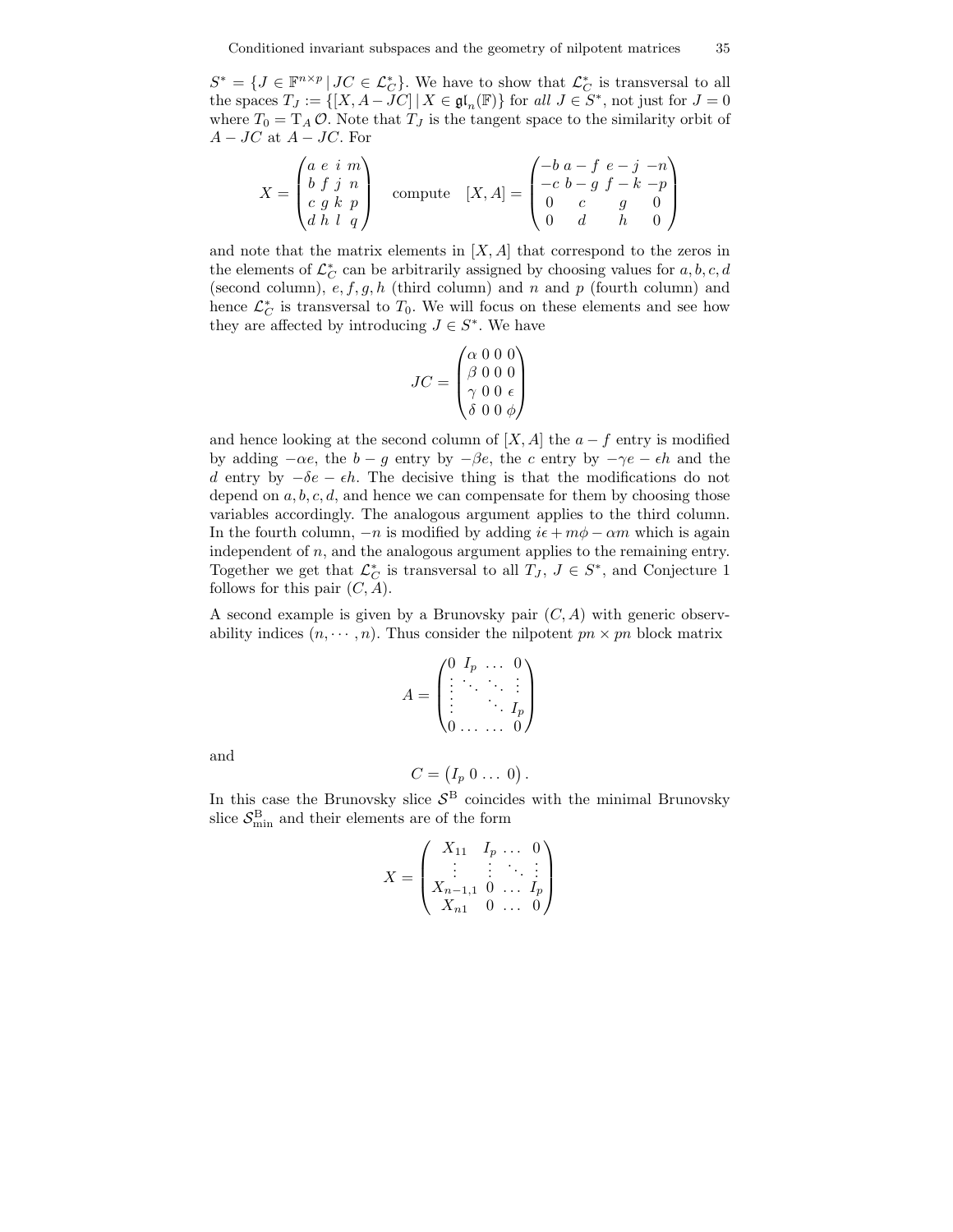for suitable  $p \times p$  matrices  $X_{i1}$ ,  $i = 1, \ldots, n$ .

Note, that in this case  $\mathcal{L}_C^* = \mathbb{F}^{n \times p}C$  and hence  $S^* = \mathbb{F}^{n \times p}$  in the terminology of Section 4. But in this case Conjecture 1 is a direct consequence of the Hermann-Martin Lemma 1, cf. Theorem 9, and is hence also true for the case of generic observability indices.

For a general pair  $(C, A) \in \mathbb{F}^{p \times n} \times \mathbb{F}^{n \times n}$  in dual Brunovsky form with observability indices  $\mu_1 \geq \cdots \geq \mu_p$ , i.e.,



an explicit formula for  $\mathcal{L}_C \cap T_A \mathcal{O}$  has been given in [30, Lemma 1]. A straightforward calculation then shows  $\mathcal{L}_{C}^{*} = \{JC \mid J = (J_{ij})_{i,j=1}^{p} \}$ , where

$$
J_{ij} \in \mathbb{F}^{\mu_i \times 1}, J_{ij} = \begin{cases} \left( y_{ij}^1 \cdots y_{ij}^{\mu_i} \right)^\top & \text{if } \mu_i \le \mu_j, \\ \left( y_{ij}^1 \cdots y_{ij}^{\mu_j} \ 0 \cdots \ 0 \right)^\top & \text{if } \mu_i > \mu_j. \end{cases}
$$

Moreover, we get the dimension formula

$$
\dim \mathcal{S}_{\min}^{\mathrm{B}} = \sum_{i,j=1}^{p} \min \{ \mu_i, \mu_j \}.
$$

In our first example  $(\mu_1 = 3, \mu_2 = 1)$  we would get

$$
\mathcal{L}_C^* = \left\{ \begin{pmatrix} 0 & 0 & a & e \\ 0 & 0 & b & 0 \\ 0 & 0 & c & 0 \\ 0 & 0 & d & f \end{pmatrix} \middle| \ a, b, c, d, e, f \in \mathbb{F} \right\}
$$

which coincides with our previous result after accounting for the permutation of variables that relates the two  $(C, A)$  pairs. Note that a change of variables does not affect transversality of  $\mathcal{L}_{C}^{*}$  and  $T_{J}$ , since  $[X, S(A - \overline{J}C)S^{-1}]$  –  $YCS^{-1} = S([S^{-1}XS, A - JC] - S^{-1}YC)S^{-1}$  for all  $S \in GL_n(\mathbb{F})$ .

Algebraic geometers have early found interest in the deformation analysis of similarity orbits of semisimple groups. In his address at the International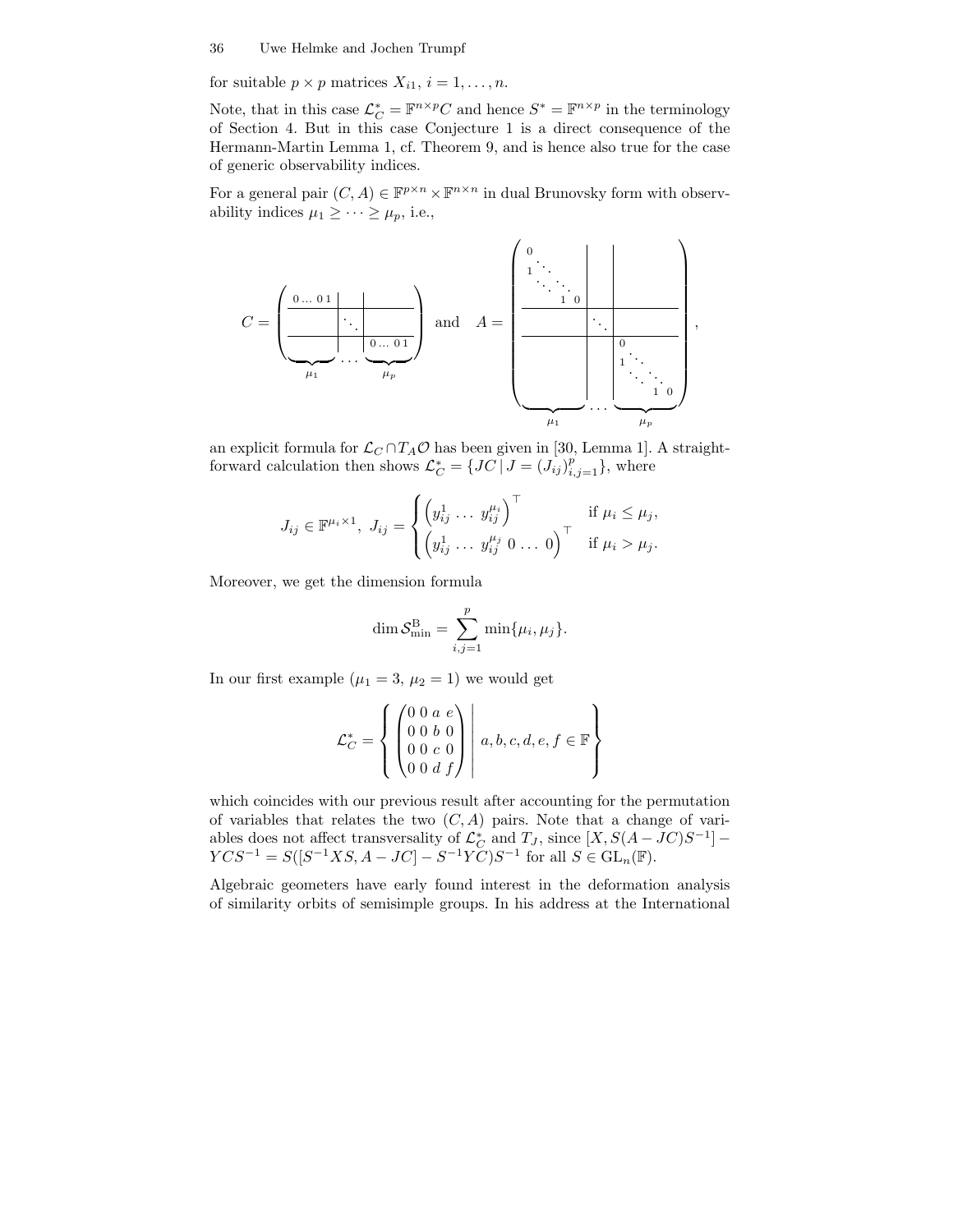Congress of Mathematicians in Nice 1970, Brieskorn outlined a program how the singularities of nilpotent matrices may contribute to a deeper understanding of classical geometric problems, such as isolated singularities for complex surfaces. We briefly recall the most important results in this direction, specializing to the simplest case of the general linear group  $GL_n(\mathbb{F})$ . Consider the complete flag manifold  $Flag(\mathbb{F}^n)$ , given as in Section 3. We have already shown in Theorem 6 and Corollary 2 that

$$
T^*Flag(\mathbb{F}^n) \simeq N(\mathbb{F}^n) =
$$
  
{ $(A, (V_1, ..., V_n)) \in \mathfrak{gl}_n(\mathbb{F}) \times Flag(\mathbb{F}^n) | AV_i \subset V_{i-1}, i = 1, ..., n$ } =  
{ $(A, (V_1, ..., V_n)) \in \mathcal{N}_n(\mathbb{F}) \times Flag(\mathbb{F}^n) | AV_i \subset V_i, i = 1, ..., n-1$ }

is a smooth manifold. Its dimension is  $n(n-1)$ , i.e. twice the dimension of Flag( $\mathbb{F}^n$ ). The dualized moment map for the natural  $\text{GL}_n(\mathbb{F})$ -action on the cotangent bundle  $T^*\text{Flag}(\mathbb{F}^n)$  coincides with the projection on the first factor

 $pr_1: T^*Flag(\mathbb{F}^n) \longrightarrow \mathfrak{gl}_n(\mathbb{F}), \ (A,(V_1,\ldots,V_r)) \mapsto A.$ 

Moreover, its image set is equal to the singular algebraic variety  $\mathcal{N}_n(\mathbb{F})$  of nilpotent matrices. Note, that the dimension of  $\mathcal{N}_n(\mathbb{F})$  is also equal to  $n(n-1)$ and therefore the two sets have equal dimension. Now suppose that  $A$  is a nilpotent matrix with a single Jordan block. Thus we assume that A is cyclic. Then A has a unique A-invariant flag. This shows

# Proposition 4 (Steinberg [27]). Let

$$
T^*\mathrm{Flag}^{\mathrm{reg}}(\mathbb{F}^n) := \{ (A, (V_1, \dots, V_n)) \in N(\mathbb{F}^n) \mid A \text{ cyclic} \}
$$

and let  $\mathcal{N}_n^{\text{reg}}(\mathbb{F})$  denote the set of cyclic nilpotent  $n \times n$  matrices. Then  $T^*$ Flag<sup>reg</sup>( $\mathbb{F}^n$ ) and  $\mathcal{N}_n^{\text{reg}}(\mathbb{F})$  are smooth manifolds that are open and dense in  $T^*\overline{\text{Flag}}(\mathbb{F}^n)$  and  $\mathcal{N}_n(\mathbb{F})$ , respectively. Moreover, the dualized moment map restricts to a diffeomeorphism

$$
\mathrm{pr}_1|_{\mathrm{T}^*\mathrm{Flag}^{\mathrm{reg}}(\mathbb{F}^n)}: \mathrm{T}^*\mathrm{Flag}^{\mathrm{reg}}(\mathbb{F}^n)\longrightarrow \mathcal{N}_n^{\mathrm{reg}}(\mathbb{F}).
$$

The result shows that, indeed, the dualized moment map defines a desingularization of the nilpotent variety  $\mathcal{N}_n(\mathbb{F})$ . Next, consider the subregular case of nilpotent matrices with a subgeneric Jordan structure, i.e., one nilpotent block of size  $(n-1) \times (n-1)$  and a second (zero block) of size  $1 \times 1$ . These matrices thus constitute a single similarity orbit of nilpotent ones. In contrast to the regular case, the fibres  $pr_1^{-1}(A)$  of a subregular nilpotent matrix are not single points, but form a two-dimensional variety of A-invariant flags. We quote the following result that answers a conjecture of Grothendieck.

**Theorem 19 (Brieskorn [4]).** Let A be a subregular nilpotent matrix and  $S$ an  $n + 2$ -dimensional transversal section to the similarity orbit  $\mathcal{O}$ . Then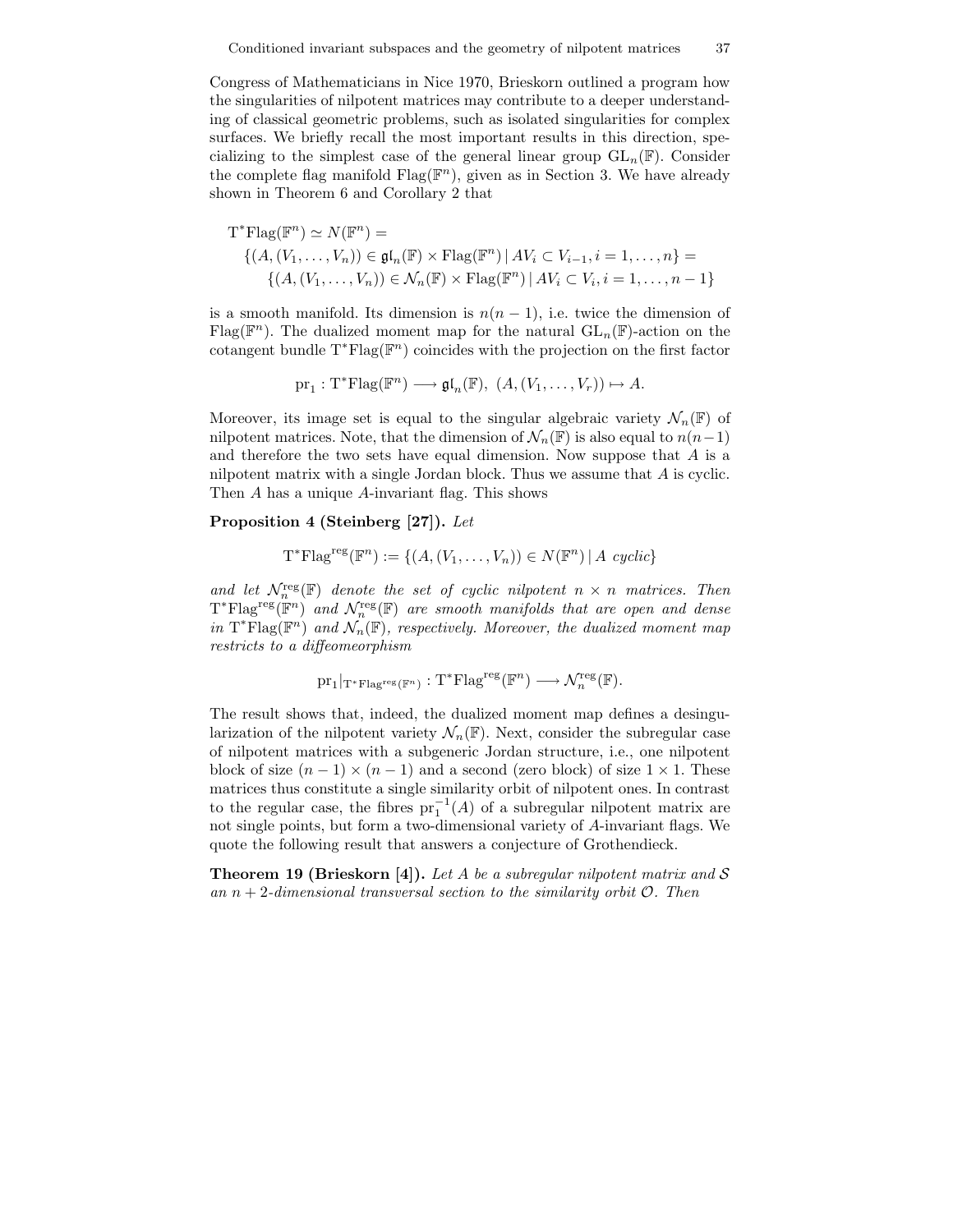- 1. The intersection  $S \cap \mathcal{N}_n(\mathbb{C})$  is a two-dimensional complex surface with an isolated singularity at the point A. The singularity is Kleinian and in fact isomorpic to the surface singularity  $\mathbb{C}^2/G$ , where G is the cyclic subgroup of  $SU(2)$  of order n.
- 2. If S is chosen sufficiently small then

$$
\mathrm{pr}_1^{-1}(\mathcal{S}\cap\mathcal{N}_n(\mathbb{C}))
$$

is a smooth two-dimensional manifold and the projection map  $\mathrm{pr}_1$  restricts to a resolution of singularities of  $S \cap \mathcal{N}_n(\mathbb{C})$ .

As mentioned in the introduction, our goal is to develop a system theoretic approach to such results. This is motivated by the attempt to obtain a better understanding of the transversal slices for subregular nilpotents, constructed in [28]. Note that, although all minimal dimensional transversal sections at a point are conjugate, the right choice of a transversal section still becomes an issue. The situation here is similar to the search for good normal forms in linear algebra. Thus, instead of using the above desingularization via the dualized moment map of the flag manifold, we construct an alternative one where the manifold consists of pairs of conditioned invariant flags together with their friends. The motivation behind this is that it might lead to easier constructions of resolutions for nilpotent orbits of arbitrary co-dimension. So far we have however not achieved that purpose and therefore only explain two partial results.

The first result is an analogon of Proposition 4 for certain unions of nilpotent similarity orbits that arise out of Rosenbrock's theorem, see [20]. Recall from Theorem 11 that

NilTJ(
$$
\mathbb{F}^n
$$
) =  
\n
$$
\{(T, J, (V_1, ..., V_n)) \in P(\mathbb{F}^n) | T(A - JC)T^{-1}V_i \subset V_{i-1}, i = 1, ..., n\} = \{(T, J, V) \in P(\mathbb{F}^n) | T(A - JC)T^{-1}V \subset V, T(A - JC)T^{-1} \in \mathcal{N}_n(\mathbb{F})\}
$$

is a smooth manifold of dimension  $n^2 + (p-1)n$ .

**Theorem 20.** Let  $(C, A) \in \mathbb{F}^{p \times n} \times \mathbb{F}^{n \times n}$  denote an observable pair in dual Brunovsky canonical form with observability indices  $\mu_1 \geq \cdots \geq \mu_p$ . Let  $\mathcal{N}^{\mu_1,\dots,\mu_p}(\mathbb{F}) \subset \mathcal{N}_n(\mathbb{F})$  denote the set of nilpotent matrices whose nilpotency indices  $n_1 \geq \cdots \geq n_p$  fullfill the Rosenbrock conditions

$$
\sum_{i=1}^{j} n_i \ge \sum_{i=1}^{j} \mu_i \quad \text{for } j = 1, \dots, p-1 \text{ and}
$$
\n
$$
\sum_{i=1}^{p} n_i = \sum_{i=1}^{p} \mu_i.
$$
\n(19)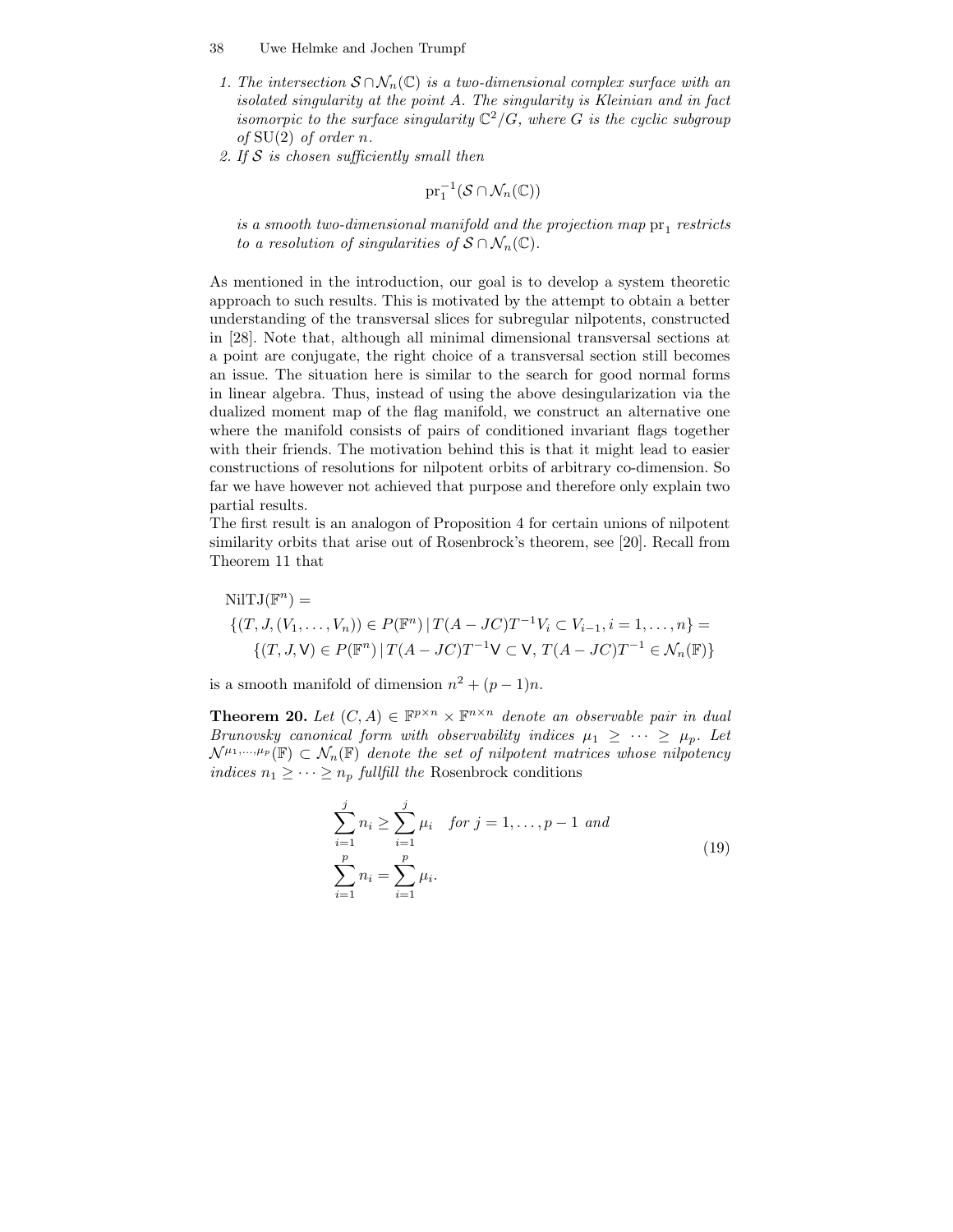Then  $\mathcal{N}^{\mu_1,...,\mu_p}(\mathbb{F})$  is a disjoint union of nilpotent similarity orbits which contains  $\mathcal{N}_n^{\text{reg}}$ . Furthermore, we have the surjective smooth map

$$
f: \text{NilTJ}(\mathbb{F}^n) \longrightarrow \mathcal{N}^{\mu_1,\dots,\mu_p}(\mathbb{F}), (T, J, V) \mapsto T(A - JC)T^{-1}.
$$

Proof. The nilpotency indices form a complete set of invariants for similarity on  $\mathcal{N}_n(\mathbb{F})$ , hence  $\mathcal{N}^{\mu_1,\dots,\mu_p}(\mathbb{F})$  is a disjoint union of nilpotent similarity orbits. Since  $n_1 = n$  and  $n_2 = \cdots = n_p = 0$  fullfills (19), it contains  $\mathcal{N}_n^{\text{reg}}$ . According to Rosenbrock's theorem, the elements of the Brunovsky orbit  $\Gamma_{(C,A)} = \{T(A-JC)T^{-1} \in \mathfrak{gl}_n(\mathbb{F}) \mid T \in \mathrm{GL}_n(\mathbb{F}), J \in \mathbb{F}^{n \times p}\}\$ are precisely characterized by (19), where the  $n_i$  have to be interpreted as the degrees of the invariant factors of  $sI - A$ . For nilpotent A, the latter are equal to the nilpotency indices of A, thus f maps indeed into  $\mathcal{N}^{\mu_1,\dots,\mu_p}(\mathbb{F})$ . Since for every nilpotent map there exists an invariant flag, the map  $f$  is surjective. It is clearly smooth as a map into  $\mathfrak{gl}_n(\mathbb{F})$ .  $\Box$ 

The second result generalizes Theorem 19. Recall from Theorem 11 that

NilJ(
$$
\mathbb{F}^n
$$
) =  
\n
$$
\{(J,(V_1,\ldots,V_n)) \in \mathbb{F}^{n \times p} \times \text{Flag}(\mathbb{F}^n) | (A - JC)V_i \subset V_{i-1}, i = 1,\ldots,n\} =
$$
\n
$$
\{(J,V) \in \mathbb{F}^{n \times p} \times \text{Flag}(\mathbb{F}^n) | (A - JC)V \subset V, A - JC \in \mathcal{N}_n(\mathbb{F})\}
$$

is a smooth manifold of dimension  $(p-1)n$ .

**Theorem 21.** Let  $(C, A) \in \mathbb{F}^{p \times n} \times \mathbb{F}^{n \times n}$  denote an observable pair in dual Brunovsky canonical form. Let  $S^B$  be the Brunovsky slice for the nilpotent  $similarity \ orbit \ O \ through \ A.$  Then the surjective smooth map

$$
g: \text{ NilJ}(\mathbb{F}^n) \longrightarrow \mathcal{S}^{\mathcal{B}} \cap \mathcal{N}_n(\mathbb{F}), (J, \mathsf{V}) \mapsto A - JC
$$

restricts to a surjective map

$$
\mathrm{NilJ}^*(\mathbb{F}^n) = g^{-1}(\mathcal{S}_{\min}^{\mathrm{B}} \cap \mathcal{N}_n(\mathbb{F})) \longrightarrow \mathcal{S}_{\min}^{\mathrm{B}} \cap \mathcal{N}_n(\mathbb{F}).
$$

*Proof.* By definition, g maps into  $S^B \cap \mathcal{N}_n(\mathbb{F})$  and is clearly smooth as a map into  $\mathfrak{gl}_n(\mathbb{F})$ . Since for every nilpotent map there exists an invariant flag, the map g is surjective. From the definitions of NilJ<sup>\*</sup>( $\mathbb{F}^n$ ) and  $\mathcal{S}_{\min}^{\text{B}}$  it follows that  $\text{NilJ}^*(\mathbb{F}^n) = g^{-1}(\mathcal{S}_{\text{min}}^{\text{B}} \cap \mathcal{N}_n(\mathbb{F}))$ .  $\Box$ 

A consequence of Conjecture 1 would be that  $NilJ^*(\mathbb{F}^n)$  is a smooth submanifold of Nil $J(\mathbb{F}^n)$ , cf. Theorem 12. Hence it is reasonable to formulate the following second conjecture.

Conjecture 2. NilJ<sup>\*</sup>( $\mathbb{F}^n$ ) is a smooth submanifold of NilJ( $\mathbb{F}^n$ ) and

 $g: \text{ NilJ}^*(\mathbb{F}^n) \longrightarrow \mathcal{S}_{\min}^{\text{B}} \cap \mathcal{N}_n(\mathbb{F}), (J, \mathsf{V}) \mapsto A - JC$ 

defines a resolution of singularities of  $S_{\min}^{\text{B}} \cap \mathcal{N}_n(\mathbb{F})$ .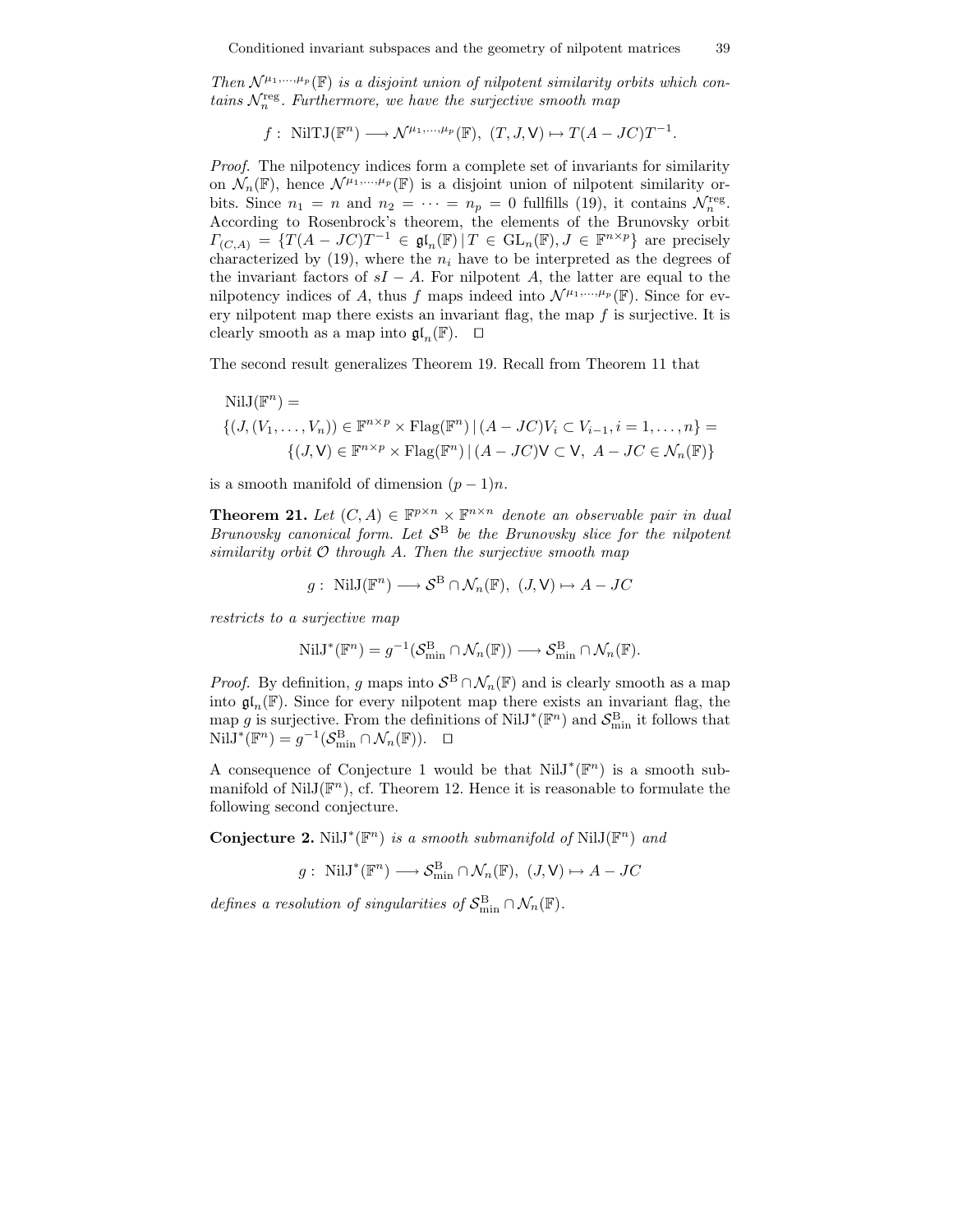In our first example  $(\mu_1 = 3, \mu_2 = 1)$  from above, which is a subregular case, we end up with the same transversal slice as Steinberg in [28]. Note, that in this case we have a proof of Conjecture 1. However, as has been pointed out before, the manifold appearing in the above desingularization differs from that used by Steinberg.

# References

- 1. G. S. Ammar and C. F. Martin. The geometry of matrix eigenvalue methods. Acta Applicandae Math. 5: 239–278, 1986.
- 2. V. I. Arnol'd. On matrices depending on parameters. Uspekhi Mat. Nauk. 26: 101–114, 1971.
- 3. W. Borho and R. MacPherson. Partial resolutions of nilpotent varieties. Analysis and Topology on Singular Spaces, II, III, Asterisque, Vol. 101-102, Soc. Math. France, Paris, 1983, pp. 23-74.
- 4. E. Brieskorn. Singular elements of semi-simple algebraic groups. Intern. Congress Math. Nice 2: 279-284, 1970.
- 5. J. Dieudonn´e. Treatise on analysis. Vol. III. Academic Press, New York, 1972. Translated from the French by I. G. MacDonald, Pure and Applied Mathematics.
- 6. J. Ferer, F. Puerta and X. Puerta. Differentiable structure of the set of controllable  $(A, B)^t$ -invariant subspaces. *Linear Algebra and its Appl.* 275-276: 161–177, 1998.
- 7. P. A. Fuhrmann. Linear Systems and Operators in Hilbert Space. McGraw–Hill, New York, 1981.
- 8. P. A. Fuhrmann. A Polynomial Approach to Linear Algebra. Springer Verlag, New York, 1996.
- 9. P. A. Fuhrmann and U. Helmke. A homeomorphism between observable pairs and conditioned invariant subspaces. Systems and Control Letters, 30: 217–223, 1997.
- 10. P. A. Fuhrmann and U. Helmke. On the parametrization of conditioned invariant subspaces and observer theory. Linear Algebra and its Applications, 332–334: 265–353, 2001.
- 11. I. Gohberg, P. Lancaster and L. Rodman. Invariant Subspaces of Matrices with Applications. Wiley, New York, 1986.
- 12. M. Hazewinkel and C. F. Martin. Representations of the symmetric groups, the specialization order, Schubert cells and systems. Enseignement Mat. 29: 53–87, 1983.
- 13. U. Helmke. The cohomology of moduli spaces of linear dynamical systems. Regensburger Math. Schriften, Vol. 24, 1992.
- 14. U. Helmke. Linear dynamical systems and instantons in Yang-Mills theory. IMA J. Math. Control Inf. 3: 151–166, 1986.
- 15. R. Hermann and C. F. Martin. Applications of algebraic geometry to systems theory. I. IEEE Trans. Automatic Control, AC-22(1):19–25, 1977.
- 16. R. Hermann and C. F Martin. Lie and Morse theory for periodic orbits of vector fields and matrix Riccati equations. I. General Lie-theoretic methods. Math. Systems Theory 15: 277–284, 1982.